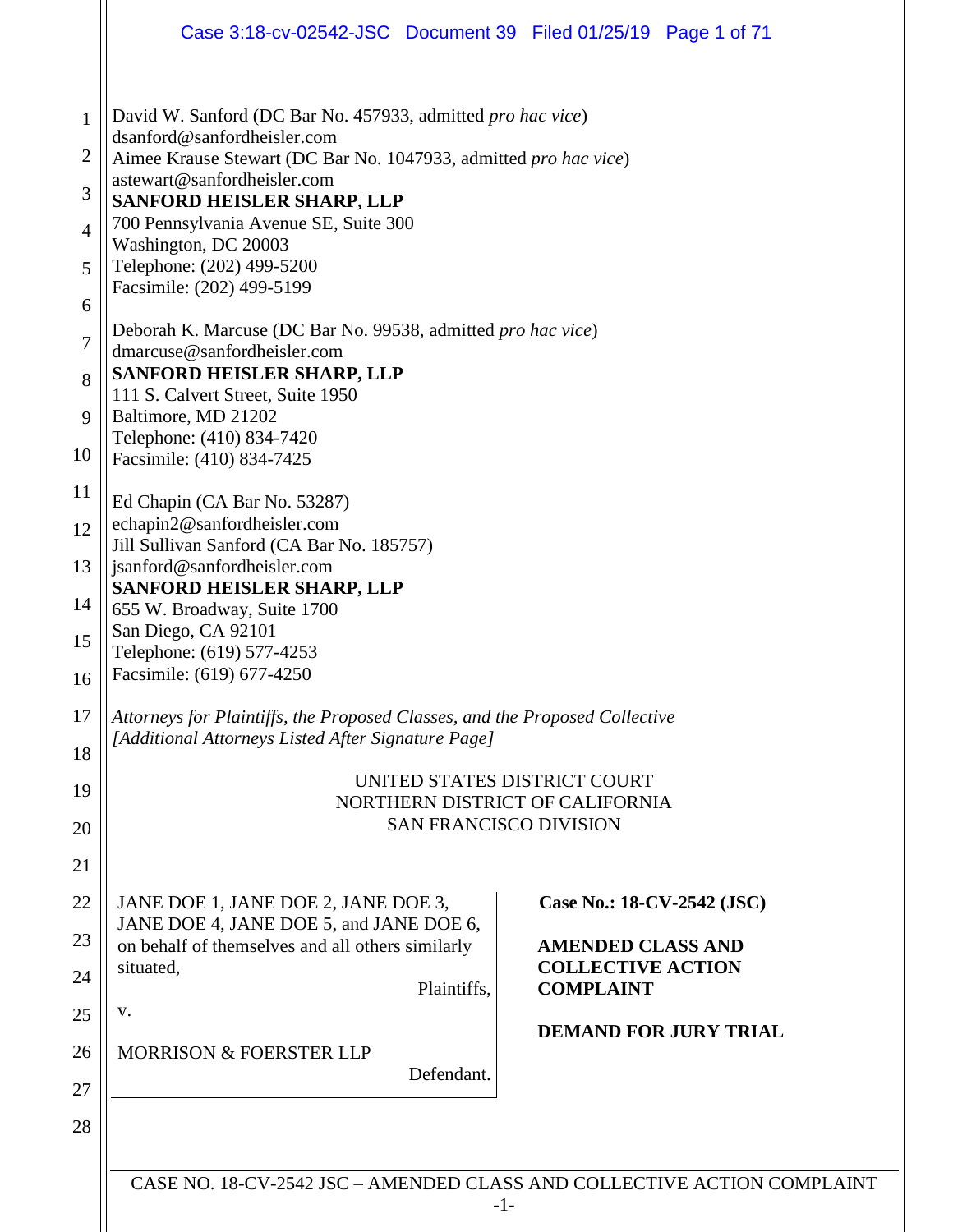Plaintiffs Jane Doe 1, Jane Doe 2, Jane Doe 3, Jane Doe 4, Jane Doe 5, and Jane Doe 6 ("Plaintiffs" or "Class Representatives"), by and through their attorneys, Sanford Heisler Sharp, LLP, bring this action on behalf of themselves and all similarly situated female attorneys against Defendant Morrison & Foerster LLP. Plaintiffs allege, upon knowledge as to themselves and otherwise upon information and belief, that Defendant engages in systemic discrimination based on gender, pregnancy, and maternity, as follows:

7 8

9

10

11

1

2

3

4

5

6

## **I. INTRODUCTION**

12 13 1. Defendant Morrison & Foerster LLP ("Defendant," "MoFo," or "the Firm"), is one of the largest law firms in the nation, employing nearly 800 attorneys across the country, with 16 offices globally. MoFo specializes in a wide range of practice areas, including defense-side labor and employment law, in which the Firm defends clients against individual and class action employment lawsuits, including discrimination actions. The Firm markets itself as a progressive firm with policies and initiatives that champion the advancement of its female employees.<sup>1</sup> However, this is far from the truth.

14 15 16 17 18 19 20 2. At MoFo, female attorneys who become pregnant, have children, and take or prepare to take maternity leave are denied opportunities for advancement and higher pay. MoFo's standard operating procedure is to hold back women who take maternity leave, regardless of their performance before or after leave. Continuing to bill out these attorneys at the same higher rate as their peers, until and unless the practice is contested, MoFo fails to pay these women on par with their actual seniority. By holding them back, MoFo further creates a lasting stain on their careers, impeding not only their opportunities for advancement internally but also their marketability at other firms.

21 22 23 24 3. Left to work their way back from what is effectively a demotion, attorneys who are mothers are forced to prove their commitment to the Firm in a way no one else is. They risk isolation, work droughts, and even being pushed out of their practice groups if they do not meet the new, and impossibly high, standards that are set for them after they return from leave.

25

//

 $\overline{a}$ 

27

28

26

<sup>1</sup> See Morrison & Foerster, *MoFo Women* (rev. Dec. 6, 2018), https://media2.mofo.com/documents/181113-mofo-women.pdf.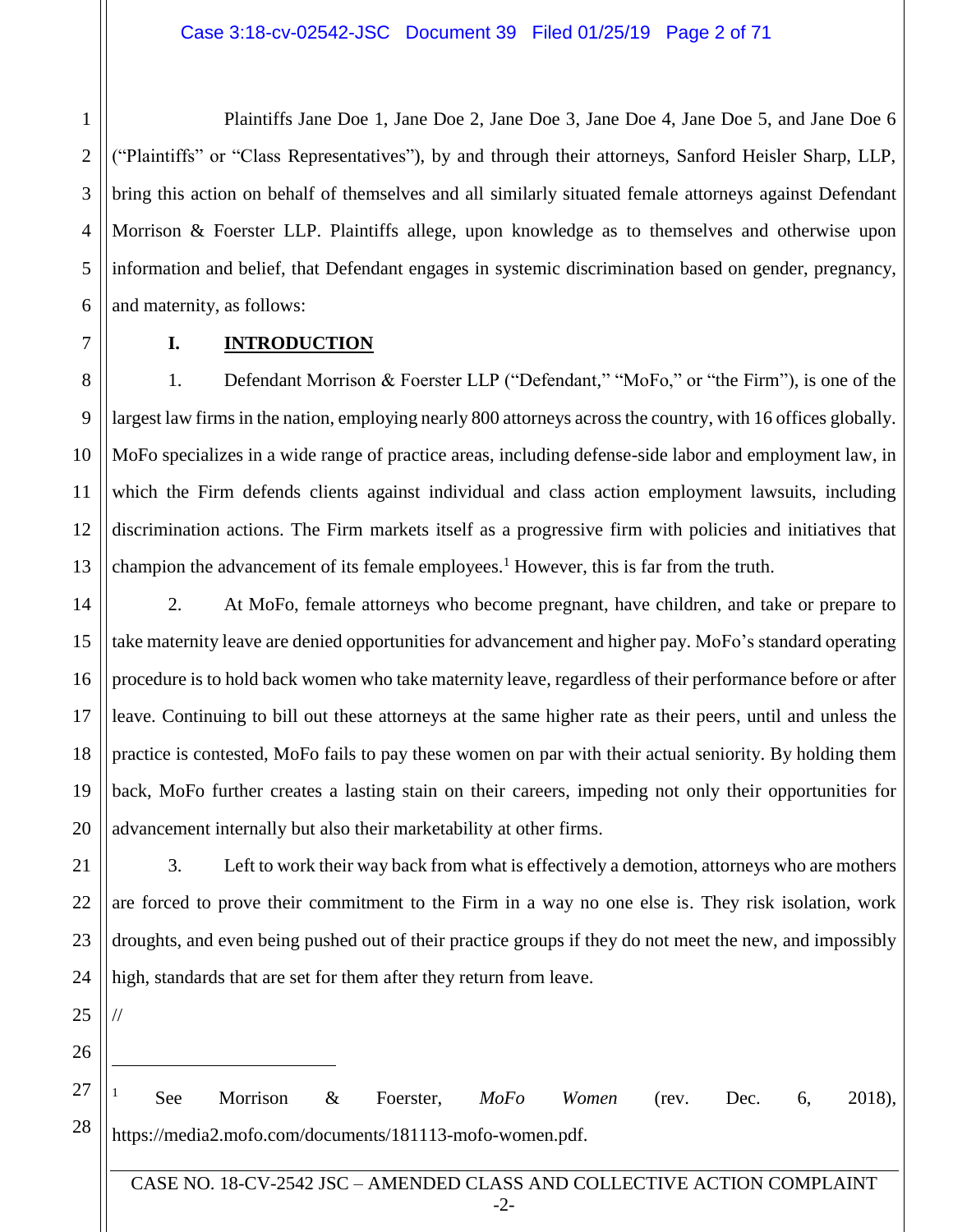## Case 3:18-cv-02542-JSC Document 39 Filed 01/25/19 Page 3 of 71

4. MoFo's policies, practices, and procedures are one manifestation of the "old boys' club" that has long permeated law firms, suppressing female advancement by treating female lawyers in ways that accord with stereotyped expectations rather than objective performance. When female attorneys become mothers, their place in a firm culture built on gender stereotypes becomes even more tenuous.

5. Persistent stereotypes about working mothers have serious financial and social consequences for women. Women in law who have children and take maternity leave return (if they return at all) to face a lower volume of work, reduced exposure to interesting projects, and fewer opportunities for advancement.<sup>2</sup> More often than not, the law firms in question are acting based on stereotypes they place on working mothers as uncommitted to their jobs, overwhelmed, or no longer competent. When working mothers are viewed through the warped lens of employer stereotypes, their actual commitment or output becomes irrelevant. Consigned to the "mommy track," pregnant women and mothers are steered away from the opportunities for professional development that would permit them to reach the same levels of pay and promotion as their male peers.

6. At MoFo, the mommy track is a dead end. Not only are pregnant attorneys and mothers routinely prevented from advancing with their class years, but the Firm forces women who are or could be mothers to work harder to prove that they are dedicated to their positions and to the Firm, setting unreasonably high expectations for them. Those who avail themselves of the Firm's maternity leave or flexible work schedule policy (voluntarily or involuntarily)—which permits attorneys to work part-time to care for their newborn children, purportedly without fear of repercussions for their career—are particularly vulnerable. Adding insult to injury, women are often denied even the chance to meet these expectations when they return from maternity leave and find themselves without sufficient work to meet the billable hour expectations set by the Firm.

7. Women in the law already face significant challenges based on their gender. Women are regularly excluded from the upper echelons of law firms country-wide and continue to encounter the "glass

<sup>2</sup> See, e.g., Marc Tracy, *What Happens to Pregnant Women at a Big Law Firm*, New Republic (Jul. 25, 2013), https://newrepublic.com/article/114026/why-big-law-firms-lag-behind-parental-leave.

 $\overline{a}$ 

1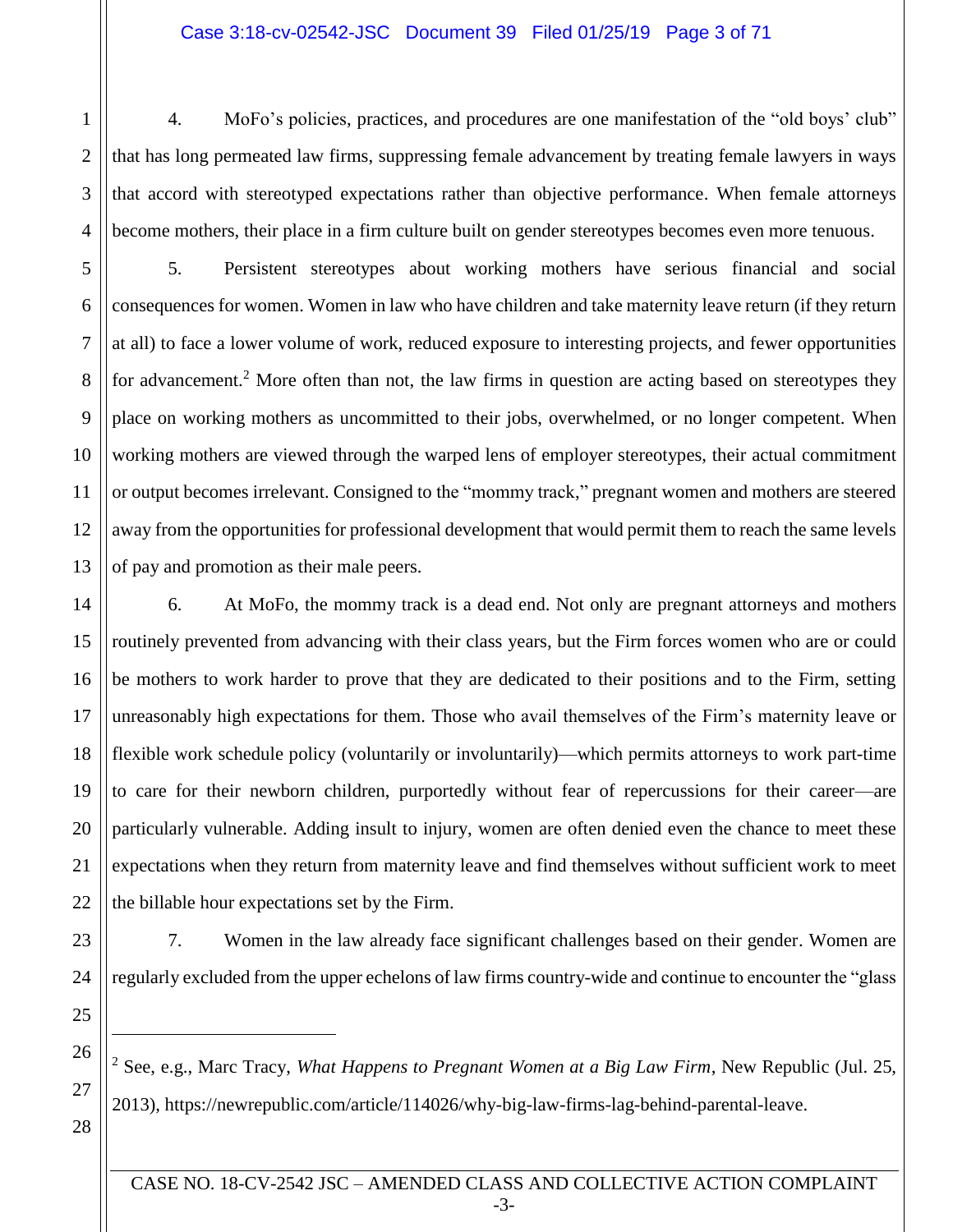## Case 3:18-cv-02542-JSC Document 39 Filed 01/25/19 Page 4 of 71

ceiling" at large law firms. A recent American Bar Association study found that at law firms nationwide, female attorneys comprise about 45% of law firm associates, but only 22.7% of partners and 19% of equity partners.<sup>3</sup> Men also far outpace women in their representation on firm-wide decision-making bodies.<sup>4</sup> Female attorneys across the board are paid significantly less than their male counterparts. A 2017 survey by the National Association for Women Lawyers found that the typical female attorney earns less than a typical male attorney at the same level, from lower ranks of associates all the way up to equity partners.<sup>5</sup> Even for associates, the median man makes on average \$10,000 more per year than the median woman.<sup>6</sup>

8 10 8. Women in the legal profession also disproportionately shoulder the costs of bearing children and child-rearing. Because of this, female lawyers are forced to delay their decisions to have a child until after they attain partnership, or face the negative consequences associated with motherhood.<sup>7</sup>

9. At MoFo, pregnancy and maternity only amplify the costs of doing business as a woman. MoFo subjects its female attorneys to discrimination based on their gender, pregnancy, and maternity. The Firm has subjected Plaintiffs and other similarly situated employees to (a) unwarranted suppression of pay, professional development, and promotions after taking federal and state protected leave; (b) disparate treatment based on pregnancy and/or maternity; (c) discriminatory career and development opportunities and promotion denials; (d) discriminatory policies, practices, and procedures implemented by a maledominated leadership that have a disparate impact on female attorneys, especially pregnant women and

 $\overline{a}$ 

1

2

3

4

5

6

7

9

11

12

13

<sup>6</sup> See Nat'l Ass'n of Women Lawyers, *supra* n.4.

<sup>3</sup> Comm'n on Women in the Profession, Am. Bar Ass'n, *A Current Glance at Women in the Law 2018* (January 2018), http://www.americanbar.org/groups/women/resources/statistics.html

<sup>4</sup> Nat'l Ass'n of Women Lawyers, *Annual Survey on Promotion and Retention of Women in Law Firms* (2017), http://www.nawl.org/p/cm/ld/fid=1163.

<sup>5</sup> *Id.;* see also Young Lawyer Ed. Bd., *The Real Women's Issue*, The Am. Lawyer, Aug. 2018, at 18.

<sup>7</sup> See Kyung Park & Nayoung Rim, *The Gendered Effects of Career Concerns on Fertility* (June 1, 2017), *available at* https://ssrn.com/abstract=3107374.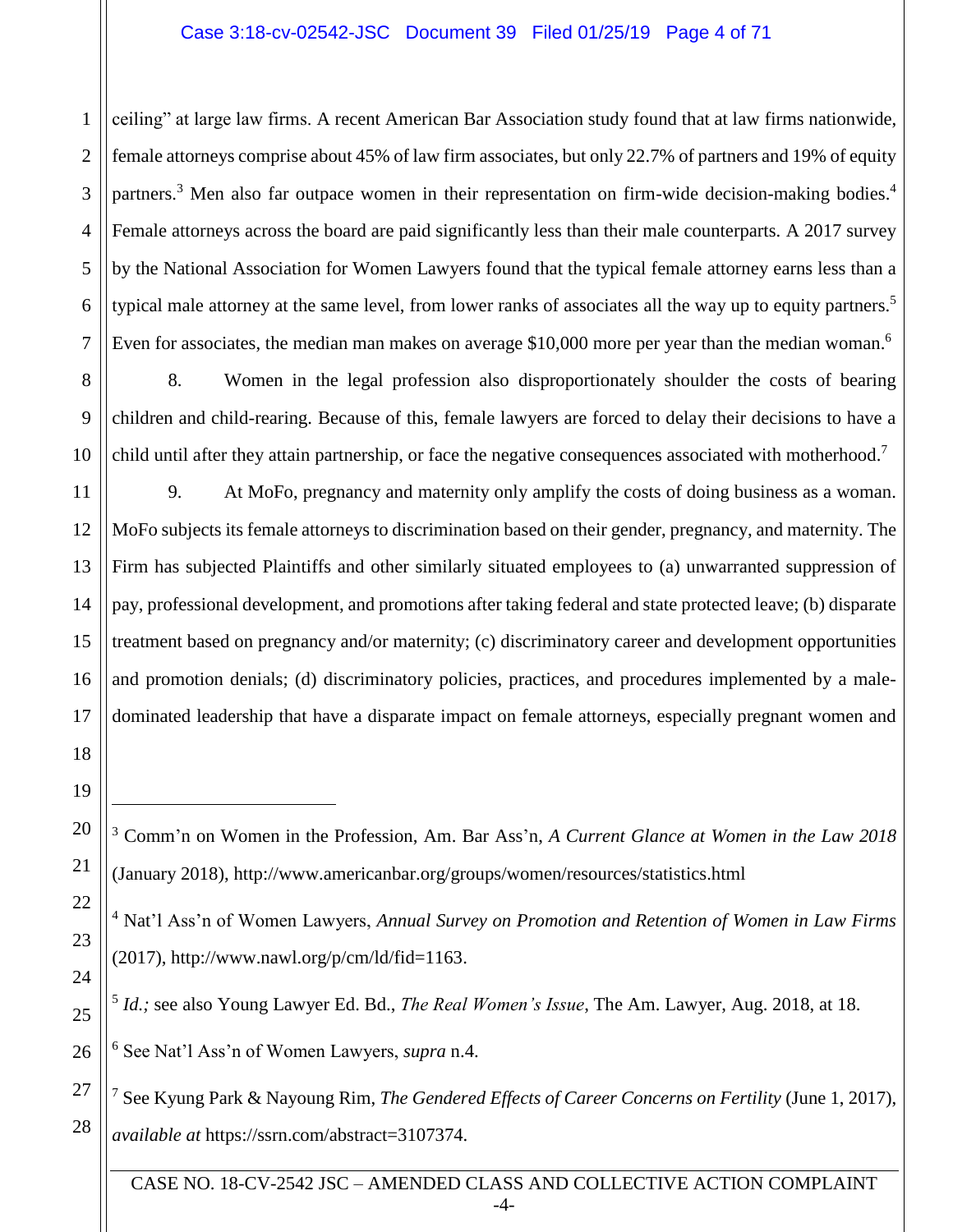1 2 mothers; (e) lower pay for substantially equal work requiring equal skill, effort, and responsibility; and (f) other adverse terms and conditions of employment.

10. Upon information and belief, MoFo has long been aware of these problems but has failed to take remedial measures to prevent or correct them.

5 6 7 8 9 10 11 12 13 14 15 16 17 18 11. To remedy the gender and pregnancy discrimination and retaliation they witnessed and experienced at the Firm, Plaintiffs and the class are seeking all legal and equitable relief available under state and federal anti-discrimination, equal pay, and retaliation statutes, including Title VII of the Civil Rights Act of 1964, 42 U.S.C. § 2000(e) *et seq.*, as amended; the Family and Medical Leave Act, ("FMLA"), 29 U.S.C § 2601 *et seq.*; and the Equal Pay Act of 1963, ("EPA"), 29 U.S.C. § 201 *et seq.*. Plaintiffs Jane Does 1-4 also seek all legal and equitable relief under the California Equal Pay Act, Cal. Lab. Code § 1197.5; the California Fair Employment and Housing Act, ("FEHA"), Cal. Gov. Code § 12940 *et seq.*; and the California Family Rights Act, ("CFRA"), Cal. Gov. Code § 12945.2. Plaintiff Jane Doe 5 also seeks all legal and equitable relief under the D.C. Human Rights Act ("DCHRA"), D.C. Code § 2-1402-11 *et seq.*, and the District of Columbia Family & Medical Leave Act ("DCFMLA"), D.C. Code § 32–501 *et seq*. Plaintiff Jane Doe 6 also seeks all legal and equitable relief under the New York State Human Rights Law ("NYSHRL"), N.Y. Exec. Law § 290 *et seq.*, New York City Human Rights Law ("NYCHRL"), N.Y.C. Admin. Code § 8–107, and New York Equal Pay Law, N.Y. Lab. Law § 194. Plaintiffs seek monetary and injunctive relief to rectify the Firm's discriminatory policies, practices, and procedures and to ensure that, going forward, the Firm abides by the law.

3

4

## **II. THE PARTIES**

12. **Plaintiff Jane Doe 1** is a woman who, at all times relevant to this action, lived and worked in California. At present, Jane Doe 1 is an attorney employed in one of Defendant's California offices.

23 24 13. **Plaintiff Jane Doe 2** is a woman who, at all times relevant to this action, lived and worked in California. At present, Jane Doe 2 is an attorney employed in one of Defendant's California offices.

25 26 14. **Plaintiff Jane Doe 3** is a woman who, at all times relevant to this action, lived and worked in California. At present, Jane Doe 3 is an attorney employed in one of Defendant's California offices.

27 28 15. **Plaintiff Jane Doe 4** is a woman who, at all times relevant to this action, lived and worked in California. Jane Doe 4 was employed in one of Defendant's California offices through 2018.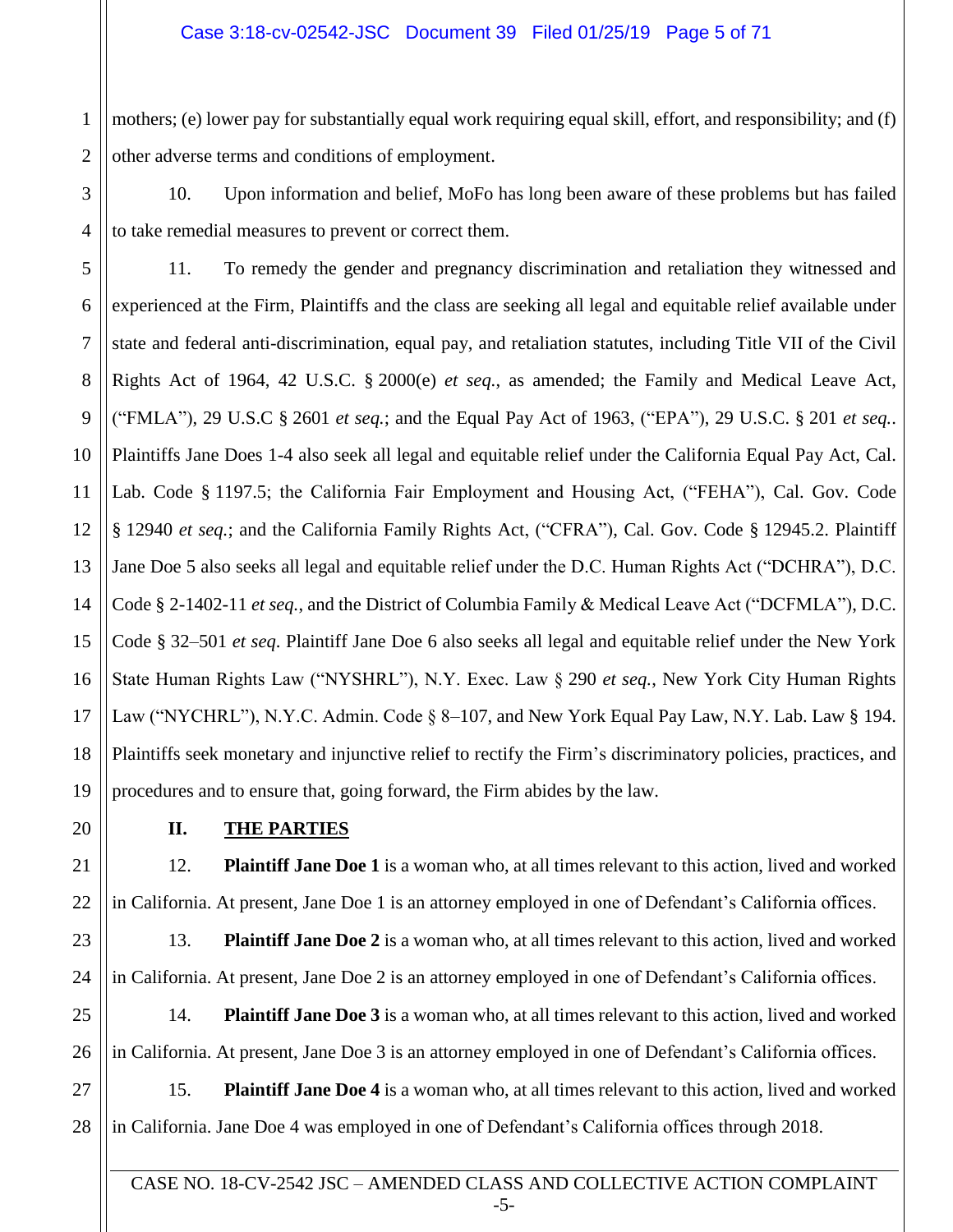Case 3:18-cv-02542-JSC Document 39 Filed 01/25/19 Page 6 of 71

1 2 16. **Plaintiff Jane Doe 5** is a woman who, at all times relevant to this action, lived in Maryland. Jane Doe 5 was employed in Defendant's Washington, D.C. office until August 2017.

17. **Plaintiff Jane Doe 6** is a woman who, at all times relevant to this action, was a resident of New Jersey and worked in New York. Jane Doe 6 was employed as Of Counsel in Defendant's New York office until 2018.

6 7 8 9 10 18. **Defendant Morrison & Foerster** is a law firm with offices worldwide, including four offices in California. The Firm's California offices are located in Los Angeles, Palo Alto, San Diego, and San Francisco. According to its website, Morrison & Foerster employs over 400 attorneys in California. It also has offices in Washington, D.C. During all relevant times, Morrison & Foerster was Plaintiffs' employer within the meaning of all applicable federal and state statutes.

11

3

4

5

## **III. JURISDICTION AND VENUE**

12 13 14 19. This Court has subject matter jurisdiction over this suit pursuant to 28 U.S.C. § 1331, and has supplemental jurisdiction over Plaintiffs' state law claims. The claims constitute the same case and controversy raised in the claims under federal law.

15 16 20. The Northern District of California has personal jurisdiction over the Firm because the Firm has headquarters in and transacts significant business in the State of California and in this District.

17 18 19 21. Venue is proper in this District pursuant to 28 U.S.C. § 1391(b) and 42 U.S.C. § 2000e-5(f) because Defendant conducts substantial business in the Northern District of California, and because, upon information and belief, unlawful employment practices originated in this District.

20 21 22 23 22. Plaintiffs Jane Does 1-3 duly filed their administrative charges before the California Department of Fair Employment and Housing ("DFEH") and the U.S. Equal Employment Opportunity Commission ("EEOC") on April 24, 2018, and received their Notices of Right to Sue from the EEOC June 18, 2018.

24 25 26 23. Plaintiff Jane Doe 4 filed her administrative charge before the DFEH and the EEOC on October 31, 2018. She received her Notice of Right to Sue from the DFEH on November 6, 2018 and is currently perfecting her right to sue before the EEOC; upon receipt of Notice of Case Closure and Right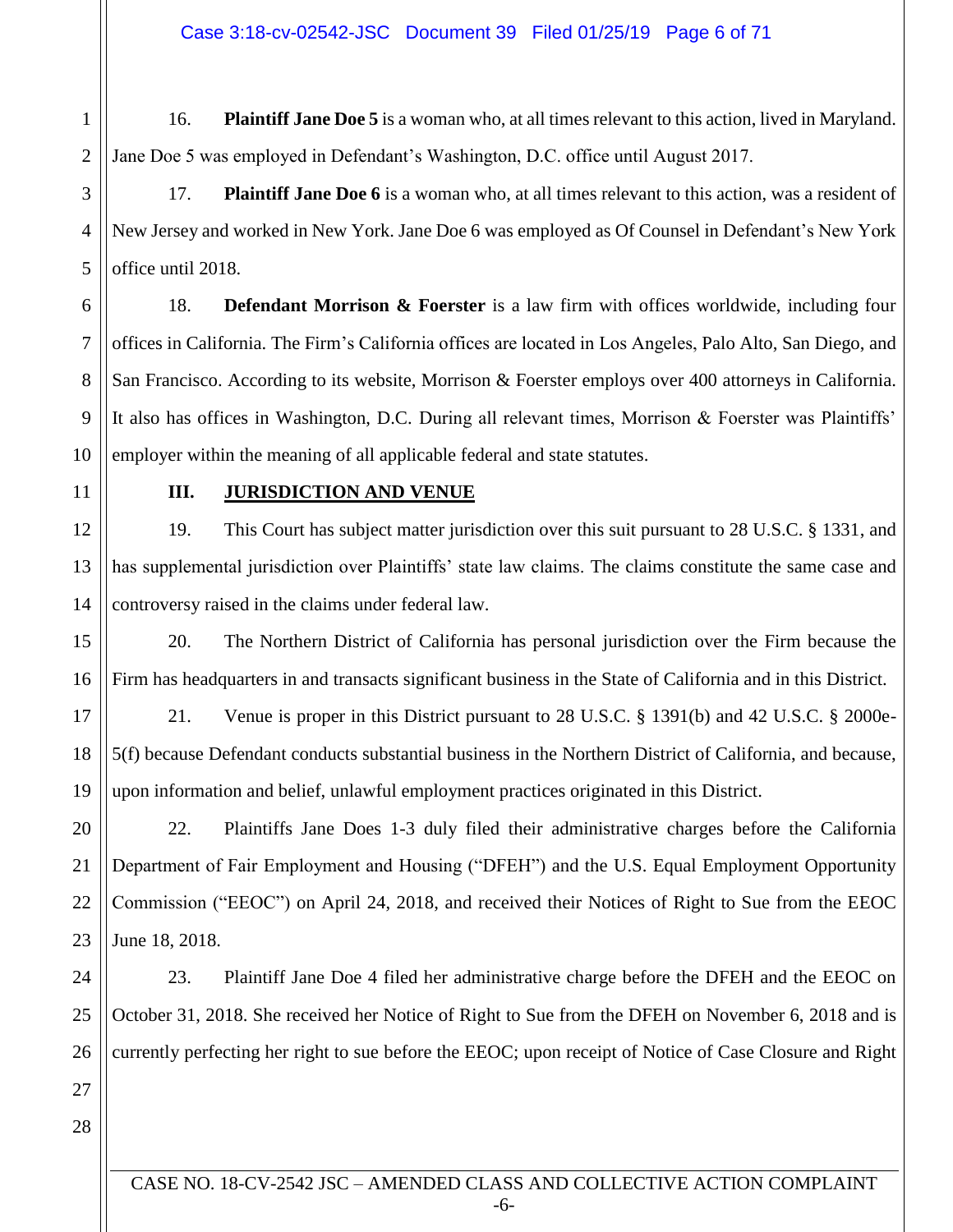to Sue she will serve such notice on opposing counsel.<sup>8</sup>

24. Plaintiff Jane Doe 5 filed her administrative charge before the EEOC on October 31, 2018, and is currently perfecting her right to sue; upon receipt of Notice of Case Closure and Right to Sue she will serve such notice on opposing counsel.

5 25. Plaintiff Jane Doe 6 filed her administrative charge before the EEOC on November 20, 2018, and is currently perfecting her right to sue; upon receipt of Notice of Case Closure and Right to Sue she will serve such notice on opposing counsel.

1

2

3

4

6

7

## **IV. FACTUAL ALLEGATIONS**

**A. What Happened When She Became a Mommy: MoFo Routinely Holds Back Women Who Are Pregnant, Have Children, and Take Maternity Leave**

26. Pregnant women and mothers, even those attorneys who are considered the "best," cannot last long at MoFo. Indeed, these women are strikingly absent from the upper ranks of management. To understand what happens to high-performing women at the Firm, one need only refer to the words of one partner: "She became a mommy."

27. The Firm boasts of its "work-life programs" for employees, including parental and adoption leave, parental transition time upon returning from leave, backup caregiving, flexible work options, and a reduced hours program.<sup>9</sup> Through these benefits, the Firm ostensibly allows, and even encourages, its female employees to take up to six months of maternity leave. Indeed, MoFo recently received recognition for offering the greatest number of weeks for paid primary caregiver leave amongst big law firms. $10$ 

<sup>8</sup> The ability to obtain a Notice of Case Closure and Right to Sue is currently impeded by the government shutdown, which has affected the local EEOC offices in question. To comply with the parties' stipulation, (Dkt. 33), Plaintiffs are filing this Amended Complaint by the stipulated deadline.

<sup>9</sup> See MoFo Women, *supra* n.1, at 15, 18.

<sup>10</sup> Yale Law Women, *The Top Ten Female & Family Friendly Firms Lists of 2018* (2018), http://yalelawwomen.org/wp-content/uploads/2012/11/2018-FFFFI-Report\_Final-2.pdf. Notably, the survey includes no data on how women are paid as compared to their male peers.

CASE NO. 18-CV-2542 JSC – AMENDED CLASS AND COLLECTIVE ACTION COMPLAINT -7-

 $\overline{a}$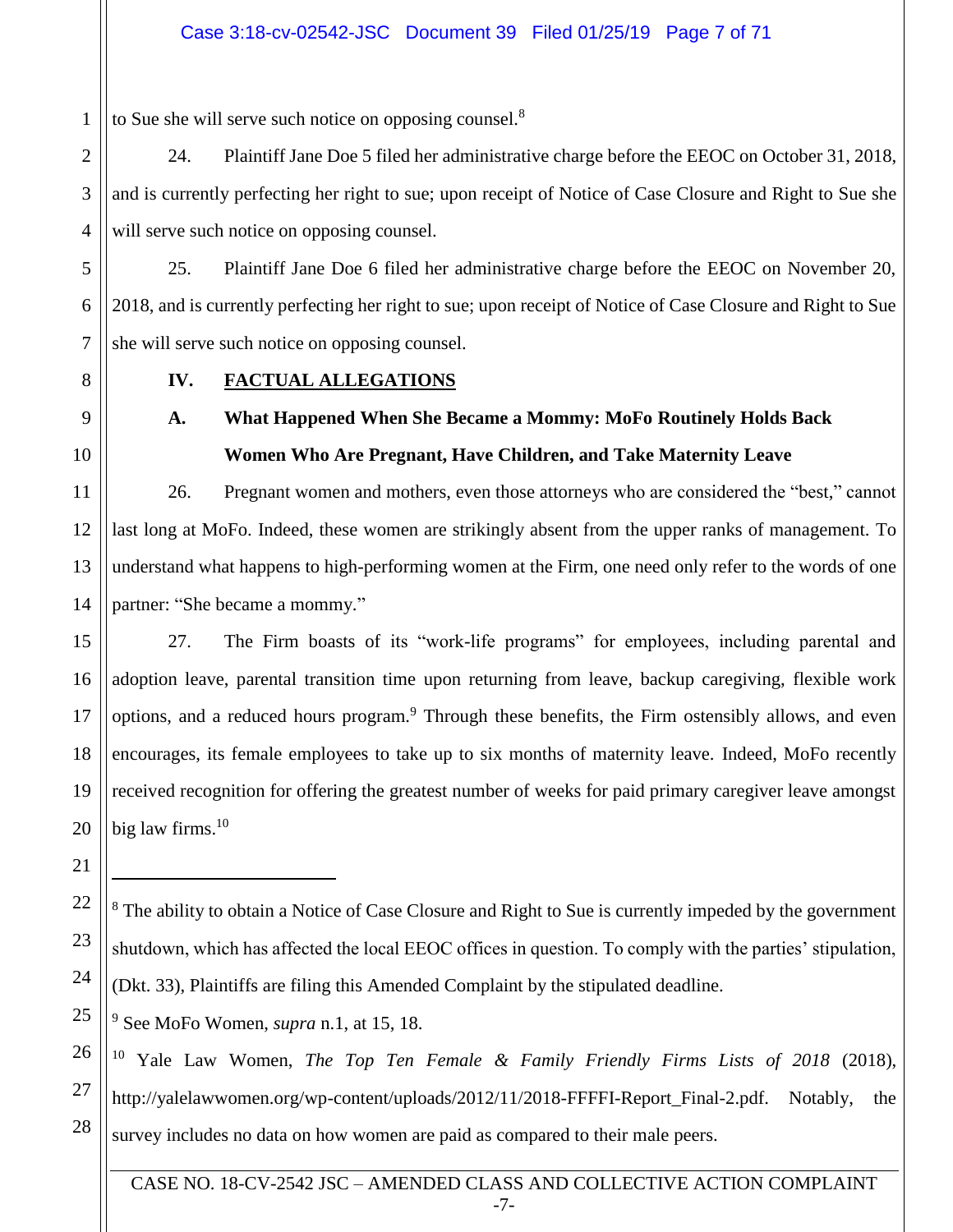#### Case 3:18-cv-02542-JSC Document 39 Filed 01/25/19 Page 8 of 71

2 3 28. However, MoFo remained absent from Yale Law Women's Top Ten Family-Friendly Firms list in 2018, and rightly so. The reality for female attorneys at MoFo, especially for those who have or wish to have children, is far from the Firm's family-friendly façade. Instead, when women take advantage of the Firm's "generous" maternity leave or notify the Firm that they have children, they are routinely held back and set up to fail.

29. Morrison & Foerster discriminates against Plaintiffs and other female attorneys, especially pregnant attorneys and women with children, with respect to compensation and promotions through common policies, practices, and procedures. When a female attorney at MoFo is pregnant, has children, or takes maternity leave, the Firm's standard operating procedure is to hold her back from advancement with her peers, denying her opportunities for greater pay and limiting her progression. This Firm practice reinforces stereotypes that mothers are worse at and less committed to their jobs, and sets in motion a chain of events that leads to the dead end of the mommy track: when female attorneys become mothers, the Firm demands they prove their commitment by working more hours; when they seek additional work, they are denied assignments, business opportunities, and client contacts because of stereotype-driven perceptions that they lack commitment to their jobs.

30. The stereotype becomes self-reinforcing, and women become stuck. They now face a Hobson's choice: pay a motherhood penalty in the form of slower rates of progression and correspondingly lesser compensation, thus accepting lower pay for substantially equal work requiring equal skill, effort, and responsibility to that of their male colleagues; or, in the alternative, resign from their roles altogether.

31. In some cases, female attorneys are not even given the courtesy of receiving prior notice that they will be held back. Only through checking the Firm's online portal do they learn that, despite solid or even stellar performance, they will not be progressing with their peers.

32. In one California office alone, Plaintiffs are aware that, since 2013, at least seven female attorneys have been held back upon their return from maternity leave.

33. Some women who become pregnant and go on leave, including named Plaintiffs Jane Doe 4 and Jane Doe 5, have faced outright termination as a result.

34. MoFo's policy and practice relating to pregnancy and maternity leave has a disparate impact on the Firm's female attorneys. Specifically, because the Firm does not progress women, especially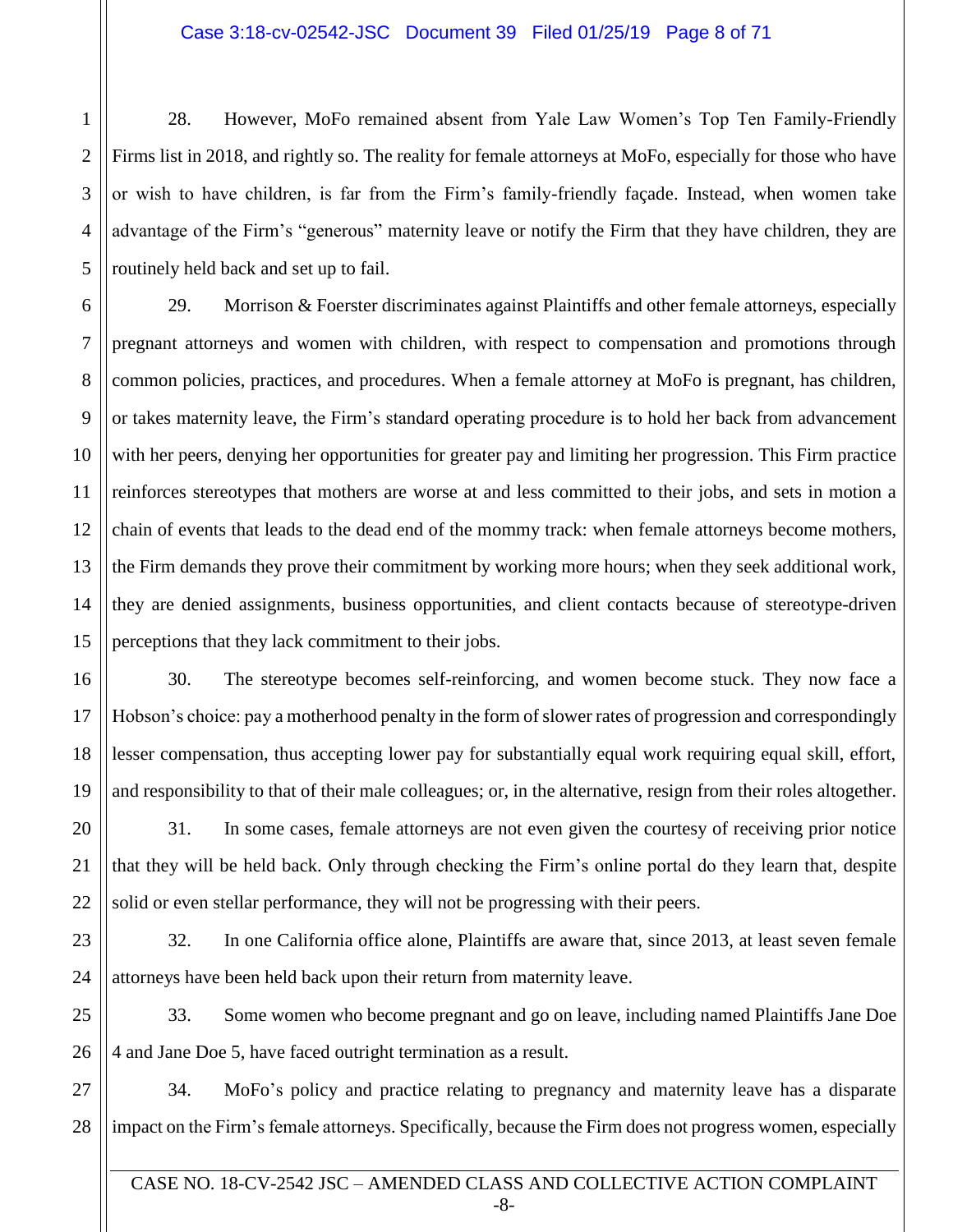## Case 3:18-cv-02542-JSC Document 39 Filed 01/25/19 Page 9 of 71

1 2 3 pregnant attorneys and women with children, at rates equal to their male counterparts, there is a dwindling proportion of women at each successive level of the Firm's hierarchy. For example, while women represent approximately 50% of the Firm's associates, only 25% of MoFo's partners are women.<sup>11</sup>

35. Upon information and belief, men who become fathers or take advantage of the Firm's paternity leave policy do not face disqualification from advancement and higher pay as do their female counterparts.

4

5

6

7

8

9

10

11

12

13

14

15

17

19

20

21

22

23

# **B. The Firm's Male-Dominated Hierarchy Sets Policies that Disparately Impact Female Attorneys, in Particular Pregnant Women and Women with Children**

36. Men dominate MoFo's leadership and management. Out of the six attorneys on MoFo's leadership team, only one woman holds a seat as a Managing Partner. As noted above, while women represent approximately 46% of the Firm's associates, only 22% of MoFo's 248 partners are female. MoFo's own website acknowledges that only 31% of the Partner Compensation Committee and 36% of the Board of Directors are women. The disproportionately large representation of men in leadership roles at MoFo facilitates discrimination against women, especially pregnant women and women with children, throughout the Firm.

16 18 37. Upon information and belief, the overrepresentation of men and employees who are not pregnant or mothers in Firm leadership reproduces a pattern of systemic discrimination against female attorneys at MoFo, especially those who are pregnant or have children.

38. Promotion and compensation decisions at Morrison & Foerster are controlled by a practice group's chair or head partner. As of August 2018, in the Firm's San Francisco office alone, less than one third of the partners are female. Similarly, in the Los Angeles office, there are only nine female partners out of a total of 24. In the Palo Alto office, there are eight female partners out of 25; in San Diego, there are only three female partners out of 12.

24 25 39. The predominantly male leadership at MoFo favors men and/or women who are not pregnant or have no children in promotions and other opportunities, regardless of their qualifications. In

26 27

28

 $\overline{a}$ 

<sup>11</sup> *Why MoFo*, Morrison Foerster, https://careers.mofo.com/why-mofo/ (last visited Jan. 25, 2019).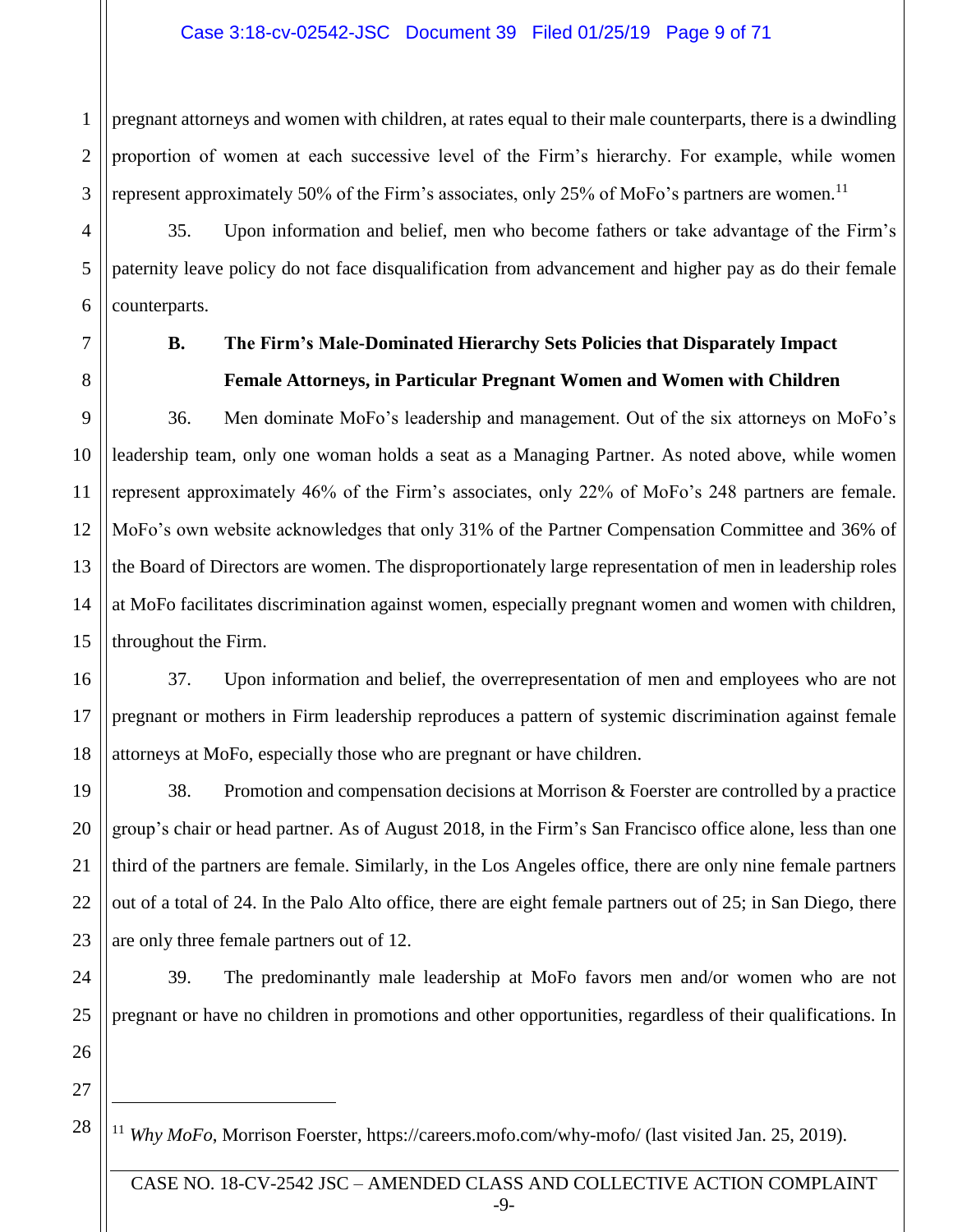#### Case 3:18-cv-02542-JSC Document 39 Filed 01/25/19 Page 10 of 71

1 2 some offices, it is not uncommon to see an entire practice group consisting primarily of female attorneys with a male chair or head who controls all compensation and promotion decisions for his team.

40. MoFo discriminates against women by permitting its predominantly male leadership to favor men overtly in pay, promotions, and other opportunities, regardless of their qualifications, and to otherwise discriminate against women, pregnant women, and mothers. MoFo leadership fosters or condones a Firm culture that marginalizes, demeans, and undervalues women and mothers.

41. One example of this arose at a MoFo partners meeting, where a film was presented that showed the "men behind" women partners (i.e., those men who had supported women to make partner). It was the subject of later Women's Strategy Committee calls, because it brought to light that at MoFo, despite the Firm's veneer of being female-friendly, a truly important requirement for women to make partner is having a powerful man supporting her.

42. Upon information and belief, MoFo's standard operating procedure is to terminate or push out working mothers in a manner that makes it clear that their motherhood, not the quality or quantity of their work, is the decisive factor. Thus, on the one hand, female attorneys who return from leave on a flexible or part-time schedule are penalized for not committing to work full-time hours. At the same time, those who return full-time are steered toward part-time schedules and correspondingly lower compensation. Even if their salaries are leveled up to reflect that they are, in fact, working full-time hours, female attorneys who are nominally part-time still receive lower bonuses than their counterparts who work the same hours without the part-time label.

43. Upon information and belief, Morrison & Foerster's leadership is aware of the Firm's inequitable promotion, pay, job assignment, and other practices, but has taken no steps to address the root causes of the disparity. Defendant is aware of the demographics of its workforce, including the underrepresentation of women in different levels and functions. Despite several initiatives the Firm has taken in the recent past, purportedly with the goal of reducing or eliminating this underrepresentation, the problem persists, maintained and magnified by Firm policies, practices, and procedures and a culture that stereotypes and undervalues female attorneys who choose to have children.

44. Upon information and belief, Defendant is aware of its own misconduct, but it has failed to rectify the discrimination.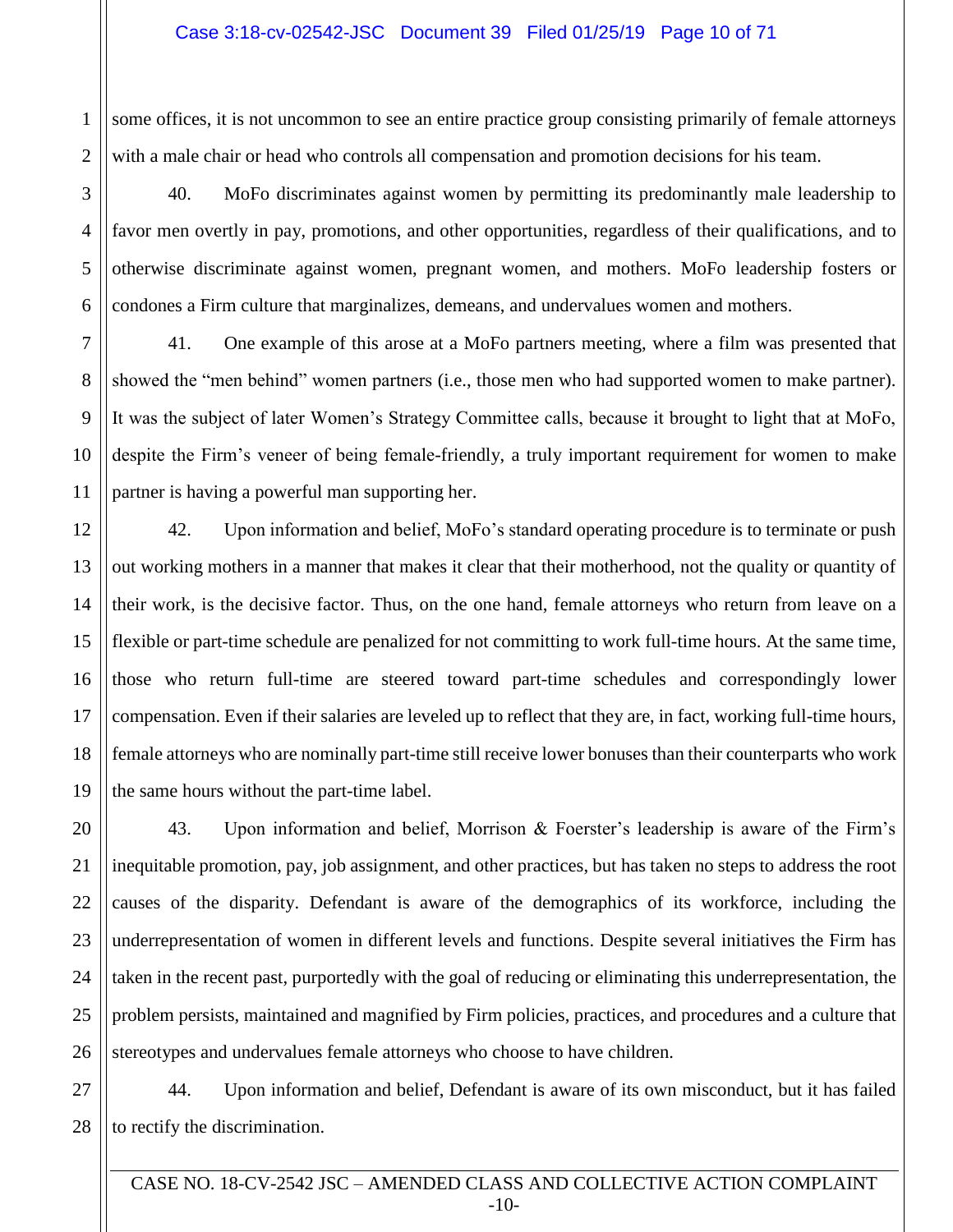2

3

4

5

6

7

8

9

1

# **C. The Firm's Common Business Development and Job Assignment Practices Disfavor Women, Particularly Pregnant Women and Mothers**

45. Female attorneys throughout the Firm are given less substantive and less desirable work than their male counterparts. Prominent members of Morrison & Foerster's predominantly male leadership have shown a preference for working with other male attorneys. Thus, male attorneys, non-pregnant women, and women without children are given significantly more access to partners at any given time, allowing them to thrive under a partner's close tutelage and stay on track to attain partnership themselves. This common practice ensures that women are underrepresented in more senior or leadership roles, while perpetuating the "old boys' club" culture at the Firm.

10 11 12 46. The lack of substantive work, coupled with higher expectations, together make progression and promotion extremely difficult for women. After returning from maternity leave in particular, female attorneys at the Firm are punished and held to a higher standard than their male counterparts.

13 14

15

16

17

18

19

20

21

22

## **V. PLAINTIFF JANE DOE 1**

47. Plaintiff Jane Doe 1 currently works in one of Morrison & Foerster's California offices.

48. Plaintiff Jane Doe 1 has a B.A. and a J.D. and is admitted to the California bar. Jane Doe 1 joined MoFo as a mid-level associate after several years of practicing law elsewhere.

49. Jane Doe 1 excelled at her duties at the Firm.

**A. Being a Mommy: Once She Returned From Maternity Leave, MoFo Took Adverse Employment Action Against Plaintiff Jane Doe 1** 

50. Knowing that the Firm permitted, and believing that it encouraged, its female employees to take maternity leave, after having her second child, Plaintiff Jane Doe 1 went on maternity leave during the statutory period, about two years after she joined the Firm.

23 24 25 26 27 28 51. On January 9, 2018, Jane Doe 1 discovered through the Firm's online portal for employees that her salary no longer matched up to her class year; she had not been promoted with her peers, nor had she received the corresponding salary and bonus increase that should have accompanied her anticipated promotion.Jane Doe 1's supervisors had given her no indication or notice that the Firm would not progress her. Jane Doe 1 had no history of performance issues, nor had she ever been held back previously during her time at MoFo.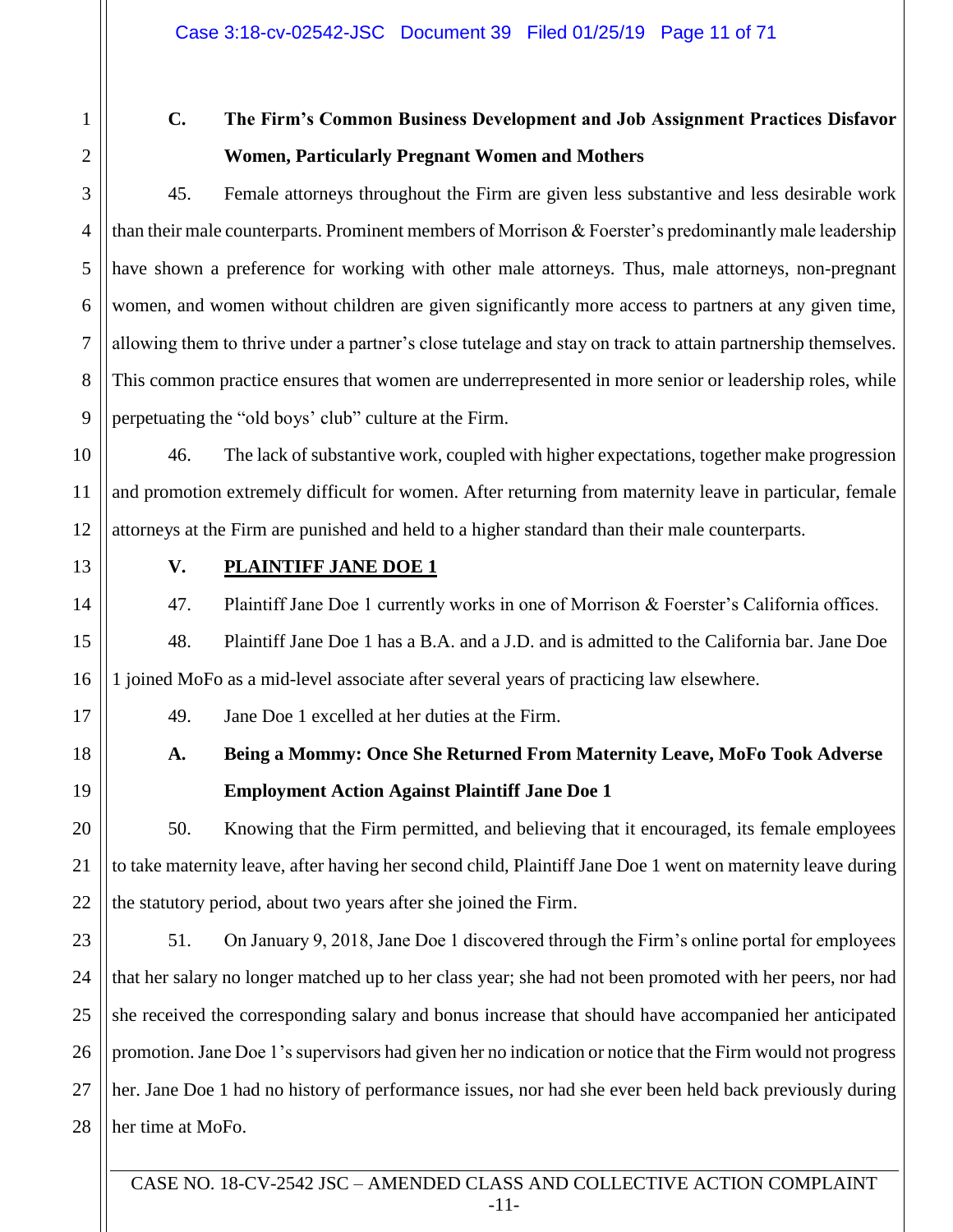2 52. Although the Firm decided to hold back Plaintiff Jane Doe 1, MoFo increased her external billing rate as if she had been promoted, while not increasing her compensation internally. This was only rectified after Jane Doe 1 raised the issue with upper management.

53. Upon information and belief, male colleagues, including two male associates in the same office, were advanced with Jane Doe 1's class year and received the corresponding pay increase. Upon information and belief, the only material difference between the class members who progressed and Jane Doe 1 was Jane Doe's status as a woman who had become pregnant and taken leave.

# **B. "Parents Tend Not to Do Well In This Group:" MoFo Discriminated Against Plaintiff Jane Doe 1 Due to Her Pregnancy, Leave-Taking, and Maternity**

54. The Firm's decision to hold back Jane Doe 1 after she returned from maternity leave was not the first time the Firm discriminated against her due to her gender and pregnancy or her status as a mother.

55. On Plaintiff Jane Doe 1's first day at the Firm, one of her now supervising partners ("Partner 1") told her: "We didn't realize you were a parent when we extended you the offer," implying that Jane Doe 1 had concealed her motherhood during her interview process with the Firm. In fact, although it was not required as part of the hiring process, Jane Doe 1 had been clear with the Firm's Human Resources department that she was interviewing during her maternity leave, and had told three Partners at the Firm that she had a child. Partner 1's comment made it clear from the start that Jane Doe 1 would face obstacles at the Firm because she was a mother; the same partner later warned that **"parents tend not to do well in this group."** Ironically, Partner 1 was appointed by the Firm to be Jane Doe 1's partner mentor.

56. Partner 1 continued to show preferential treatment toward attorneys without children and routinely denied Jane Doe 1 opportunities to complete substantive work. For example, Partner 1 transitioned Jane Doe 1 off a deal and replaced her with another female associate who was not pregnant and did not have children, despite Jane Doe 1's excellent performance.

57. This kind of discriminatory conduct based on Plaintiff Jane Doe 1's gender, pregnancy, and maternity was not limited to Partner 1. During the Firm's holiday party, another supervising partner ("Partner 2") told Plaintiff Jane Doe 1 about a female associate who was "one of the best he had ever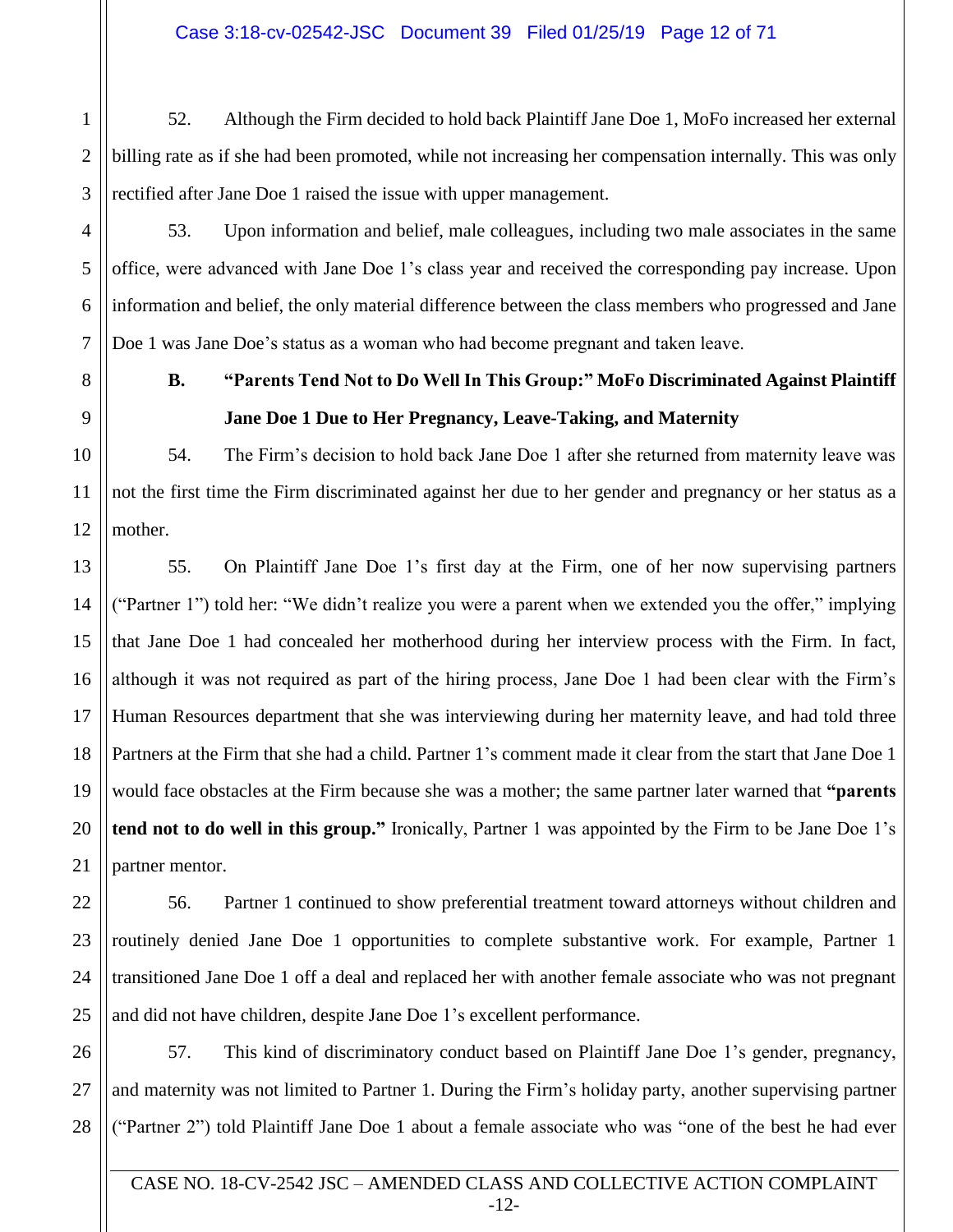1 2 worked with." When Jane Doe 1 asked him what the attorney was doing now, he said that "she became a mommy."

3

4

5

6

7

8

9

10

11

12

13

20

21

22

23

24

25

26

# **C. MoFo Unfairly Evaluated Jane Doe 1's Performance Because of Her Gender, Pregnancy, and Maternity**

58. When she returned from maternity leave, Jane Doe 1 repeatedly sought to discuss the ongoing matters and status of her practice group with Partner 1, who refused to discuss this with her.

59. On January 9, 2018—the day she learned that her salary no longer matched up with her class year—Jane Doe 1 called Partner 1 to seek clarification about her promotion status. Partner 1 told Jane Doe 1 that she would not be progressing; instructed her to speak with Partner 2 during her performance review who "had a plan for her"; and faulted Jane Doe 1 for being on maternity leave when the performance reviews were conducted. Partner 1 ended the call by terminating their mentor-mentee relationship, and also informed Jane Doe 1 that Jane Doe 1 should no longer consider her a sponsoring Partner and should direct all future inquiries to Partner 2.

14 15 16 60. Jane Doe 1 complained to a representative of the Firm's Attorney Development Group about the Firm's decision to hold her back one year and the unilateral termination of her mentor-mentee relationship.

17 18 19 61. The next day, Partner 1 told Plaintiff Jane Doe 1 that she was instructed to tell Jane Doe 1 that the decision to hold Jane Doe 1 back was not "performance-based," and referred Jane Doe 1 to Attorney Development for any further questions.

> **D. "Ramp Up" Your Efforts: Following Her Maternity Leave, MoFo Encouraged Jane Doe 1 to Leave the Firm**

62. Jane Doe 1 met with Partner 2 in person to conduct her performance review, with Partner 1 in attendance telephonically. In that review, Jane Doe 1 was told that she had been making good headway before her maternity leave, but would now, post-leave, have to "ramp up" her efforts. She was then advised to bill at least 2000 "substantive" hours before the end of 2018—an unrealistic expectation considering that practice group business in their office had been slow.

27

//

//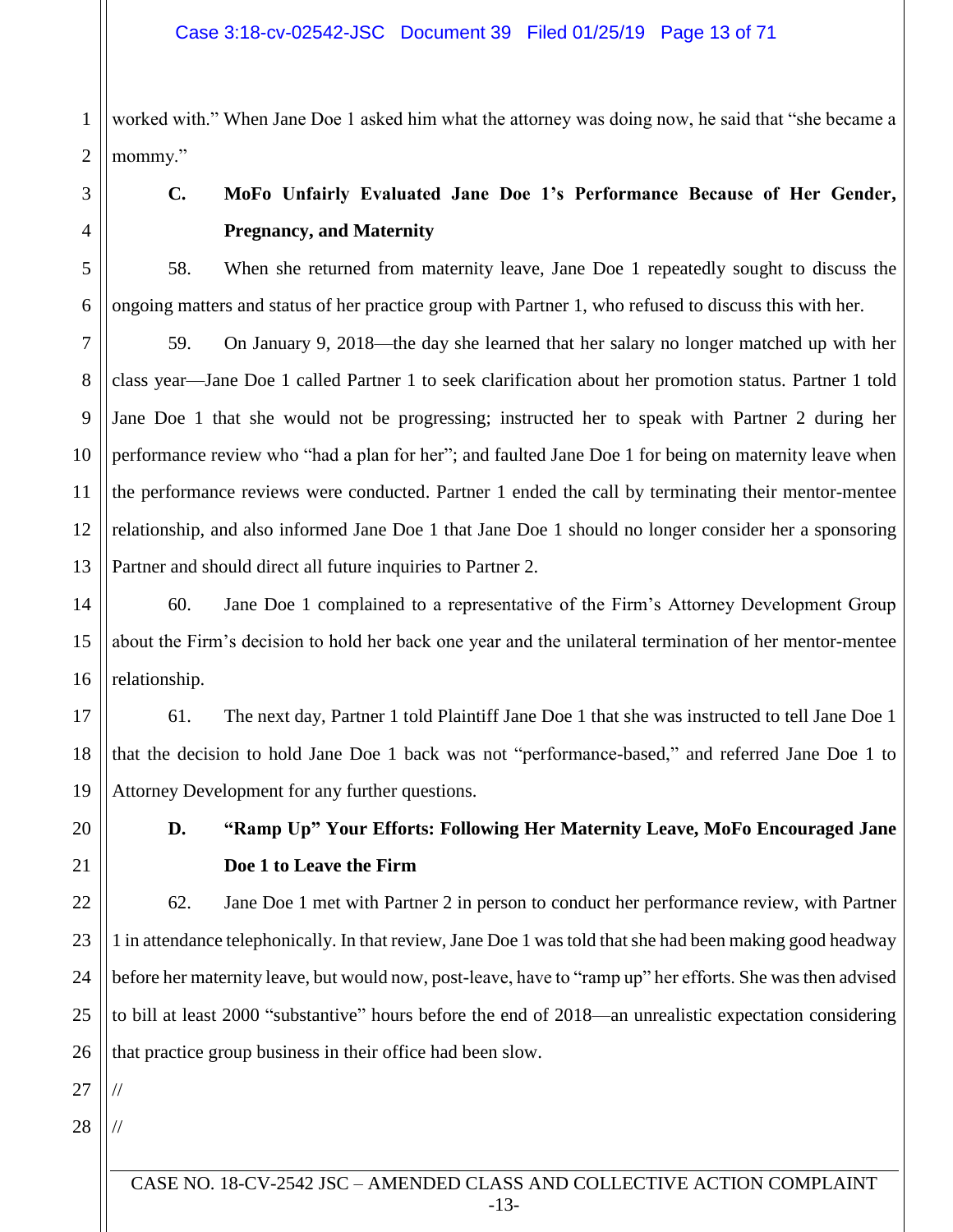## Case 3:18-cv-02542-JSC Document 39 Filed 01/25/19 Page 14 of 71

1 2 63. In response to this unrealistic expectation, Jane Doe 1 asked for more work to ensure that she would be able to meet her higher billable hours target. Partner 1 then chided Jane Doe 1 for seeking more hours, indicating that she should "think of the team."

64. Following Jane Doe 1's review, she reached out to the head of Attorney Development, who acknowledged that she was in a difficult position between Partner 1, who unambiguously cut her off from the group, and Partner 2, who requested that she bill 2000 hours without providing a viable means for her to do so. She also spoke with another member of Attorney Development, who told Jane Doe 1 multiple times that, as a senior associate, she needed a plan to advance within the Firm, and acknowledged that the comments from her supervising partners indicated there was no such plan for her.

65. Over the year that followed, Jane Doe 1 did not receive *any* substantive assignments from *either* of her supervising partners that would allow her to meet her hourly minimum requirements. While Jane Doe 1's supervising partners instructed her to seek work from other partners, they did not make introductions or otherwise help her obtain such assignments. Jane Doe 1 reached out herself to seven different attorneys in five different MoFo offices, only finding work outside of her group and specialty area. For example, Jane Doe 1 took on additional pro bono work, as well as work for another practice group. She also worked to bring in a new matter for the Firm. Without work from her practice group, which is expected to be the primary source of her assignments, Jane Doe 1 was unable to meet her hours requirement.

66. Jane Doe 1 has sought, but MoFo has failed to provide, any substantive guidance or development plan to meet the hours requirements imposed upon her, in light of the dearth of work opportunities she faces. Indeed, when she discussed her own proposed performance development plan with Partner 2, he gave her no additional feedback beyond what she had been told in her performance review six months prior.

67. Multiple partners have commented to Jane Doe 1 that her hours are low. Upon information and belief, partners are less willing to give Jane Doe 1 more work because she has low hours, compounding her difficulty finding work outside of her practice group.

68. At the time of her 2018 performance evaluation, Jane Doe 1 had only billed 21% of the hours requirement, which is significantly less than she billed in the year that she took maternity leave.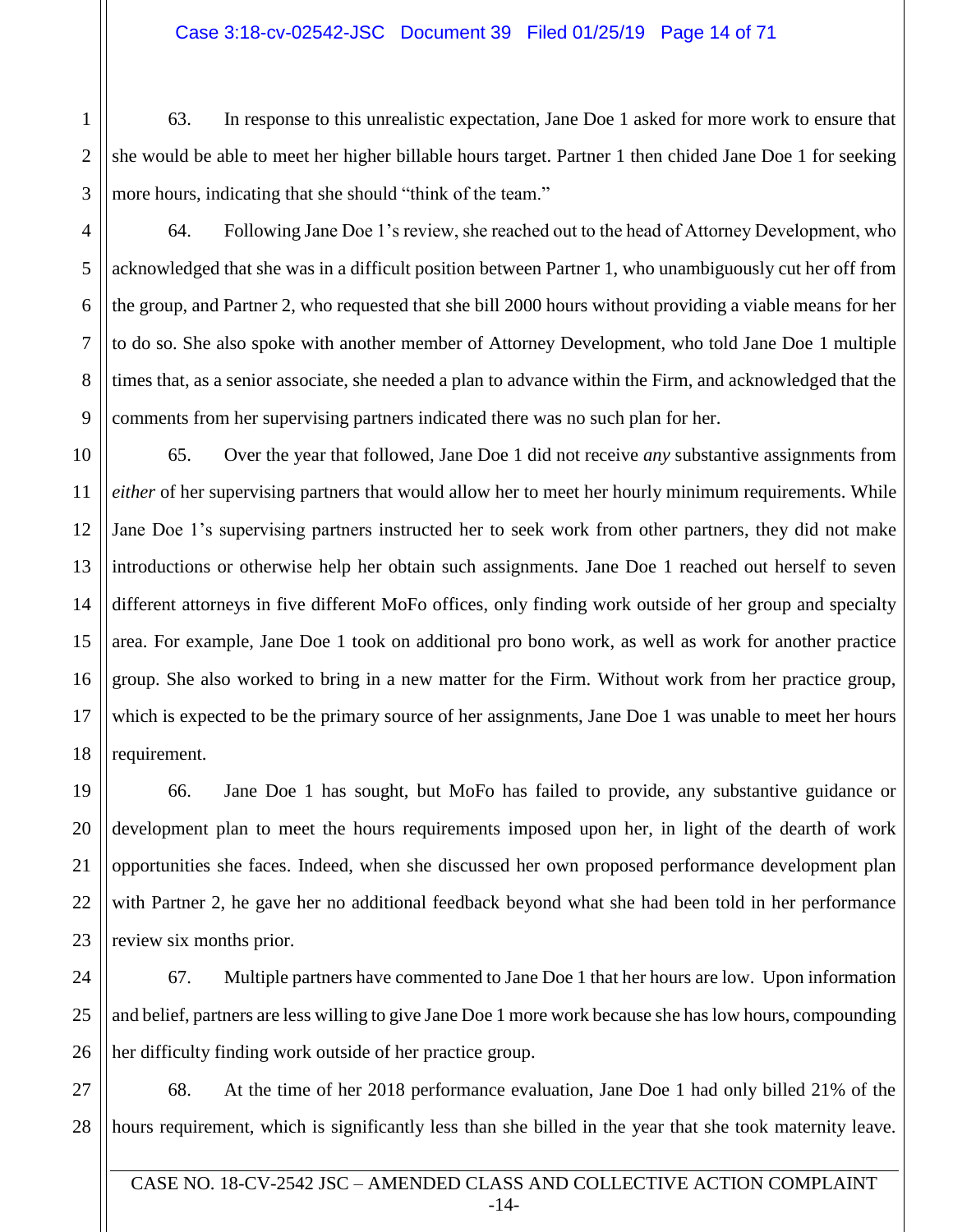1 2 3 Although MoFo recognized that Jane Doe 1 was performing at the level expected and was willing to assist in matters, MoFo faulted her for not having billed more hours and informed her that she is subject to an additional spring review and potential termination.

4 5 6 7 8 9 69. The lack of work offered to Jane Doe 1 from her practice group cannot be attributed to any lack of work in the group as a whole, which sought to hire new associates of varying seniority levels in 2018, appropriated two associates from the 2018 entering class to join in November, and opened several new engagements. Others in her group were able to attain their hours expectations. Jane Doe 1, however, has not received similar support, and has also been cut off from exposure to client and networking events. Jane Doe 1 has been ostracized from her group and is being pushed out.

10

11

## **VI. PLAINTIFF JANE DOE 2**

70. Plaintiff Jane Doe 2 currently works in one of Morrison & Foerster's California offices.

12 13 71. Plaintiff Jane Doe 2 has a B.S. and a J.D. and is admitted to the California bar. Prior to law school, she had experience in the corporate sector and as a legal intern.

14 15 72. After working at MoFo as a summer associate during law school, Jane Doe 2 was offered a permanent position and joined the Firm full-time as an associate.

73. Since joining the Firm, Jane Doe 2 has excelled in her job duties at MoFo. She has been a committed attorney and has been involved in many Firm initiatives.

16

17

18

19

20

21

# **A. Being a Mommy: Once She Returned From Maternity Leave, MoFo Took Adverse Employment Action Against Plaintiff Jane Doe 2**

74. Knowing that the Firm permitted, and believing that it encouraged, its female employees to take maternity leave, Plaintiff Jane Doe 2 went on maternity leave during the statutory period.

22 23 24 25 75. On January 9, 2018, Jane Doe 2 discovered through the Firm's online portal for employees that her salary no longer matched up to her class year; she had not been promoted with her peers, nor had she received the corresponding salary and bonus increase that should have accompanied her anticipated promotion.

26 27 28 76. Jane Doe 2's supervisors had given her no indication or notice that the Firm would not progress her. Jane Doe 2 had no history of performance issues, nor had she ever been held back previously during her time at MoFo.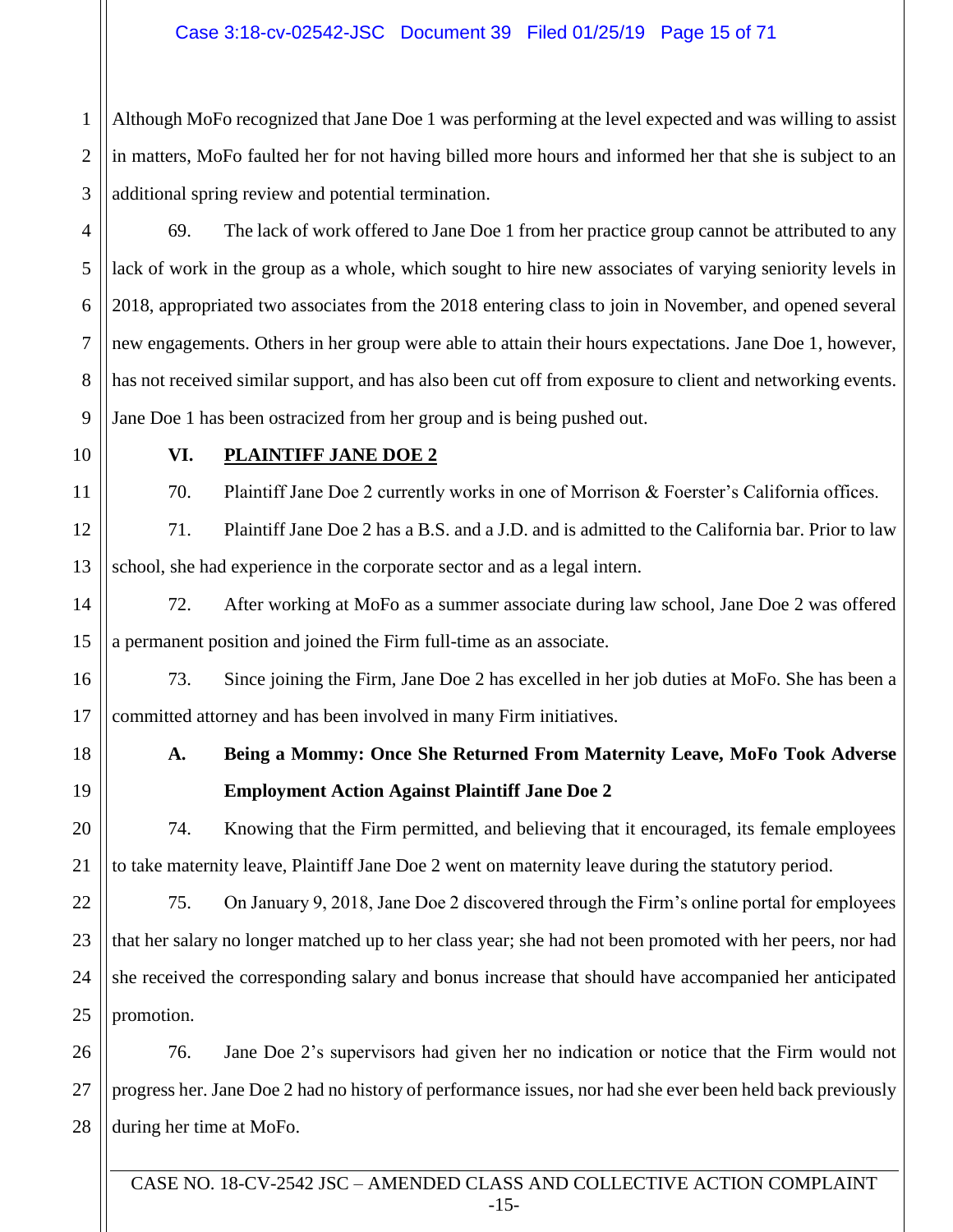1 2 3 4 77. Although the Firm decided to hold back Plaintiff Jane Doe 2, MoFo increased her external billing rate as if she had been promoted, while not increasing her compensation. This discrepancy was only rectified after Jane Doe 2's colleagues, Jane Doe 1 and Jane Doe 3, raised the issue with upper management.

78. Upon information and belief, within Jane Doe 2's office alone, four male colleagues in the same office were advanced with Jane Doe 2's class year and received the corresponding pay increase. Upon information and belief, the only material difference between the male associates who progressed and Jane Doe 2 was Jane Doe's status as a woman who had become pregnant and taken leave.

**B. MoFo Unfairly Evaluated Plaintiff Jane Doe 2's Performance Based on Her Gender, Pregnancy, and Maternity**

79. After learning through the Firm's online portal that she would not be advanced with her peers, Jane Doe 2 spoke to a representative of the Firm's Attorney Development Group about the Firm's decision to hold her back a year and the manner in which she had discovered it.

80. Jane Doe 2's supervising partner ("Partner 3") stated during her review that there was some debate about "how to deal with [Jane Doe 2's] leave of absence," and indicated that he would have held her back regardless of her performance.

17 18 19 81. Throughout her tenure at MoFo, Jane Doe 2 has never had problems with her performance. In fact, she had been progressed and had received a bonus every year since starting her employment at the Firm, until she took maternity leave.

20 21

22

23

5

6

7

8

9

10

11

12

13

14

15

16

# **C. The Firm Discriminated Against Jane Doe 2 Due to Her Gender, Favoring a More Junior Male Associate in Work and Development Opportunities**

82. The Firm's decision not to progress Jane Doe 2 after she returned from her maternity leave was not the first time it discriminated against her due to her gender.

24 25 26 83. Earlier in her tenure, Partner 3 encouraged Jane Doe 2 and other attorneys in the practice group to "wine and dine" a young male associate, a practice usually reserved for recruiting more senior attorneys. Once the male associate was hired, Partner 3 began working primarily with him.

27 28 84. Partner 3 prefers to work with male attorneys. This preference has had a discriminatory impact on the women in Jane Doe 2's practice group, who have had fewer opportunities for substantive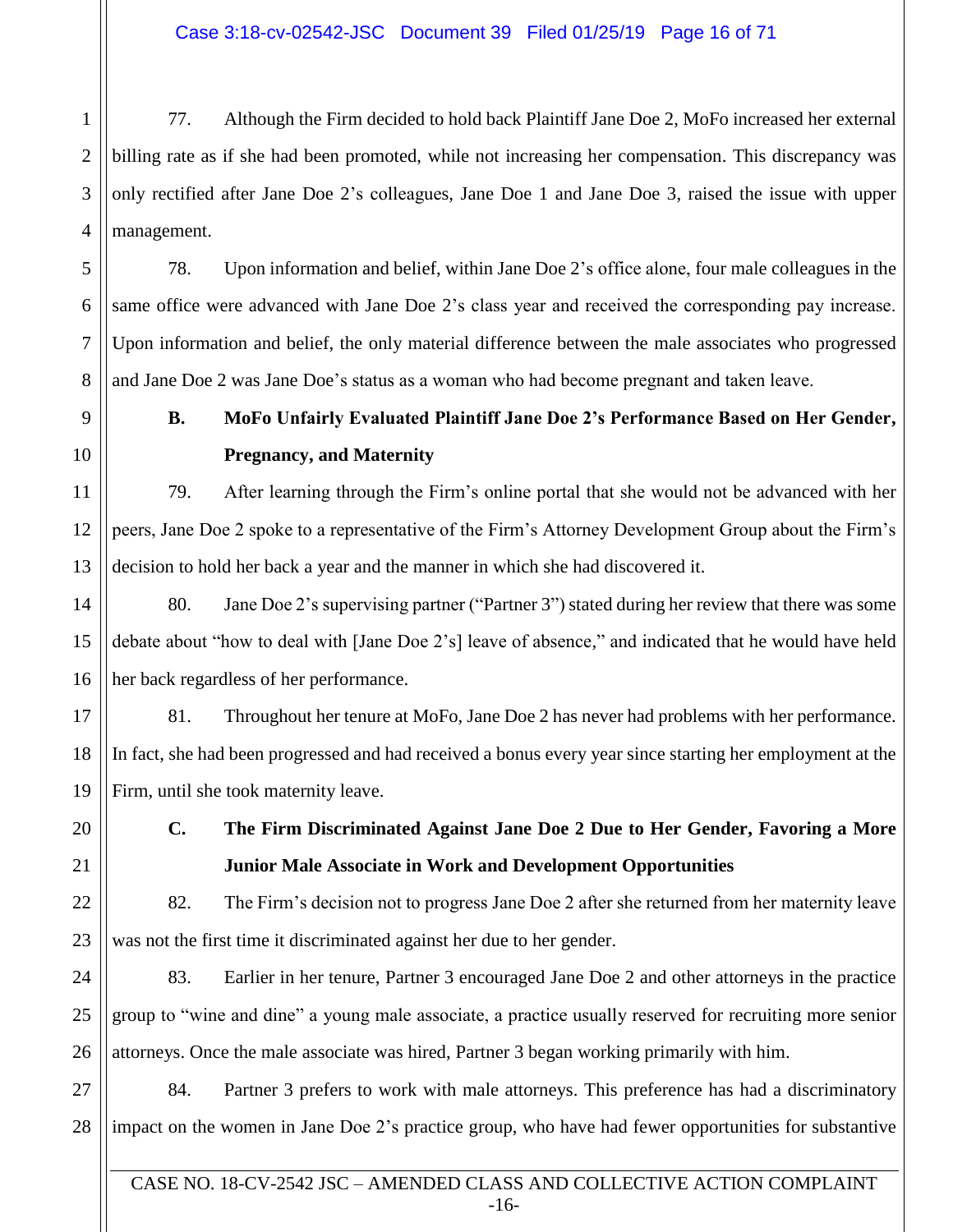## Case 3:18-cv-02542-JSC Document 39 Filed 01/25/19 Page 17 of 71

1 2 3 4 work, client contact, and business development opportunities. As an example, male associates in the practice group have been flown to New York to meet and work with prominent partners and clients. By contrast, MoFo has not offered the same experience to female associates in the group, even those more senior than the male associates in question.

5

6

9

10

11

12

19

20

21

## **VII. PLAINTIFF JANE DOE 3**

85. Plaintiff Jane Doe 3 currently works in one of Morrison & Foerster's California offices.

7 8 86. Plaintiff Jane Doe 3 has a B.A. and a J.D. and is admitted to the California bar. Prior to joining the Firm, Jane Doe 3 had consulting experience.

87. Jane Doe 3 joined MoFo as an associate.

88. Since joining the Firm, Jane Doe 3 has excelled in her job duties.

**A. Being a Mommy: Once She Returned from Maternity Leave, MoFo Took Adverse Employment Action Against Plaintiff Jane Doe**

13 14 89. Knowing that the Firm permitted, and believing that it encouraged, its female employees to take maternity leave, Plaintiff Jane Doe 3 went on maternity leave during the statutory period.

15 16 17 18 90. On January 9, 2018, Jane Doe 3 discovered through the Firm's online portal for employees that her salary no longer matched up to her class year; she had not been promoted with her peers, nor had she received the corresponding salary and bonus increase that should have accompanied her anticipated promotion.

91. Jane Doe 3's supervisors had given her no indication or notice that the Firm would not progress her. Jane Doe 3 had no history of performance issues nor had she ever been held back previously during her time at MoFo.

22 23 24 92. Although the Firm decided to hold back Plaintiff Jane Doe 3 from progressing, MoFo increased her external billing rate as if she had been promoted, while not increasing her compensation internally. This was only rectified after Jane Doe 3 raised it with upper management.

25 26 27 28 93. Upon information and belief, male colleagues, including a male associate in the same office, were advanced with Jane Doe 3's class year and received the corresponding pay increase. Upon information and belief, the only material difference between the male associate who progressed and Jane Doe 3 was Jane Doe's status as a woman who had become pregnant and taken leave.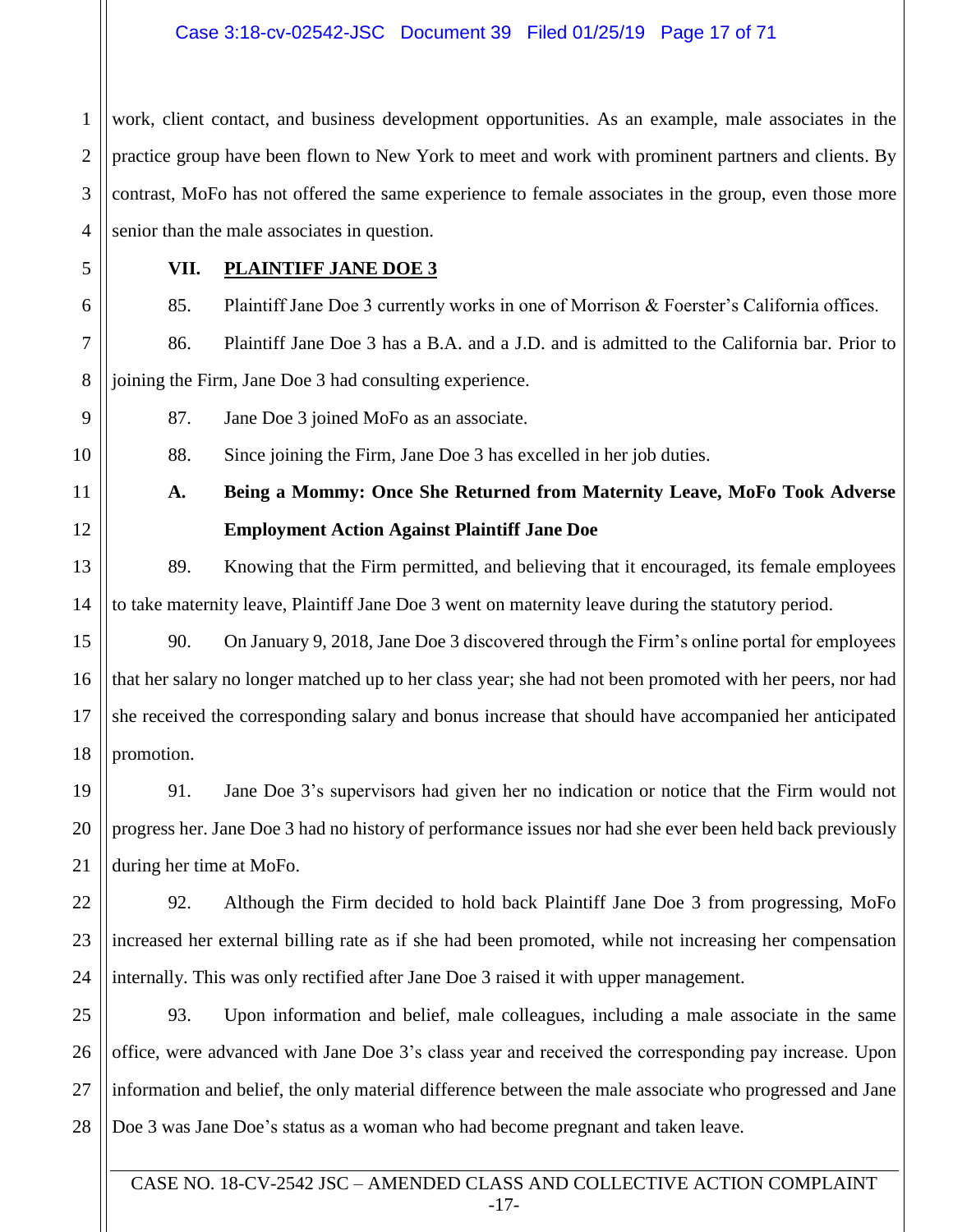# **B. "Work Really Hard to Prove That You Are Committed:" Following Plaintiff Jane Doe 3's Maternity Leave, the Firm Stereotyped Her and Subjected Her to Higher Expectations Due to Her Pregnancy and Maternity**

94. The Firm's decision to hold Jane Doe 3 back was not the first time the Firm discriminated against her due to her gender.

95. Before she returned from maternity leave, Jane Doe 3 sought a flexible work schedule in which she would return to her position full-time but would work from home part of the week. Although the Firm nominally "offers" new mothers flexible schedules for up to a year following their return from maternity leave, Jane Doe 3's proposal was rejected. After discussions with Attorney Development and with her supervising partner, it was made clear to her that she had to choose one of only three options: 1) return to the Firm full-time in the office; 2) work part-time at a fraction of her salary; or 3) quit.

96. Jane Doe 3's supervising partner ("Partner 3") suggested that if Jane Doe 3 chose to go part-time, it would be interpreted as a lack of interest in her career and in becoming partner, especially in combination with "being out," a reference to her taking protected maternity leave. Partner 3 went on to say that she would have to "work really hard to prove that [she was] committed and to get the best, most interesting work." He told her it was "difficult to progress if you are on part-time after being out."

# **C. You Cannot Progress Because of Your Leave: The Firm Unfairly Evaluated Jane Doe 3's Performance Because of Her Gender, Pregnancy, and Maternity**

97. During her January 11, 2018 performance review, Partner 3 made it clear to Jane Doe 3 that MoFo did not promote her because she had become a mother. Partner 3 noted that Jane Doe 3 had not progressed because she had taken leave.

98. Jane Doe 3 billed nearly 100 hours more than the minimum needed to be considered for progression following maternity leave. Even though Jane Doe 3 took maternity leave, she performed better in every metric than she had the prior year, a year during which she received a promotion.

26 99. Jane Doe 3's written review contained stellar feedback from other partners and associates with whom she worked throughout 2017.

27 28 100. Upon information and belief, male colleagues who have taken leave or have had children have not been held back from progression.

CASE NO. 18-CV-2542 JSC – AMENDED CLASS AND COLLECTIVE ACTION COMPLAINT -18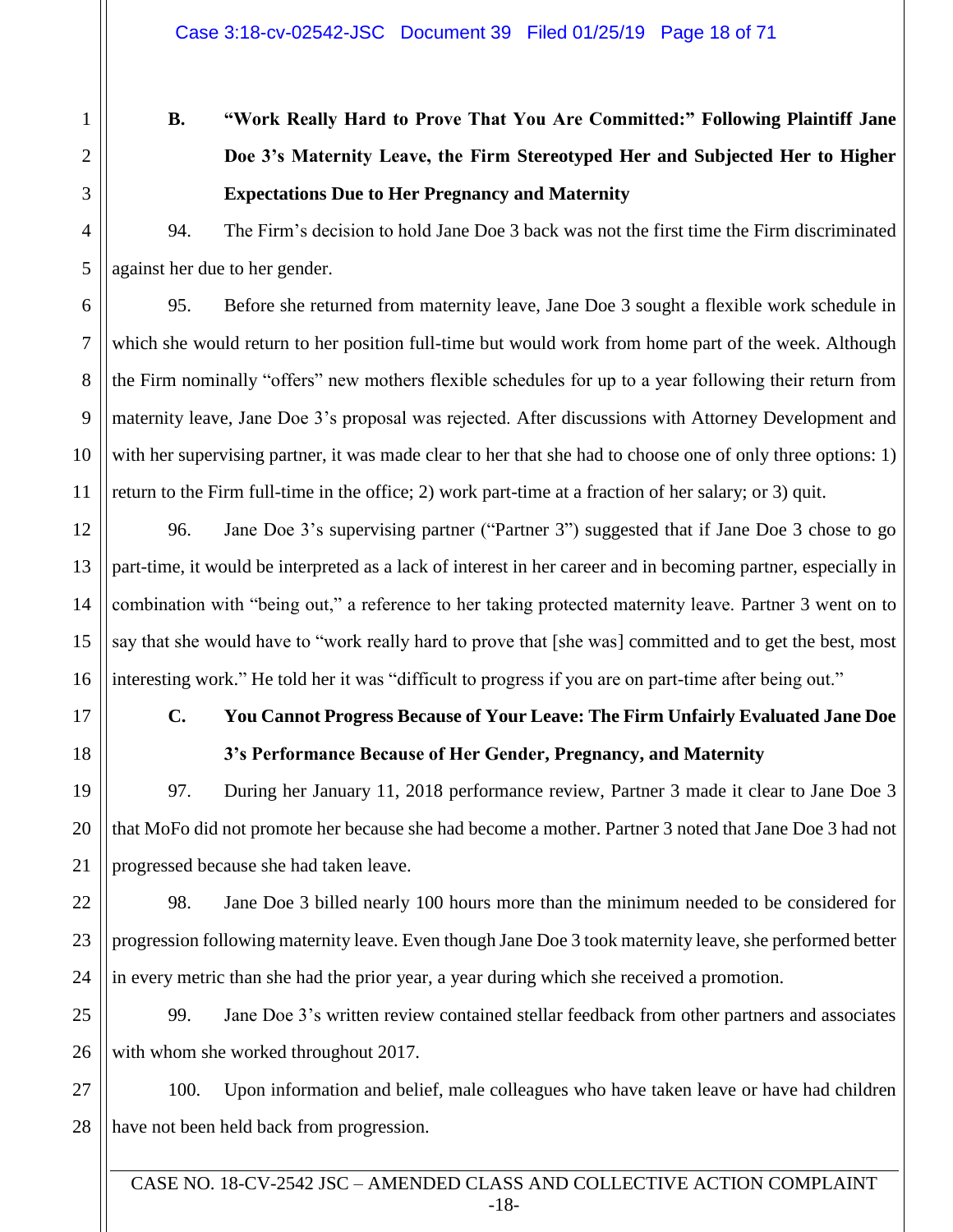2 3

4

5

6

7

8

9

10

11

12

17

19

20

1

# **D. The Firm Discriminated Against Jane Doe 3 Due to Her Gender, Favoring a Similarly Situated Male Colleague in Work and Development Opportunities**

101. During Jane Doe 3's tenure at the Firm, even prior to her maternity leave, Partner 3 had showed preferential treatment towards Jane Doe 3's similarly situated male colleague, who is repeatedly assigned more substantive work than Jane Doe 3 or her other female peers. Jane Doe 3 has not had nearly the same degree of access to MoFo senior partners and management as has her male colleague.

102. The inequitable assignment of substantive work and comparatively limited access to influential partners has negatively impacted Jane Doe 3 and other female attorneys who are pregnant or have children. The Firm's favoritism towards male attorneys has impeded Jane Doe 3's future at the Firm and has diminished her chances of becoming a partner.

## **VIII. PLAINTIFF JANE DOE 4**

103. Plaintiff Jane Doe 4 was employed in one of Morrison & Foerster's California offices.

13 14 15 16 18 104. Plaintiff Jane Doe 4 has a B.A. and a J.D. and is admitted to the California bar. Prior to joining the Firm, Jane Doe 4 had experience as an associate at another large law firm and a prestigious federal appellate clerkship. Within her practice group, an Of Counsel went on maternity leave in early 2017. During this time, the Of Counsel worked through her maternity leave but entrusted Jane Doe 4 to take over the majority of her matters and her clients due to the high quality of Jane Doe 4's work. She also did this so MoFo would not divert her matters to male attorneys while she was on her leave.

105. Jane Doe 4 joined MoFo as an associate.

106. After joining the Firm, Jane Doe 4 excelled in her job duties.

21 22 **A. Being a Mommy: Once She Notified the Firm of Her Maternity Leave, MoFo Terminated Jane Doe 4 because of Her Pregnancy and Maternity**

23 24 25 107. Knowing that the Firm permitted, and believing that it encouraged, its female employees to take maternity leave, when Jane Doe 4 became pregnant in 2017, she planned to take maternity leave beginning in 2018.

26 27 28 108. After she announced her pregnancy and intention to take leave, when Jane Doe 4 was more than eight months pregnant, MoFo informed her that she would not be advancing with her class and terminated her employment.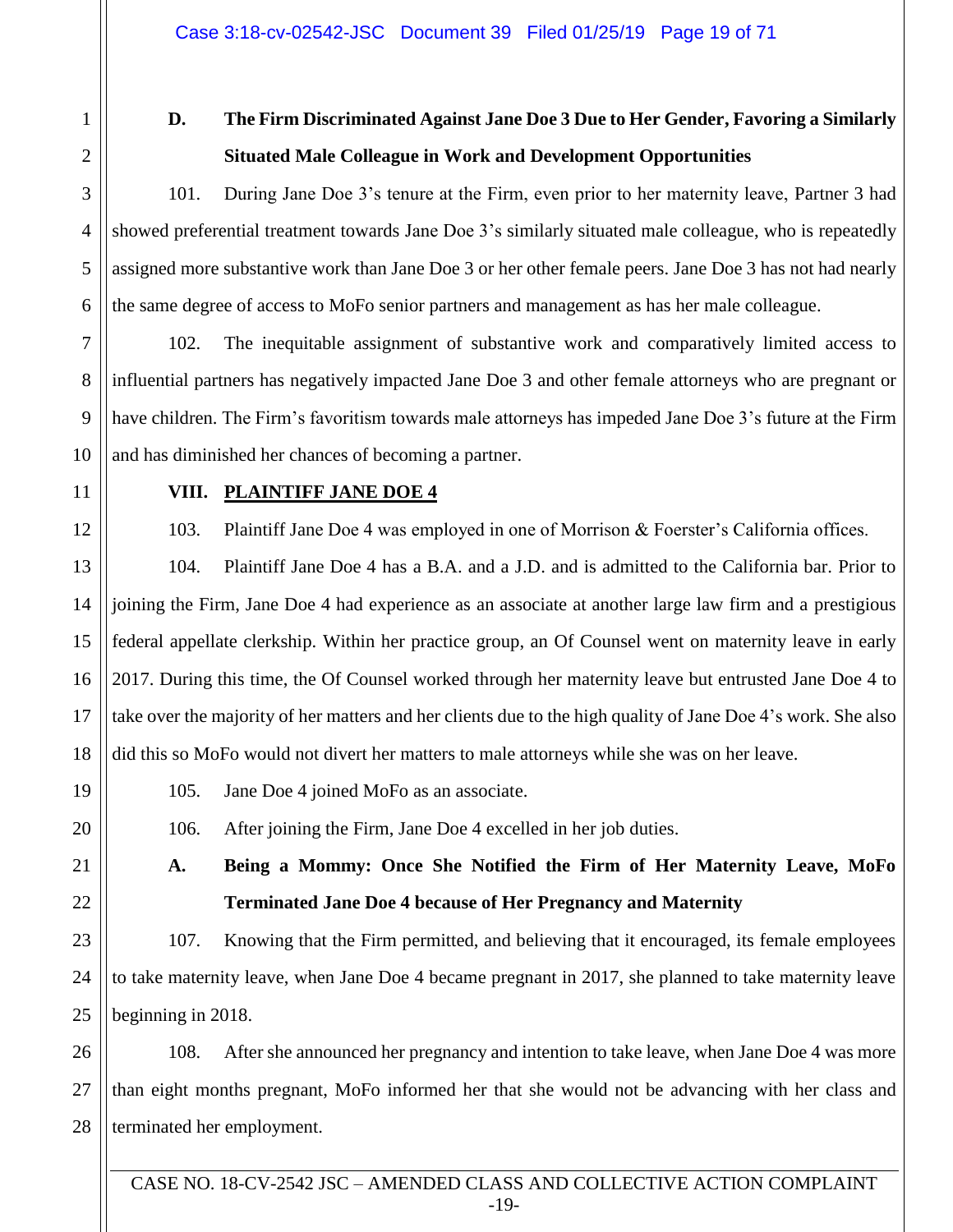1 109. Some months prior, when Jane Doe 4 disclosed to a working mother in the same practice group ("Of Counsel 1") that she planned to announce her pregnancy, Of Counsel 1 warned Jane Doe 4 to defer announcing her pregnancy for as long as possible due to the negative impact that pregnancy and maternity would have on her career at the Firm. Jane Doe 4 heeded this advice, notifying the practice group of her pregnancy mid-2017; subsequently, a member of the practice group referred to Jane Doe 4's upcoming maternity leave as a "vacation."

110. In late 2017, less than two months away from her due date, MoFo abruptly terminated Jane Doe 4. The Firm did not—nor could it—cite any specific or current negative feedback about Jane Doe 4's performance, that would have justified its termination of her employment at that time. Instead, MoFo just told her that she was being terminated because she would not be progressing with her class, even though Jane Doe 4 was the highest billing associate in her practice group and a high performer overall who had received positive reviews and positive feedback on her progression from supervising attorneys.

111. Jane Doe 4 later learned from her peers that, just prior to her termination, a MoFo partner had personally visited the offices of people who worked with her to solicit such negative feedback. Upon information and belief, the only feedback the partner was able to elicit illustrated that none of the people she worked with viewed Jane Doe 4 or her work in a negative light.

112. Facing the abrupt loss of her job and her anticipated maternity leave, Jane Doe 4 was offered a cruel bargain: She could take her leave as anticipated, in exchange for a full release of claims. She was given less than two weeks to decide.

113. In that time, Jane Doe 4 had trouble sleeping. Exhausted, fearing for her family, and angry at her unjust termination, Jane Doe 4 reached out to a local employment lawyer, who said he would not to take on MoFo, a Big Law behemoth, in litigation. Under extreme pressure, and feeling that she had no other choice, Jane Doe 4 demanded more time and more money, including the bonus money she had already earned for 2017. MoFo rejected almost all her terms, agreeing only to a slight increase in bonus payout. Out of time and without alternative options, she reluctantly signed the agreement.

114. Without her salary, Jane Doe 4 and her husband were unable to afford rent on their current home and had to move just weeks before her baby was due.

//

CASE NO. 18-CV-2542 JSC – AMENDED CLASS AND COLLECTIVE ACTION COMPLAINT -20-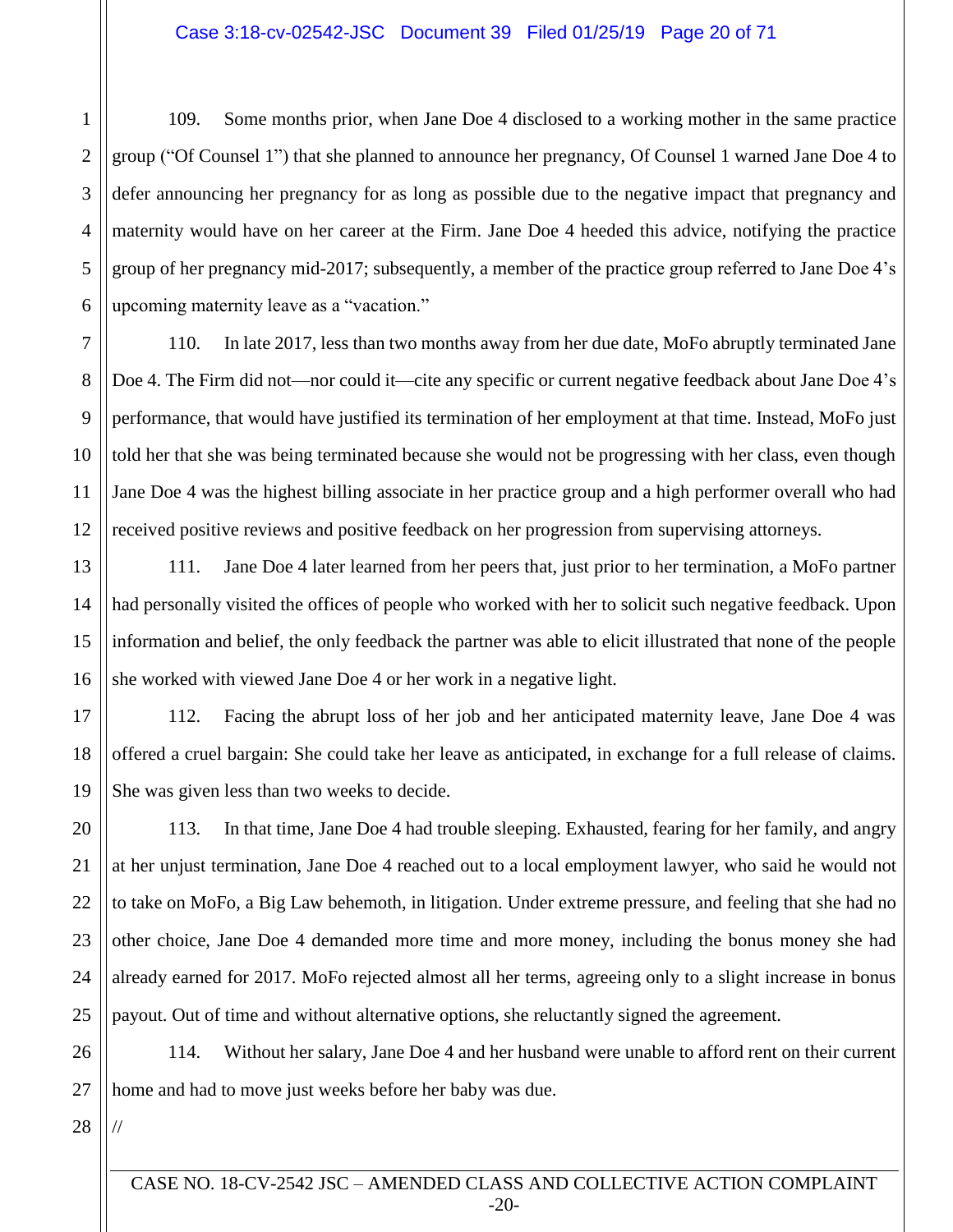1 2 3 4 5 115. Upon information and belief, MoFo did not terminate or take any adverse employment actions against Jane Doe 4's male colleagues for having children or taking leave. Upon information and belief, the material difference between the male associates who took leave but were not terminated and Jane Doe 4 was Jane Doe 4's status as a woman who had become pregnant and notified the Firm of her intent to take leave.

6 7 8 116. Two attorneys above the associate level in her practice group advised Jane Doe 4 to speak with an attorney about the termination, and one told her via text message that MoFo's decision to terminate her was "unacceptable."

9

10

11

#### **B. MoFo Retaliates Against Jane Doe 4 For Complaining of Gender Discrimination**

117. When Jane Doe 4's "maternity leave" with MoFo concluded in 2018, she began to apply for lateral associate positions at comparable firms, working with an experienced recruiter.

12 13 118. Three times, Jane Doe 4 went through the full interview process with prominent national firms, at the conclusion of which she was told to expect an offer.

14 15 16 119. In every case, the promised offer never materialized. When the recruiter contacted the firms seeking feedback about their ultimate decision with regard to Jane Doe 4, she was in every case offered only vague platitudes, for example that they had "decided to go in a different direction."

17 18 120. Jane Doe 4 believes that MoFo was thwarting her job prospects by providing negative references in retaliation for her decision to pursue legal action against the Firm.

19

### **IX. PLAINTIFF JANE DOE 5**

20 21 121. Plaintiff Jane Doe 5 was employed in Morrison & Forester's Washington, D.C. office until August 2017.

22 23 122. Plaintiff Jane Doe 5 has a B.A. and a J.D., and is admitted to the Washington, D.C. bar. Prior to joining the Firm, Jane Doe 5 worked at another large law firm in Washington, D.C.

123. Jane Doe 5 joined MoFo as an associate.

25 26 124. After joining the Firm, Jane Doe 5 excelled in her job duties and was named a "Pro Bono All-Star."

27

//

//

24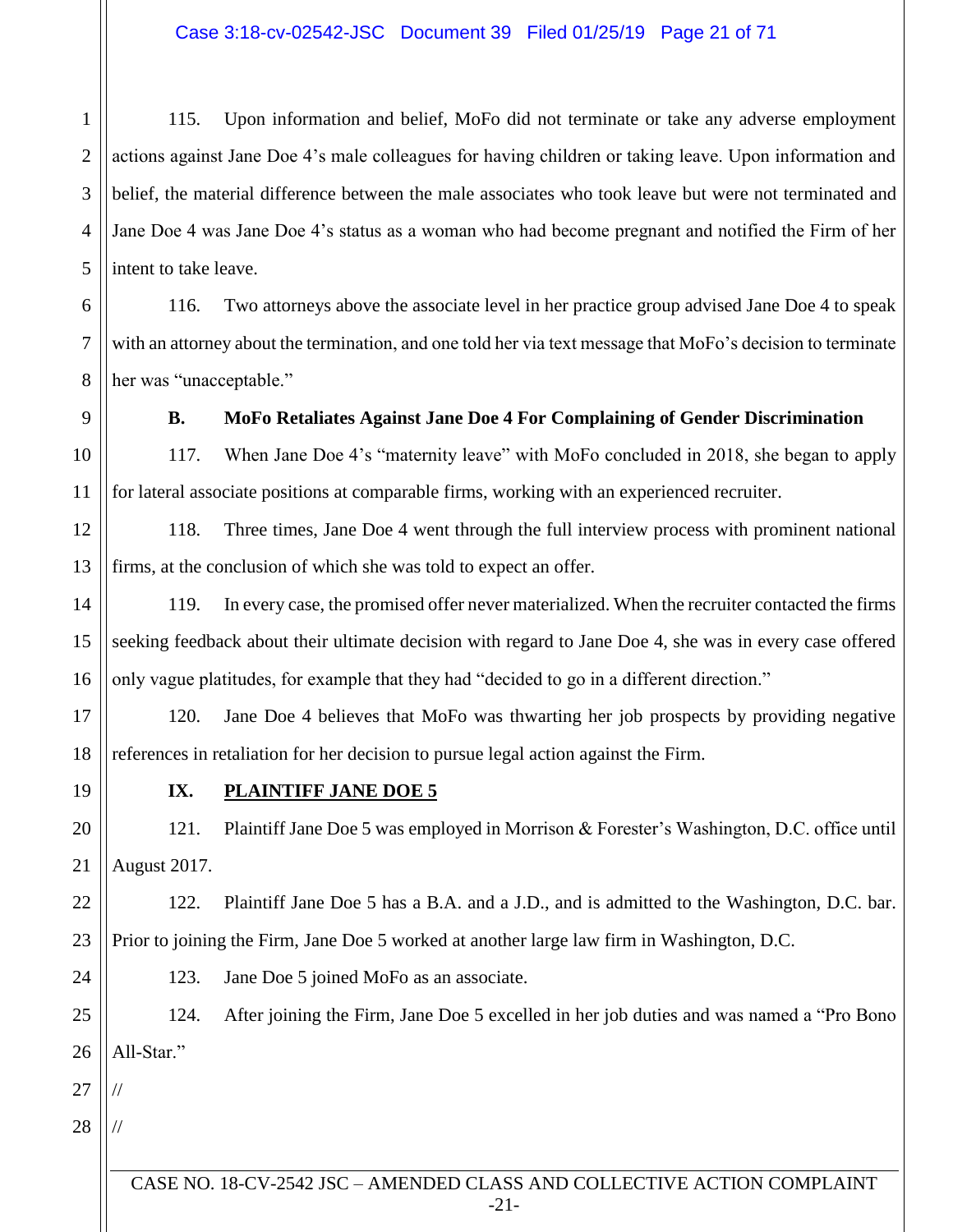1

2

3

4

5

6

7

8

9

10

11

12

13

14

15

16

17

18

19

20

21

22

# **A. Being a Mommy: Once She Returned from Maternity Leave, MoFo Took Adverse Employment Action Against Jane Doe 5**

125. Knowing that the Firm permitted, and believing that it encouraged, its female employees to take maternity leave, Jane Doe 5 went on maternity leave in 2016.

126. Upon returning from leave, Jane Doe 5 learned that she had not been promoted with her peers, nor had she received the corresponding salary and bonus increase that should have accompanied her anticipated promotion. Prior to that, Jane Doe 5's supervisors had given her no indication or notice that the Firm would not progress her. Jane Doe 5 had no history of performance issues nor had she ever been held back previously during her time at MoFo.

127. Upon information and belief, male colleagues, including a male associate in the same office, were advanced with Jane Doe 5's class year and received the corresponding pay increase. Upon information and belief, the only material difference between the male associate who progressed and Jane Doe 5 was Jane Doe 5's status as a woman who had become pregnant and taken leave. In fact, in the one year that Jane Doe 5 received a less-than-glowing performance review, she was told that MoFo "had this exact same review and feedback with" the male associate in question.

# **B. The Same Thing Happened Before: After Jane Doe 5 Took Maternity Leave, She Was Terminated Because of Her Pregnancy and Maternity**

128. The Firm's decision to hold Jane Doe 5 back was not the first time, or the last time, the Firm discriminated against her due to her gender, pregnancy, or maternity.

129. Before she had returned from maternity leave, Jane Doe 5 was encouraged to take a parttime schedule, and was told that if she took less than six months of maternity leave, as outlined in MoFo's relevant policy, she could return at a part-time or flexible schedule.

23 24 25 26 27 28 130. Approximately six months after returning from leave, Jane Doe 5 was notified that she would be terminated effective August 4, 2017. The partners who communicated this decision to her were unable to cite any specific instances in which Jane Doe 5's performance was lacking or called into question. In fact, the CFO at Jane Doe 5's primary client had praised her work and provided positive written feedback, and MoFo had considered little else in cobbling together the evaluation presented to Jane Doe 5 at this meeting: it had not allowed Jane Doe 5 to complete the standard self-evaluation prior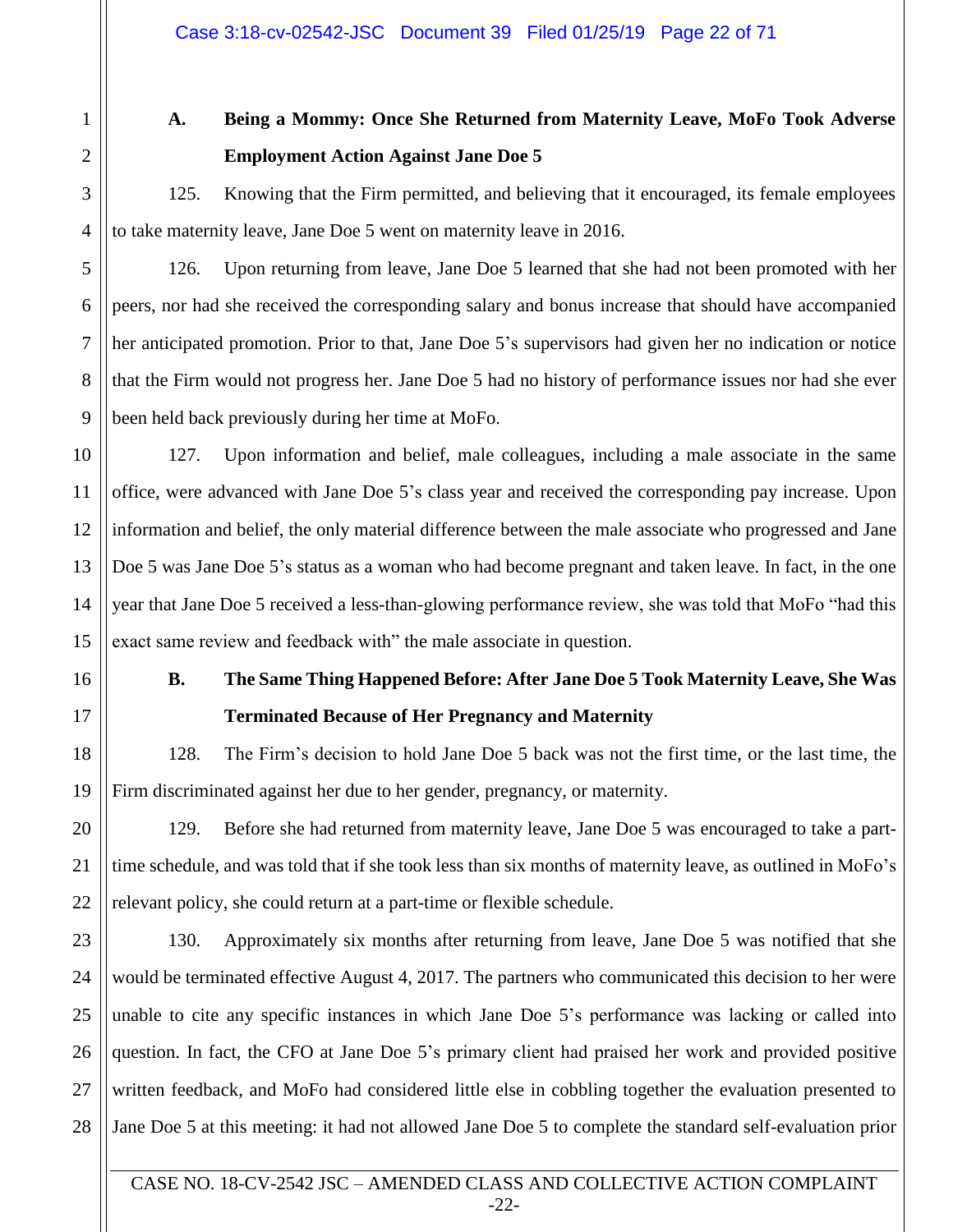## Case 3:18-cv-02542-JSC Document 39 Filed 01/25/19 Page 23 of 71

to this conversation, did not refer to her work for other clients, and did not factor in her pro bono recognition. The feedback MoFo did include in her review came from an associate who had complained to Jane Doe 5 about her work schedule at a time when Jane Doe 5 had to periodically leave the office for pregnancy-related medical monitoring.

131. MoFo all but openly acknowledged that maternity was the cause of Jane Doe 5's termination when, in the course of giving her notice of her termination, one of the partners unprompted—informed her that MoFo had also already terminated the only other working mother in Jane Doe 5's practice group who had been on a part-time schedule.

132. Shockingly, the same MoFo partners who informed Jane Doe 5 of her termination had, prior to speaking with her, approached one of her colleagues to inquire whether Jane Doe 5 would be likely to sue the Firm if she were terminated. That colleague herself was later terminated.

133. Following this conversation, but before her termination date, Jane Doe 5 learned she was pregnant. Jane Doe 5 experienced complications that required consistent medical monitoring and occasional unplanned hospital visits from June 2017 through the birth of her child in January 2018. From June 2017 through approximately September 2017, Jane Doe 5 was not able to work and needed assistance caring for her family. Additionally, following childbirth, Jane Doe 5 was disabled and unable to work or care for her family for approximately three months.

134. Due to these periods of disability, Jane Doe 5 seeks equitable tolling of the 300-day period in which to file an administrative complaint challenging her termination and other applicable limitations periods.

**C. The Firm Discriminated Against Jane Doe 5 Due to Her Gender, Favoring a Similarly Situated Male Colleague in Work and Development Opportunities**

135. During Jane Doe 5's tenure at the Firm, even prior to her maternity leave, men in her practice group were shown preferential treatment. New business, training, and development opportunities were re-directed to a male associate who was the same class year as Jane Doe 5, even when Jane Doe 5 specifically requested those opportunities. That associate was given substantial leeway with his work: when he committed a fireable offense, he was not formally disciplined; instead, he continued to receive substantive work assignments over women.

CASE NO. 18-CV-2542 JSC – AMENDED CLASS AND COLLECTIVE ACTION COMPLAINT -23-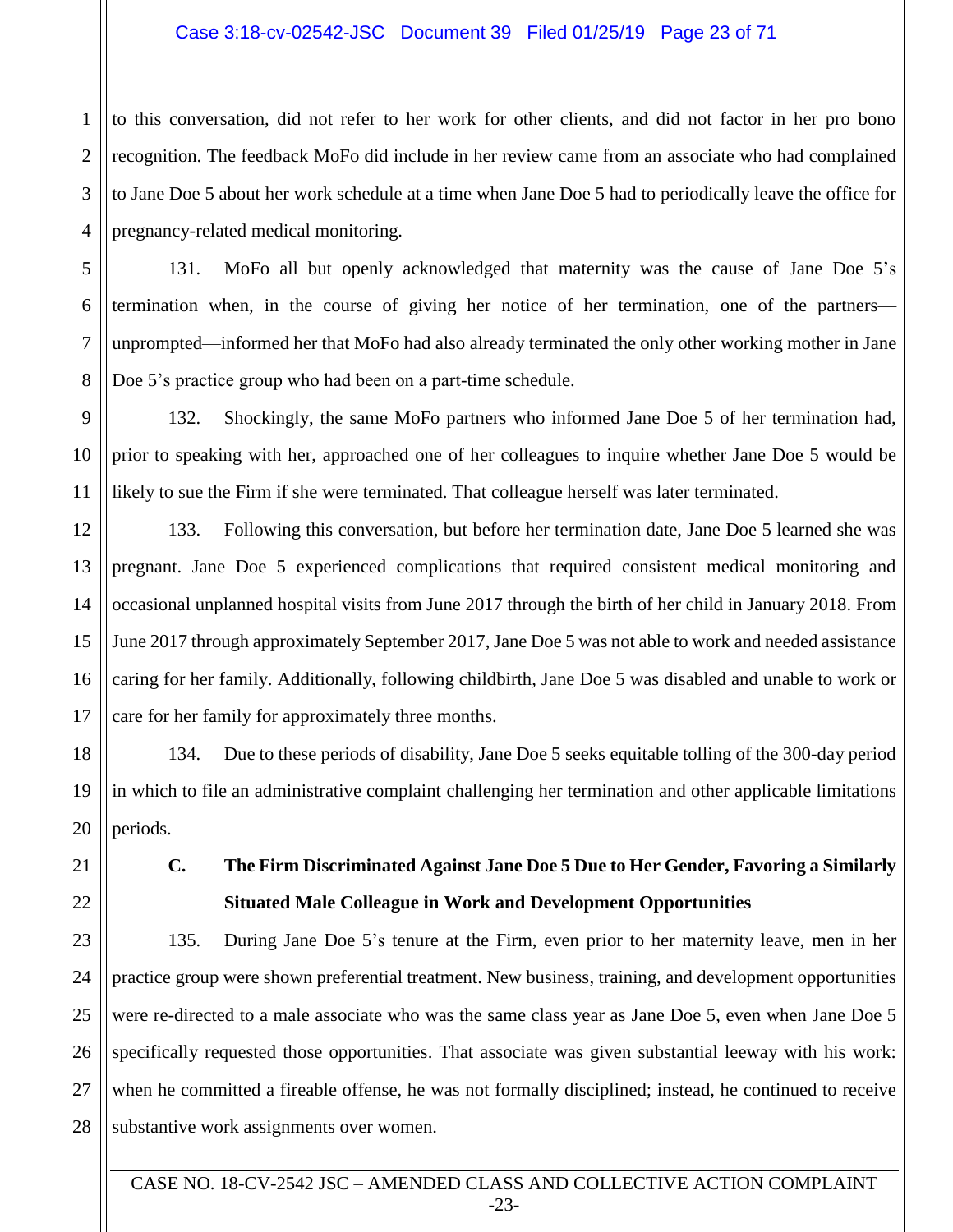## Case 3:18-cv-02542-JSC Document 39 Filed 01/25/19 Page 24 of 71

2 3 136. The inequitable assignment of substantive work and access to influential partners has negatively impacted Jane Doe 5 and other female attorneys who are pregnant or have children. The Firm's favoritism towards male attorneys impeded Jane Doe 5's ability to succeed at the Firm.

137. Additionally, upon information and belief, MoFo paid Jane Doe 5 less than male colleagues who worked the same number of hours as she did.

1

## **X. PLAINTIFF JANE DOE 6**

138. Plaintiff Jane Doe 6 worked in Morrison & Foerster's New York office until 2018.

139. Plaintiff Jane Doe 6 has a B.A. and a J.D. and is a member of the New York bar. She was recruited to join the Firm as a well-respected lawyer in her practice area; since then, she has built a stellar reputation in her field.

140. Because of her success in her foundational practice area and as an inducement to join the Firm, Jane Doe 6 was given a hiring bonus and promised a full bonus for her partial first year. MoFo also indicated to her, including in her offer letter, that she would be considered for partner after two years at the Firm. When she was made Of Counsel after approximately one year at the Firm, she was told that it was a "placeholder" for partnership, and anticipated that she would be considered for partner at the end of her second year. However, despite her achievements and loyalty to the Firm, Jane Doe 6 was never made partner and was never even included on the official list for consideration.

141. At the Firm, Jane Doe 6 excelled in her job duties while also demonstrating an exceptional willingness to be a team player, make sacrifices for her group, and promote the Firm. Performing partnerlevel work nearly from the outset, Jane Doe 6 also began to attract significant positive attention and business for MoFo and her colleagues, although she seldom received any billing credit for doing so.

142. At MoFo, Jane Doe 6 also had a strong history of overwhelmingly positive evaluations and was recognized as a top performer, and she consistently demonstrated creative problem solving, client service, business development, and group leadership. She was active in pro bono work and in diversity and inclusion activities.

143. Yet for all of Jane Doe 6's patience and dedication to her group and the Firm, her promised consideration for partnership at the Firm—and the pay increases associated with it—never came.

//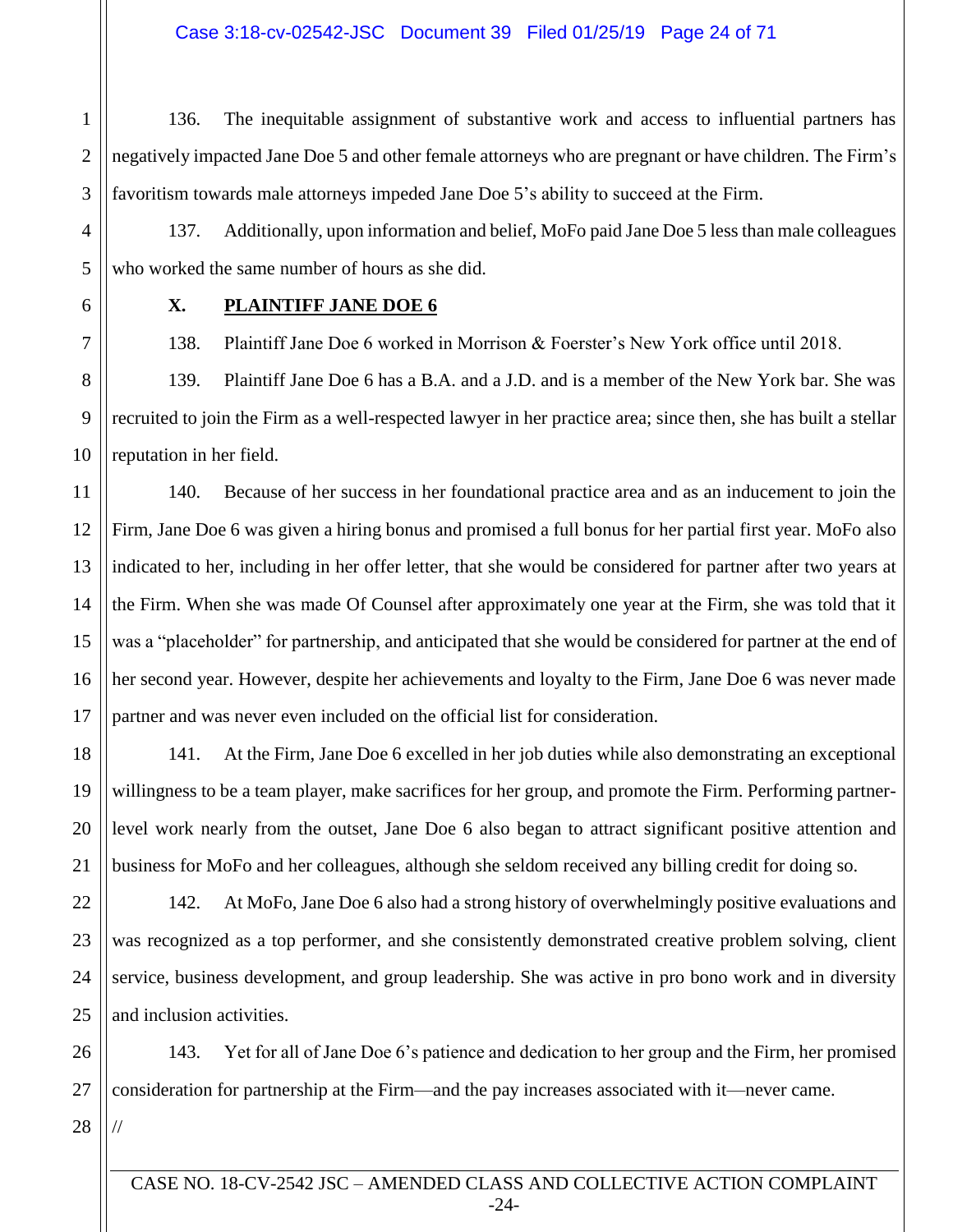1

# **A. Being a Mommy: Once She Returned from Maternity Leave, MoFo Took Adverse Employment Action Against Jane Doe 6**

144. Knowing that the Firm permitted, and believing that it encouraged, its female employees to take maternity leave, Jane Doe 6 went on maternity leave during the statutory period.

145. When Jane Doe 6 took maternity leave at MoFo, MoFo took adverse action against her. It denied her pay raises and promotions to which she was entitled, and ultimately demoted her. After Jane Doe 6 reported her concerns, MoFo deliberately created an intolerable working environment for Jane Doe 6 until she had no choice but to leave the Firm.

146. While Jane Doe 6 was promoted to Of Counsel after approximately one year at the Firm, in which time Jane Doe 6 had a baby and took an abbreviated maternity leave (working through much of it), Jane Doe 6's salary was not increased at all. By contrast, a male attorney who made Of Counsel a few months before Jane Doe 6 had the opportunity to negotiate an Of Counsel contract with MoFo at the time of his promotion, and obtained higher pay. MoFo instructed Jane Doe 6 to wait until the end of the year for a raise, but by the end of the year, when Jane Doe 6 was visibly pregnant, MoFo Management refused to negotiate an Of Counsel contract with her or raise her compensation to reflect her promotion.

147. Although Jane Doe 6 was performing partner-level work, MoFo instead kept her pay on par with associates, including some more junior to her. At the same time, while associates were entitled to a market bonus if they met their hourly requirements, MoFo told Jane Doe 6 that her of-counsel bonus would be discretionary and would not exceed the associate bonus. Indeed, MoFo told her that she should be thankful for what she was given, as it could have been substantially lower. On several occasions, partners in Jane Doe 6's practice group observed that she would have been better off financially had she remained an associate.

148. Jane Doe 6's salary was kept at an 80% equivalent of a senior associate salary for two years. As a result, she was paid less in salary during the course of that second year than the Associates in the class from which she had been "promoted." At the suggestion of a supportive supervising partner ("Partner 4"), Jane Doe 6 repeatedly followed up with MoFo Management about her compensation, and she researched and provided data showing that her compensation was materially under-market. At the end of that second year, her salary was then adjusted slightly.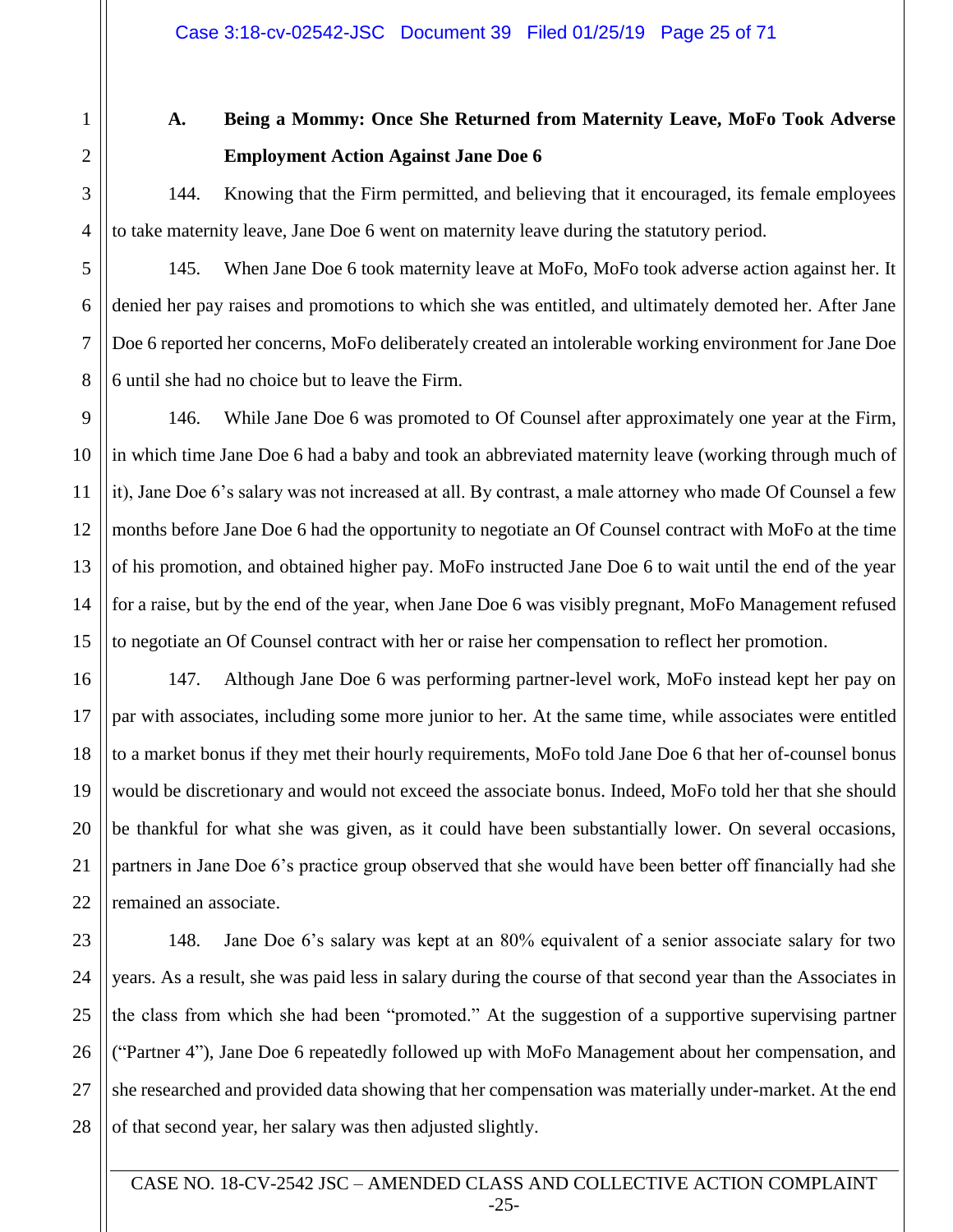1 2 149. A few months later, MoFo again made an upward adjustment to Jane Doe 6's salary, which nevertheless remained below the salary that she had indicated to MoFo Management was within the range of market. At approximately the same time, the Firm hired a male Of Counsel who was junior to Jane Doe 6 and had been an associate at his prior firm. Jane Doe 6 later learned that this male Of Counsel in her group was paid a salary above her own full-time equivalent. In fact, he was paid the same salary that Jane Doe 6 had identified as a market offer for a junior Of Counsel, a salary MoFo never offered Jane Doe 6 herself.

150. MoFo never increased her salary again. She did not receive a raise or market step-up in her last two years at the Firm, despite repeated assurances from MoFo Management that she deserved a raise, and despite two market-wide associate salary increases during that time period. As a result, she ultimately was paid less than male associates, Of Counsel, and partners who were performing work of substantially equal or lesser skill, effort, and responsibility. A male associate reported to her that he was receiving bonuses in excess of associate bonuses and, therefore, in excess of Jane Doe 6's.

151. When Jane Doe 6 raised her inequitable compensation with Firm leadership on multiple occasions, she was encouraged to "trust the partnership" and look forward to her own elevation to partner. Based on these representations, including that her compensation level was a short-term issue that would be resolved when she made partner, Jane Doe 6 patiently remained with the Firm. MoFo did not make her a partner, however.

152. MoFo's concrete acts of discrimination against Jane Doe 6 include but are not limited to the following: A male associate from another firm, who had two fewer years of experience than Jane Doe 6, was brought in as Of Counsel in the same group and given higher pay than Jane Doe 6, even though practice group records show that his date of potential promotion to partner was later than Jane Doe 6's. Another male colleague who had similar experience was made Of Counsel at approximately the same time as Jane Doe 6 but was then elevated to the partnership at the end of that same year; he was also paid significantly more than Jane Doe 6 and his compensation was adjusted at the time of his elevation to Of Counsel. A third male colleague who had fewer years of experience was hired after Jane Doe 6 as an equity partner and paid significantly more than Jane Doe 6, even as she was asked by Firm partners to weigh in on certain of his matters (including during her maternity leave) because her expertise and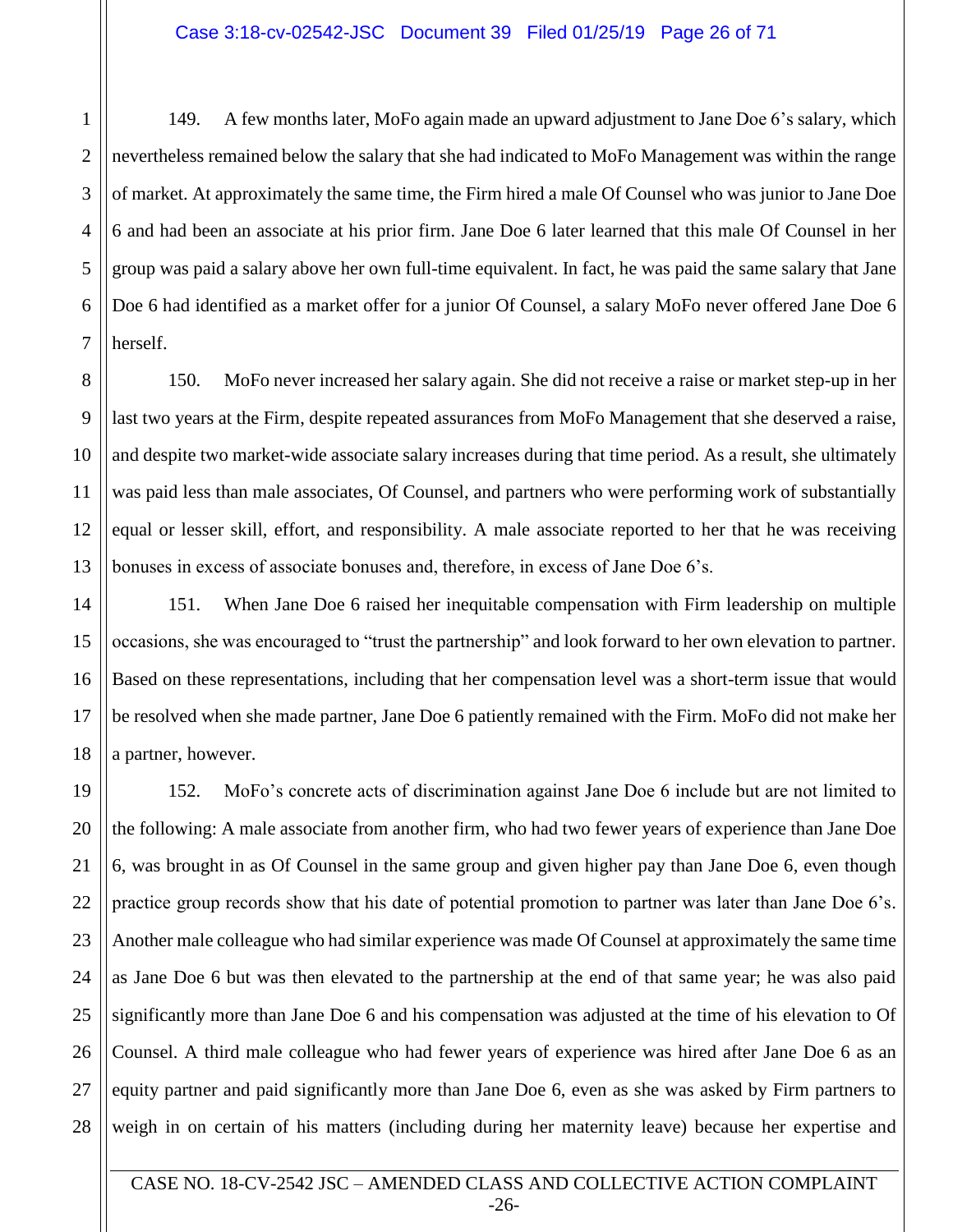1 experience were more trusted. Upon information and belief, none of these male attorneys was a substantial business generator.

153. Upon information and belief, the only basis for MoFo's decision to compensate and promote these male attorneys over Jane Doe 6 was Jane Doe 6's status as a woman who had become pregnant and taken leave. Indeed, one MoFo partner told Jane Doe 6 outright that MoFo believed it could justify deferring her consideration for partnership because she had taken maternity leave.

154. Certain female partners with children at MoFo who are held up as exemplars of female success regularly boast of having taken almost no maternity leave.

**B. The Maternity Double-Bind: MoFo Subjected Jane Doe 6 to Higher Expectations Due to Her Gender, Pregnancy, and Maternity, But Undermined and Penalized Jane Doe 6 Because She Took Maternity Leave**

155. Instead of rewarding her success and ability, MoFo repeatedly questioned Jane Doe 6's commitment to her job, expecting her to prove herself by sacrificing her own pay and advancement in favor of others, and requiring her to work harder than those around her to "earn" fair treatment. Jane Doe 6 consistently worked more than full-time hours for part-time pay, including by working throughout her maternity leaves, during which she was encouraged by MoFo to continue to generate business and seek out opportunities, maintain her extensive non-billable contributions to the Firm, and continue to provide excellent client service.

156. But for all Jane Doe 6's effort, it was never enough. She was repeatedly told to wait her turn and made to cede the way to a male attorney ("Attorney 1"). When Jane Doe 6 was pregnant, partners asked if she was "really" planning to return from leave. When she did return, MoFo encouraged Jane Doe 6 to maintain her "part-time" designation, denied her a raise commensurate with her experience and level of work, and again denied her promotion to partnership.

157. Upon her return from maternity leave, MoFo encouraged Jane Doe 6 to avail herself of MoFo's post-leave reduced hours policy, assuring her it would not have adverse effects on her career at MoFo, and indicating that it could "help" her group by reducing the target hours budget and costs for the group. Jane Doe 6 reduced her formal schedule to 80%, but continued to work more than a full-time schedule, believing that the Firm would recognize her sacrifices by elevating her to partner. Jane Doe 6's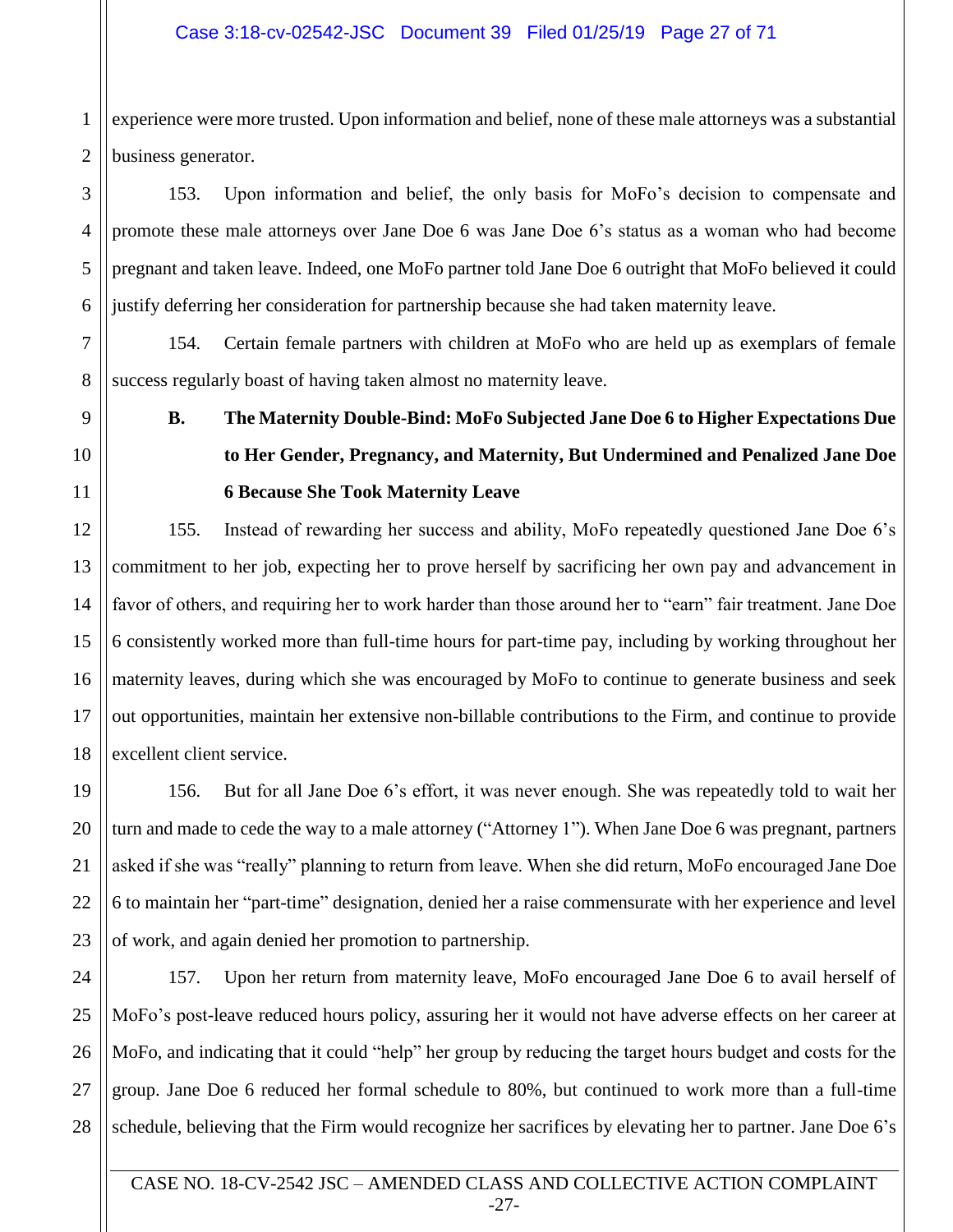#### Case 3:18-cv-02542-JSC Document 39 Filed 01/25/19 Page 28 of 71

1 2 "reduced hours" classification permitted MoFo to reassign portions of her billable time as nonbillable, thereby reducing the number of write-offs and assisting with budget management. At times, Jane Doe 6's billable hours were capped retroactively for matters, or she was asked to reclassify her billable hours as non-billable.

158. Nevertheless, until her last six months at the Firm, when she experienced escalating retaliation after reporting her concerns about discrimination to HR, Jane Doe 6's client-billable hours for every calendar year significantly exceeded her budgeted goals, in some years exceeding 150% of her target. At all times, her overall recorded hours were vastly higher than the goals set for her by the Firm. She was regularly described as a "tireless" worker.

159. Jane Doe 6 took these actions in reliance on the Firm's representation that it would recognize her sacrifices by elevating her to partner, and that a reduced-hours schedule would have no negative effect on her progress at the Firm. MoFo's Management and Attorney Development were aware of Jane Doe 6's actions, and she was presented as a model to others for how to be successful with a reduced hours schedule. In fact, however, once she reported discrimination to MoFo, Jane Doe 6 was ultimately told that her billable hours thereafter were too low, a strike against her for partnership.

160. Upon information and belief, no men were encouraged to take reduced work schedules or reduce their billable hours in a similar way. MoFo encouraged Jane Doe 6 to do so because she was a woman and a mother.

161. Over the following years, Jane Doe 6 continued to seek and was continually assured by partners that she deserved to join their ranks. At best, Jane Doe 6 was told to wait to the next annual round of promotions. At other times, she was outright ignored.

162. When Jane Doe 6 announced that she was pregnant and due to give birth, a powerful MoFo Partner ("Partner 5") and Attorney 1 stepped in and began to exclude her from group business, events, and leadership, all the while relying on Jane Doe 6 to continuing pitching for and generating business.

163. Jane Doe 6 nevertheless continued her tireless commitment to her work. For instance, she billed over 350 client-billable hours in a single month, while approximately eight months pregnant. She led complicated, high-profile, high-pressure matters. She planned successful events for her practice group. Jane Doe 6 even continued working around the clock during her maternity leave.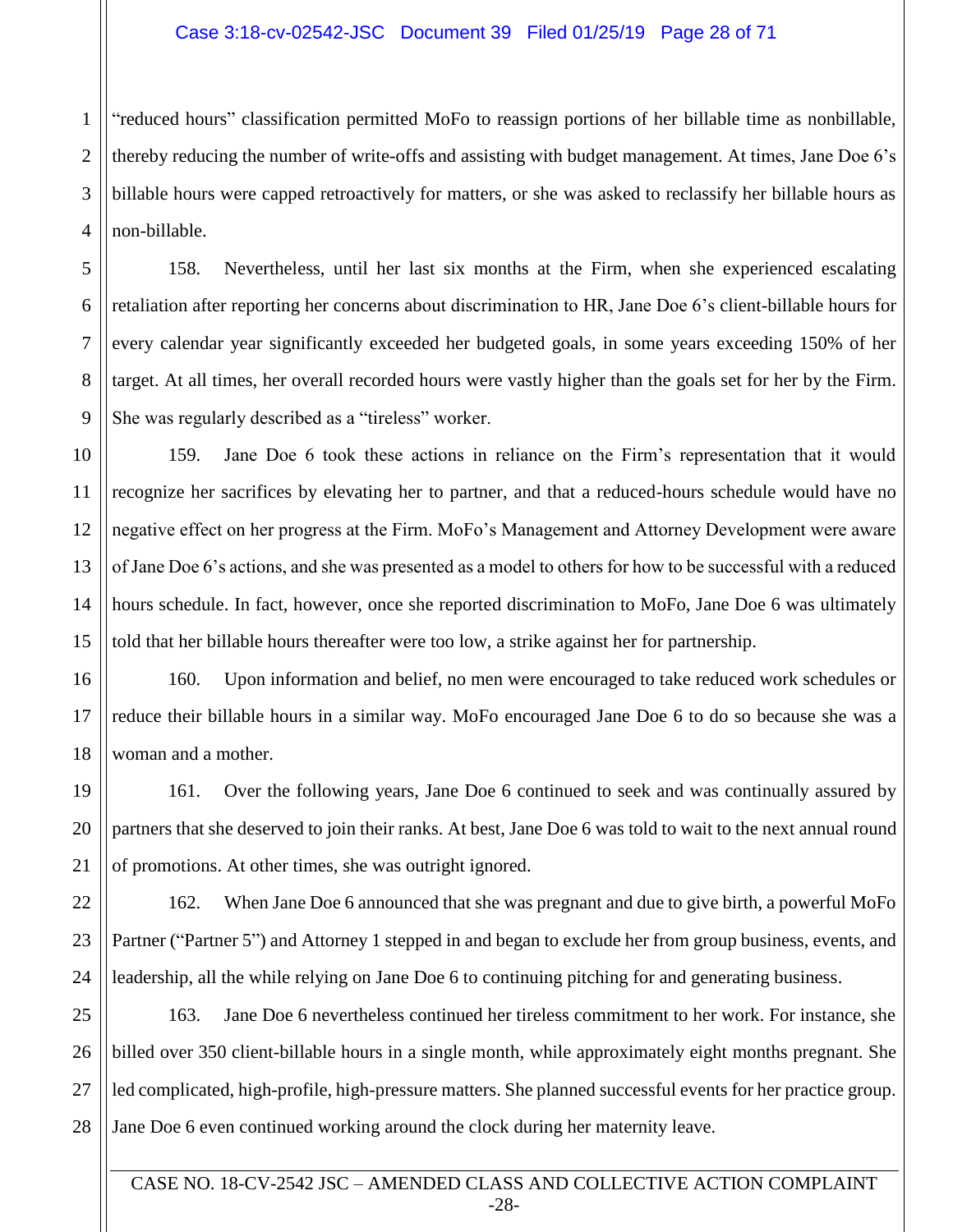## Case 3:18-cv-02542-JSC Document 39 Filed 01/25/19 Page 29 of 71

1 2 164. Jane Doe 6 proved her success again and again, even as MoFo continued to undermine her, cutting her out of presentations she had prepared, failing to acknowledge internally or externally her substantial contributions to the Firm.

165. During Jane Doe 6's maternity leave, throughout which she was working full-time, MoFo appointed Attorney 1 to Jane Doe 6's role in her practice group without Jane Doe 6's knowledge or consent, effectively demoting her. This was after Jane Doe had already complained to MoFo partners about the discrimination she had been facing. When she complained to senior partners about this latest blow, Jane Doe 6 was advised not to raise the issue, but instead to cede her important position to Attorney 1 and await elevation to partnership. That elevation never came. Even after learning a few months later while she was still on maternity leave that she would not be elevated to partner that year, Jane Doe 6 continued to work tirelessly throughout her leave. Regardless, Partner 5 and Attorney 1 told her that they were excluding her from her practice group matters and events because she was on leave.

166. After MoFo yet again refused to elevate Jane Doe 6 to partnership, she raised her concerns about discrimination with MoFo's Director of Attorney Development. The Director's advice was that Jane Doe 6 refrain from informing those who had supported her candidacy that MoFo was not making her a partner. She instead suggested that Jane Doe 6 work with a job coach to address alleged concerns from Partner 5 about the length of her emails, despite the fact that she had not worked for Partner 5 during the review period. Moreover, partners in her group with whom she did work assured her that there was nothing wrong with her emails, and she had a long history at MoFo of evaluations praising her written communications. MoFo Management then told her to again look ahead to partnership in the coming year. While Jane Doe 6 followed in good faith these recommendations, the coach acknowledged that the stated concerns about Jane Doe 6 were questionable, both on their face and as justification for MoFo's decision not to promote Jane Doe 6 to partner.

167. Upon information and belief, Attorney Development expressly solicited from Partner 4 example of an email in which Jane Doe 6 could have included less information. Attorney Development subsequently inserted into Jane Doe 6's evaluation summary, which otherwise praised her writing as clear, concise, and generally exceptional, a reference to potentially reducing the amount of content in certain emails and the provision of a writing coach. Upon information and belief, this negative comment did not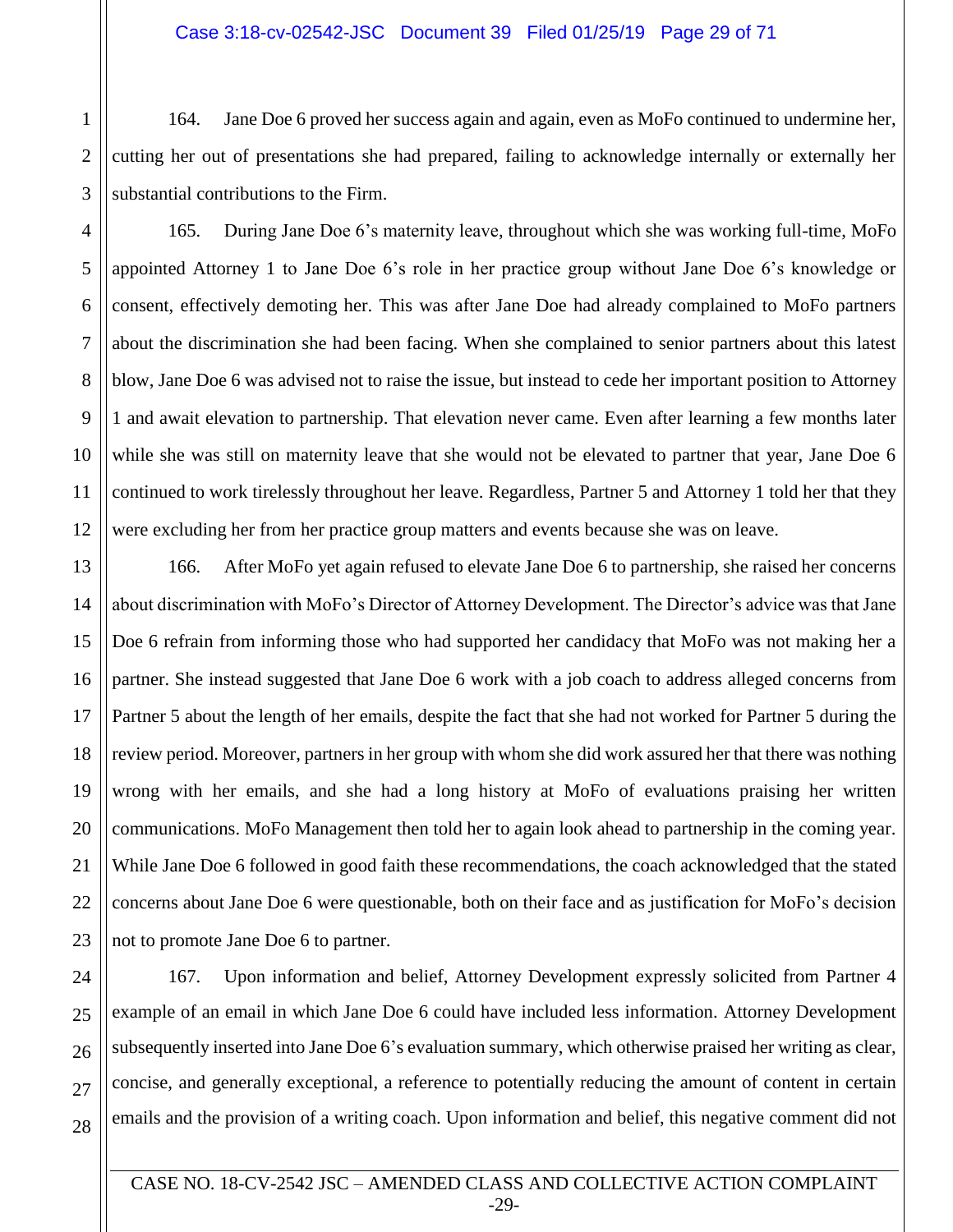## Case 3:18-cv-02542-JSC Document 39 Filed 01/25/19 Page 30 of 71

1 appear in any underlying data from Jane Doe 6's performance reviews, in that year or any other, but rather was added by Attorney Development solely to justify the deferral of Jane Doe 6's promotion to partnership.

168. The Director also openly criticized Jane Doe 6 for working on maternity leave with her baby present, in one instance claiming that multiple partners had told her that Jane Doe 6 had acted like a "martyr" by explaining that her baby was in her lap and might make noises during internal conference calls.

169. When, later during her maternity leave, a significant Firm client emailed MoFo Senior Management, without her knowledge, to praise her work and express his surprise that Jane Doe 6 had been passed over for partnership, MoFo Attorney Development reached out to her demanding to know whether she had solicited the client's intervention. Jane Doe 6 later learned that the client had reached out at the suggestion of a MoFo partner from another practice group who had supported her for partnership, after the client had questioned the MoFo partner about why Jane Doe 6 was not already a partner and why she was not being put up again in 2017. She also learned that a key member of MoFo management had described her in his response as being "tireless" and "incredibly passionate about [her practice]."

# **C. MoFo Subjected Jane Doe 6 to Repeated, Demeaning Comments and Appointed a Male Harasser as a Group Head for Jane Doe 6**

170. In addition to requiring Jane Doe 6 to expend extra effort to prove herself to the Firm and then penalizing her for taking maternity leave, MoFo permitted ongoing, sex-based hostility directed at Jane Doe 6.

171. Partner 2 subjected Jane Doe 6 to gender-based harassment and mistreatment, questioning whether her significant other had fathered the child she was then pregnant with, and insinuating she was low class, all while supervising her on a deal. Jane Doe 6 reported this information to partners.

172. MoFo later installed and maintained Partner 2 as a group head for Jane Doe 6, giving him input into decisions about her salary and promotion, even though she had disclosed to appropriate MoFo personnel, including Attorney Development and others, that her prior romantic relationship with Partner 2 had ended after he coerced her into not keeping a pregnancy with him. When she learned that Partner 2 would join the Firm, he expressly discouraged her from letting others at MoFo know that he and Jane Doe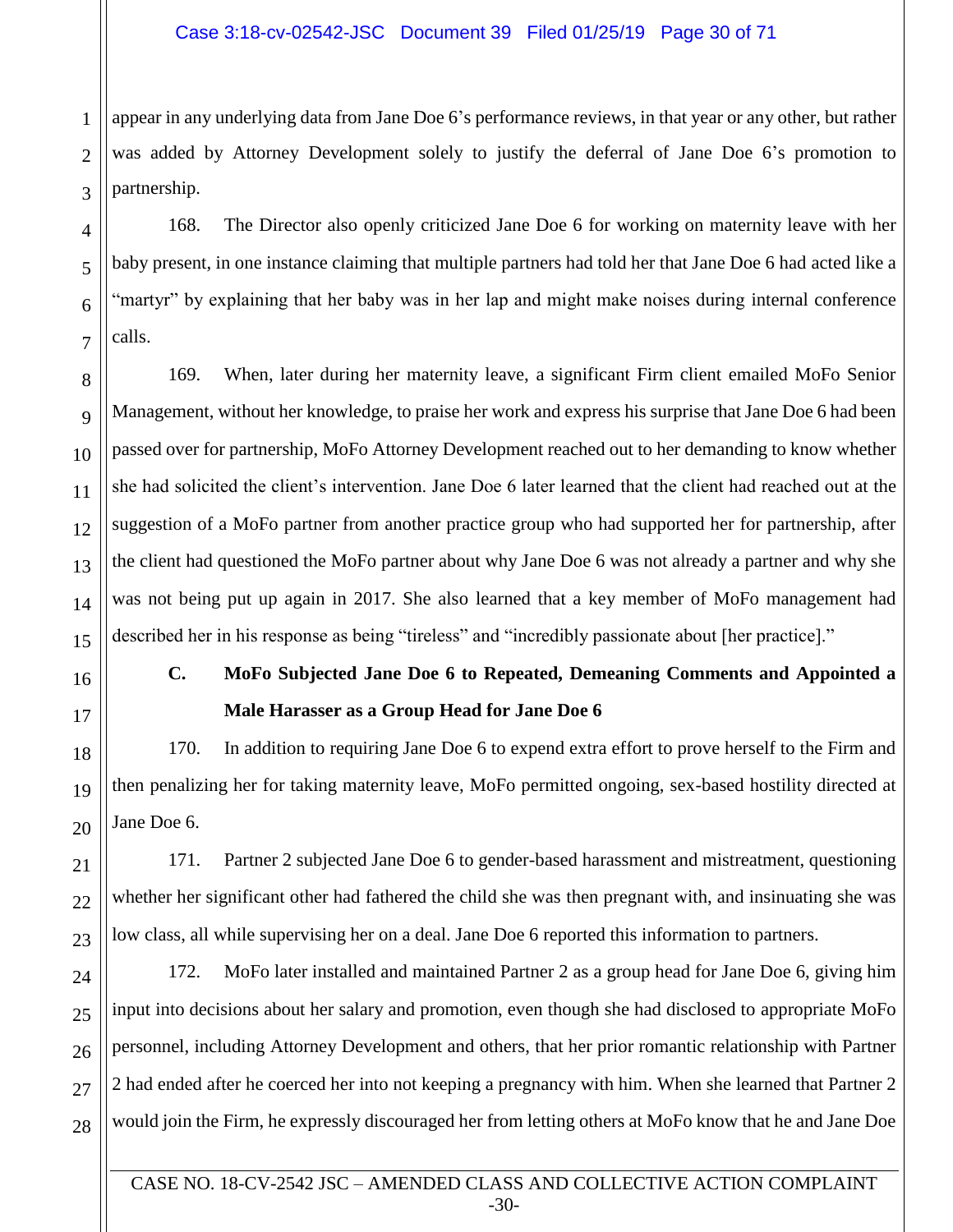#### Case 3:18-cv-02542-JSC Document 39 Filed 01/25/19 Page 31 of 71

7 9 10 6 had had a prior romantic relationship. Upon information and belief, during Jane Doe's maternity leave, after joining the Firm, Partner 2 falsely indicated to a supervising partner of Jane Doe 6 that he did not know Jane Doe 6 at all prior to joining MoFo. Concerns Jane Doe 6 expressed after Partner 2 was appointed as her group head, including to MoFo Attorney Development and other partners, as well as her requests that Partner 2 recuse himself from her promotion and compensation decisions fell on deaf ears. One partner cautioned Jane Doe 6 about disclosing this information to others, out of concern that she be seen as a "complainer" or that the relationship would reflect poorly on *her*. Partner 2 himself told Jane Doe 6 that it would look bad for her if others knew that he and she had a prior relationship. A male attorney suggested that it could actually be good for her career if Partner 2 "still wanted" her. Although Jane Doe 6 made every effort to deal professionally with Partner 2, as Jane Doe 6's group head, Partner 2 told another partner that there would never be a reason to elevate her to partnership.

173. Partner 2 was not the only source of gender-based harassment. Other male MoFo partners and attorneys none of whom were in her foundational group, repeatedly subjected Jane Doe 6 to objectifying and demeaning comments: calling her a natural blonde to indicate she was "dumb;" telling her that people would not pay attention during a presentation because they were thinking about "how hot you are;" comparing her to Kim Kardashian; and suggesting she possessed only looks and no substance, despite the fact that her evaluations were across-the-board exemplary and recognized her accomplishments.

174. Disparaging and gendered remarks were not limited to Jane Doe 6. She heard Partner 5 and Attorney 1 speak negatively about other female attorneys and staff in a dismissive, intimidating, and insulting manner, calling them things like "incompetent," a "bitch," "a disaster," "uncoachable," "unprofessional," and "incapable of running [matters]." In truth, none of these slurs were accurate; indeed, some of these women were among MoFo's top performers.

24 25 26 175. The imagery of women presented in MoFo's office underscored the objectifying, harassing behavior from Jane Doe 6's colleagues. In a shared working space in MoFo's New York office, pictures of scantily clad cheerleaders adorned the wall.

27

//

//

1

2

3

4

5

6

8

11

12

13

14

15

16

17

18

19

20

21

22

23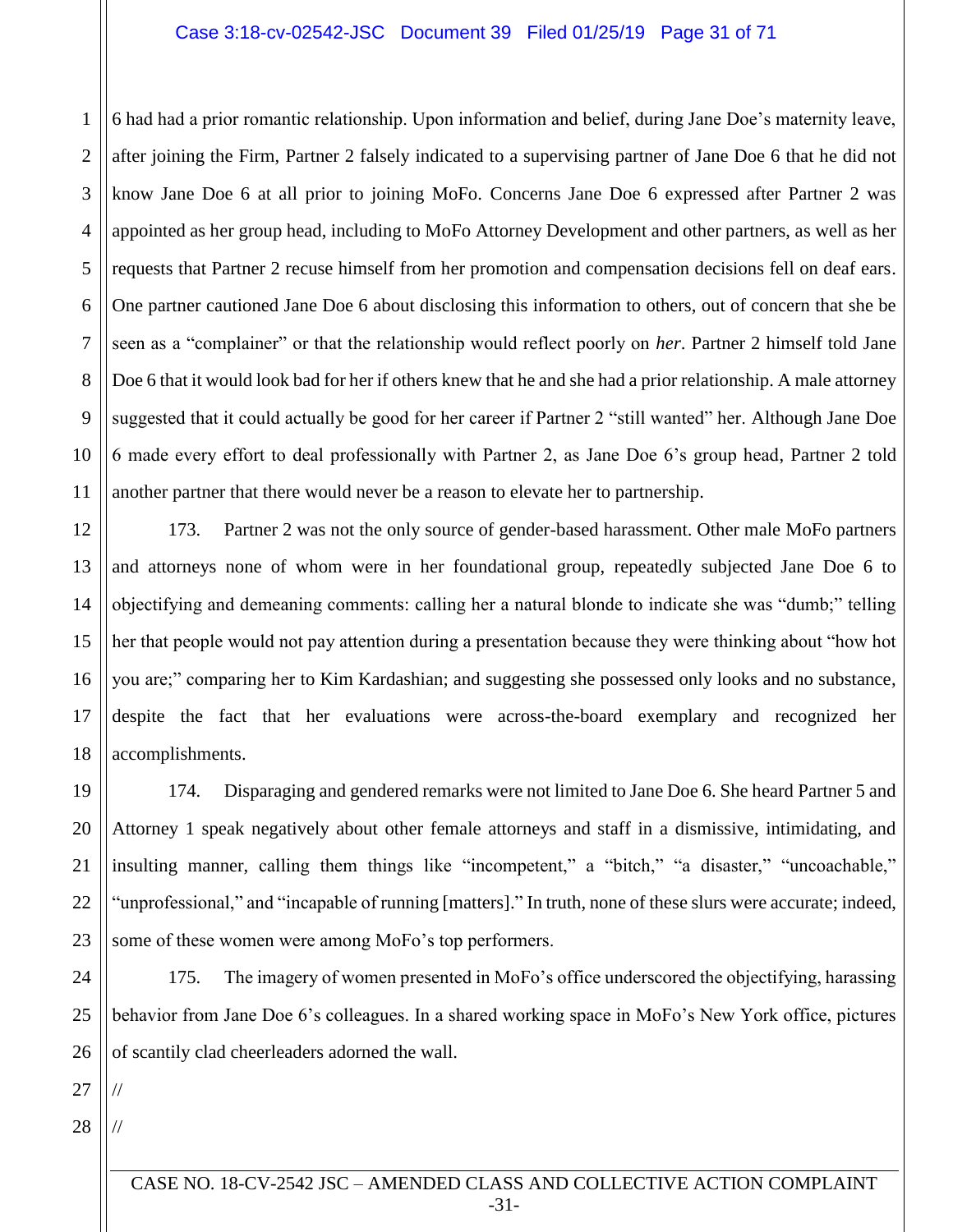1

2

3

4

5

12

13

14

15

16

17

18

19

20

21

22

23

24

25

26

27

## **D. MoFo Retaliated Against and Constructively Discharged Jane Doe 6**

176. Over her last year at MoFo, Jane Doe 6 repeatedly reported MoFo's unfair treatment by Partner 5 and Attorney 1 to partners, MoFo Attorney Development, and MoFo Human Resources. In response, rather than investigating her concerns, MoFo escalated its campaign against Jane Doe 6 until she had no choice but to leave.

6 7 8 9 10 11 177. Although Jane Doe 6 identified for MoFo numerous witnesses, including partners, to the inequitable treatment she had experienced, upon information and belief, MoFo never spoke with those individuals to investigate her complaints. Not only were Jane Doe 6's requests to be separated from those whom she reported for their discriminatory and retaliatory conduct ignored, MoFo affirmatively forced Jane Doe 6 to interact with them, including outside of the Firm, and, in some cases, to indirectly report to them.

178. Having effectively demoted Jane Doe 6, passed her over for partner one more time, and acknowledged that she deserved but failed to provide a raise when her partnership was again deferred, MoFo now retaliated against Jane Doe 6 in response to her complaints. Upon information and belief, this retaliation was coordinated among multiple MoFo attorneys, including Partner 5. The Firm began funneling more work and responsibility away from Jane Doe 6 to her male colleagues and undermining her reputation inside and outside the Firm, attempted to prevent her from reporting to a supportive supervising partner, attempted to exclude her from events immediately relevant to her practice, unreasonably restricted her ability to onboard and otherwise process matters, sought to limit her ability to work with other supportive partners, and, in certain instances, even physically intimidated her.

179. When Jane Doe 6 highlighted the extensive documentation of her achievements and leadership since joining the Firm, encouraging HR to review her annual performance reviews, historical hours records and other evidence of excellence, the Firm doubled down on its retaliatory campaign against her, attempting to generate a paper trail to mar her exemplary record. By restricting her ability to onboard matters, including for certain prominent clients, MoFo reduced the hours she could credit as billable, thwarted her ability to staff matters, and sometimes frustrated potential clients who wanted to engage the Firm. When Jane Doe 6 asked for the same type of administrative or paralegal support to help on-board and process matters and bills that Partner 5 and Attorney 1 received, she was denied.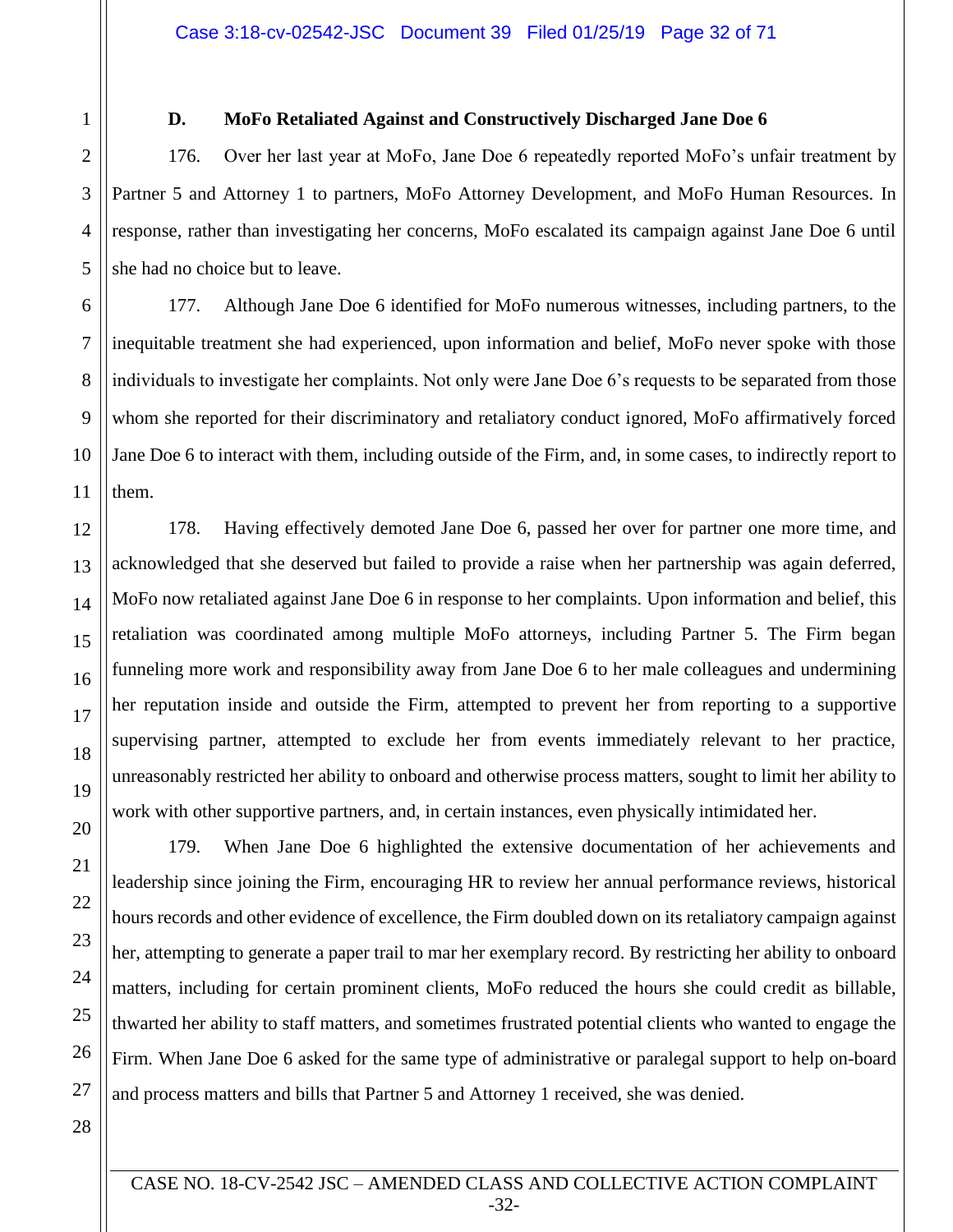#### Case 3:18-cv-02542-JSC Document 39 Filed 01/25/19 Page 33 of 71

180. False statements and gaslighting from MoFo compounded the retaliatory assault. When Jane Doe 6 learned about planned events or meetings from which Attorney 1 and Partner 5 had excluded her, she was told that such events had not been planned or scheduled, despite evidence to the contrary. When she explained to HR her method for accurately recording time using the history function of the Firm's billing system, the function was permanently disabled for her the next day and never reinstated. Harsh and accusatory emails from certain MoFo partners would be followed immediately by friendly and understanding phone calls directing her to ignore the emails just sent. Oral direction from certain partners to take or refrain from taking certain actions was followed by emailed criticism for having followed the direction. Two partners would give, almost simultaneously, conflicting instructions that could not both be satisfied, such as that two different, purportedly urgent internal MoFo activities be completed at the exact same time. Supportive MoFo partners and others reported to Jane Doe 6 rumors designed to undermine her, including, among other things, that Partner 5 had told others that she would be leaving the Firm, which Jane Doe 6 then had to refute at an internal meeting she was leading. She continued reporting to HR, but the retaliatory campaign only escalated.

181. From the time of her initial report to HR, MoFo set nearly impossibly-high expectations for Jane Doe 6. In one instance, partners from another group, with whom Jane Doe 6 had not previously worked, required her to travel internationally on their behalf for informational meetings, despite her supervising partner strongly advising them that she was too busy and despite her need to bring her baby (whom she was breastfeeding) with her. To show her dedication, Jane Doe 6 got her baby a passport, took her on the redeye, found childcare abroad, and made every effort to make the trip work, ultimately creating lasting relationships abroad and leading to client referrals.

182. Even as Jane Doe 6 was scheduled to travel alone and abroad with her infant at the behest of those partners, a partner from another group, with whom Jane Doe 6 had never worked previously, set an informational call for the middle of the night, local time, and requested that she participate, indicating that the time could not be moved. When Jane Doe 6 missed the call—in part because her MoFo phone, email, and calendar were not working properly abroad, a problem to which she alerted both MoFo IT and the partners with whom she was traveling—the partners chastised her harshly, even as her relationship with the client remained positive.

1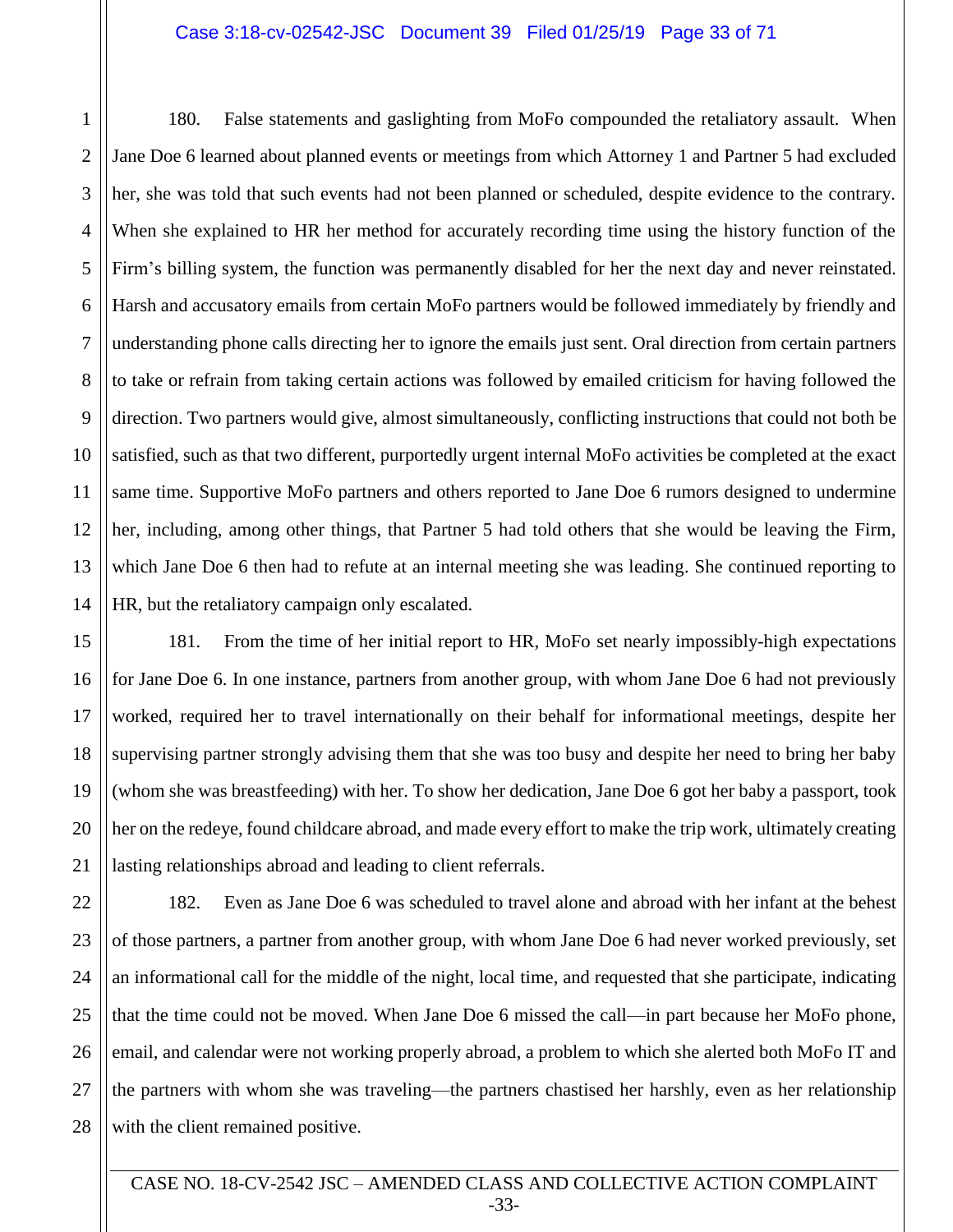## Case 3:18-cv-02542-JSC Document 39 Filed 01/25/19 Page 34 of 71

2 3 4 5 6 7 8 9 183. Immediately after she returned from that trip, MoFo acted to separate Jane Doe 6 from a supportive supervising partner, demanding that she report instead to a more senior partner outside her practice group with whom she had never worked or even previously met in person. At the same time, despite her ongoing requests, MoFo never separated her from any of the attorneys whose discriminatory or retaliatory conduct she had reported to HR. To the contrary, in some cases, she was expressly required to report to or be directly supervised by such partners. Among other things, despite discomfort that she expressed in writing, she was forced by MoFo Management and HR to work on a matter for Partner 5 and to enter and bill her time for it, as well as to invite Partner 5 to a small off-site client development meeting that she had arranged, despite her request to, instead, bring Partner 4, who was similarly qualified.

10 11 12 13 14 15 16 184. The retaliation Jane Doe 6 faced after making a report of discrimination to HR, while devastating, did not come as a complete surprise, as multiple MoFo partners whom she had consulted in advance had predicted this outcome. One partner had encouraged her to get a lawyer, while Attorney Development had warned her that reporting her concerns could doom her chances at partnership, and suggested that she would be better off simply resigning. Nevertheless, Jane Doe 6 understood that MoFo policy required that she make a report to HR and provide the Firm an opportunity to investigate and remedy the situation.

17 18 19 20 21 22 23 24 25 185. On many occasions, Partner 4, who was Jane Doe 6's primary supervising partner, recognizing her value to the group and the Firm more broadly, attempted to advocate for her, including for her to be promoted and properly compensated. Not only was he largely unsuccessful, but, on some occasions, he seemed to experience pressure and retaliation (in multiple and intensifying forms) by MoFo in response to his efforts on Jane Doe 6's behalf, particularly after Jane Doe 6 had begun reporting her concerns to HR. Ultimately, MoFo effectively removed Partner 4 from his role supervising Jane Doe 6, excluding him from meetings about Jane Doe 6's future at MoFo and replacing him with partners from outside of Jane Doe 6's practice group. At times, MoFo exploited Jane Doe 6's desire to minimize retaliation against Partner 4 to obtain her compliance with improper or unreasonable demands.

26 27 186. Those whom Jane Doe 6 reported for discrimination and retaliation attempted to justify unreasonably impeding her ability to onboard matters by casting her in a false light and suggesting that

28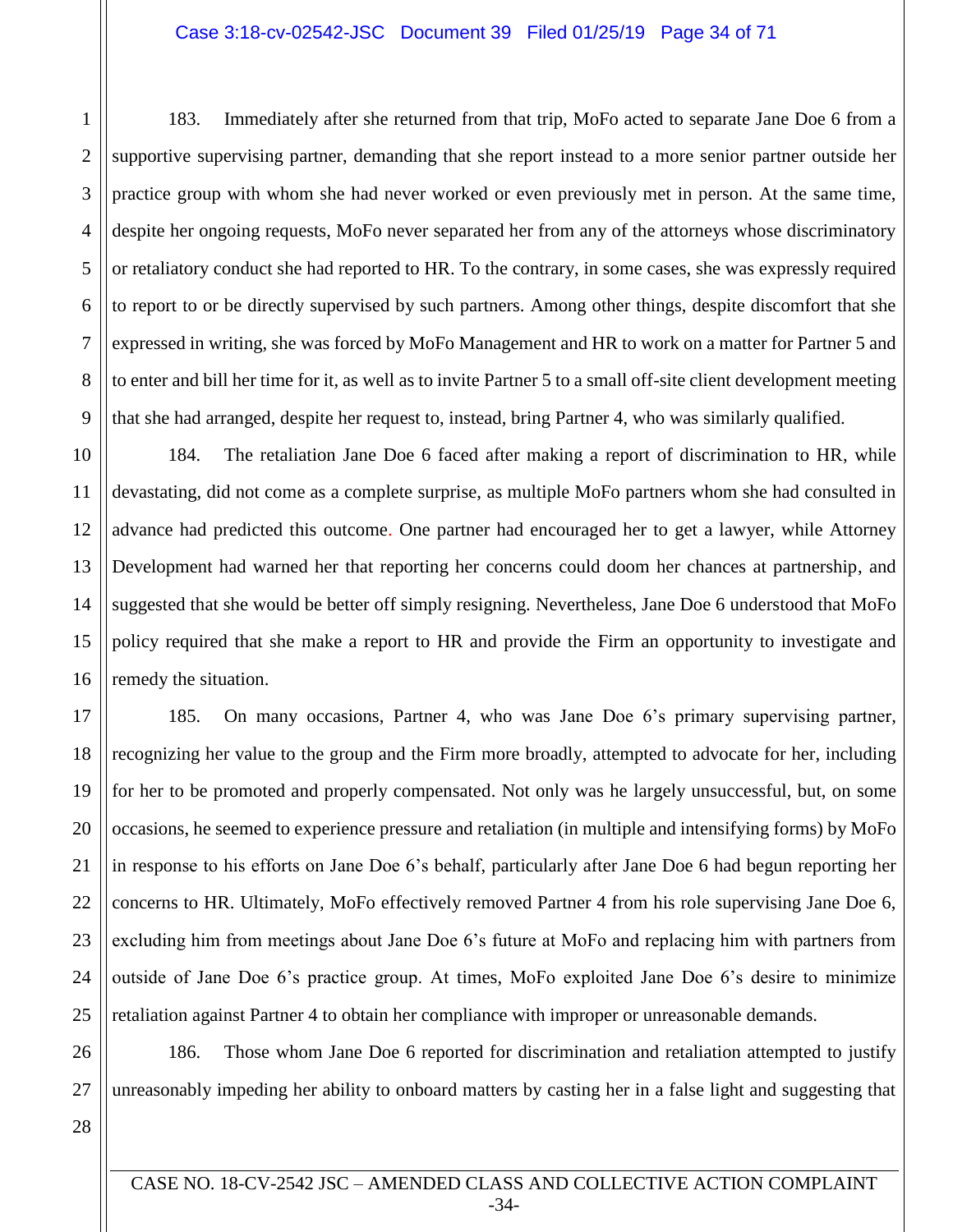## Case 3:18-cv-02542-JSC Document 39 Filed 01/25/19 Page 35 of 71

1 2 she was attempting to expose MoFo to unwarranted risks. In fact, however, Jane Doe 6 herself had proposed, and subsequently tightened, the Firm's risk management protocol for her practice area.

187. Despite Jane Doe 6's best efforts to remedy the situation, MoFo's efforts to push her out only intensified. Faced with no other option but to leave, Jane Doe 6 tendered her resignation. Even after tendering her resignation, Jane Doe 6 continued to work with her colleagues on important matters and collaborate with them to help them develop new business, including on her very last day at the Firm.

188. After Jane Doe 6 notified MoFo of her intention to pursue this lawsuit, it retaliated against her by attempting to undermine her reputation with others in her field. For example, Attorney 1 and Partner 5 refused (including, purportedly, on behalf of MoFo) to participate in certain non-MoFo business networking and similar activities without assurance that Jane Doe 6 was not a participant in those events.

189. In addition to subjecting her to ongoing retaliation, MoFo elevated Attorney 1 to partner. Upon information and belief, Attorney 1's path to candidacy differed significantly from Jane Doe 6's: for example, while she was subject to unwarranted criticism from Partner 5 (with whom she had not worked during the review period) and never put on the list for consideration, his path was cleared.

### **CLASS AND COLLECTIVE ALLEGATIONS**

190. Plaintiffs incorporate allegations from the previous paragraphs of the Amended Complaint (hereinafter "this Complaint") alleging class-based discrimination against female attorneys and mothers.

191. Plaintiffs represent a class consisting of all female attorneys at the Firm who have or will be employed by MoFo in the United States during the applicable liability period to the date of judgment, as well as a subclass of all female attorneys who have been or will be employed by MoFo in the United States, and who have been or will become pregnant or a mother, and/or take maternity leave during the applicable liability period (the "pregnancy subclass"). Plaintiffs Jane Does 1-4 ("California Class Representatives") seek to represent subclasses of all female attorneys who have been or will be employed by MoFo in California (a) during the applicable liability period to the date of judgment (the "California subclass"); (b) and who have been or will become pregnant or a mother, and/or take maternity leave during the applicable liability period through the date of judgment (the "California pregnancy subclass").

192. Plaintiffs also seek to represent a collective of female attorneys employed by MoFo during the applicable liability period (a) who were not compensated equally to male attorneys who had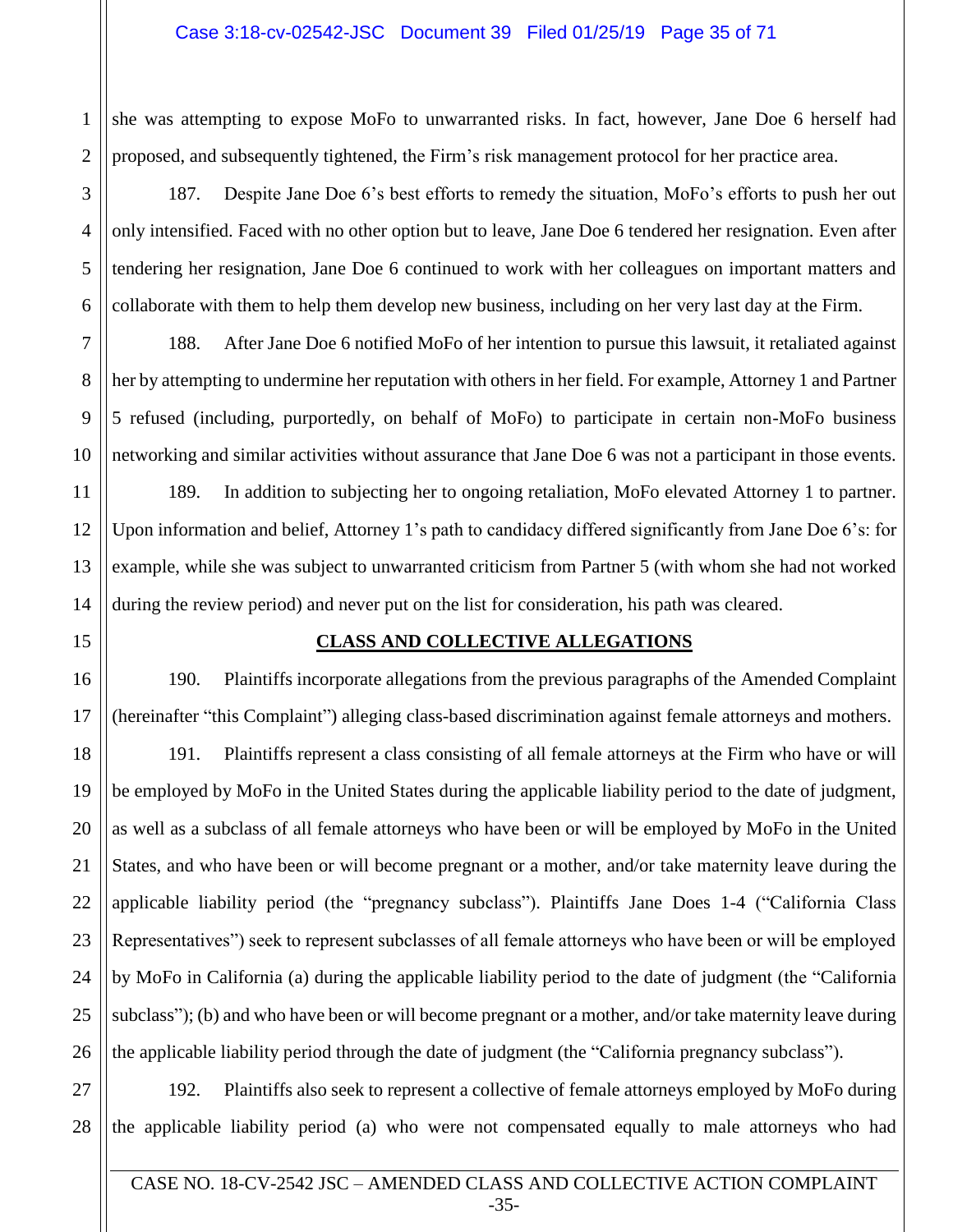## Case 3:18-cv-02542-JSC Document 39 Filed 01/25/19 Page 36 of 71

1 substantially similar job classifications, functions, titles, and/or duties; (b) who were not compensated equally to male attorneys who performed substantially similar work; and/or (c) who were denied equal compensation to similarly situated male attorneys by being held back to lower pay levels than male attorneys who performed substantially similar work and had substantially similar experience.

# **XI. CLASS ALLEGATIONS UNDER RULE 23 OF THE FEDERAL RULES OF CIVIL PROCEDURE**

193. MoFo tolerates and cultivates a work environment that discriminates against female attorneys, in particular those who are pregnant or take maternity leave.

194. Female attorneys, pregnant attorneys, and mothers are subjected to continuing unlawful disparate treatment in pay and promotions. Moreover, the Firm's policies, practices, and procedures have an ongoing disparate impact on female attorneys and mothers.

195. The Firm maintains policies, practices, and procedures for setting compensation that promote gender-based inequities in compensation, and policies, practices, and procedures for promotion that lead to gender-based inequalities in promotion. The Firm's discriminatory policies, practices, and procedures include a system where women who become pregnant and take maternity leave are denied opportunities for advancement in the Firm's hierarchy, as well as the higher pay afforded to their male colleagues. Specifically, the Firm maintains a pay system that includes a lock-step pay scale, under which women who are pregnant or take maternity leave are routinely held back, resulting in pay differentials between men and women and less frequent promotions for mothers. MoFo circumvents the pay scale by holding mothers back a year, and this results in lower pay for women who continue to do the same work as their male colleagues with similar levels of experience.

196. The Firm's nationwide policies, practices, and procedures result in lower compensation for female attorneys than similarly situated male attorneys.

197. In general, the policies, practices, and procedures that govern the pay and promotions of female attorneys lack the sufficient standards, quality controls, implementation metrics, transparency, and oversight to ensure equal opportunity at the Firm.

198. Because the Firm's management does not provide sufficient oversight or safety measures to protect against intentional and overt discrimination or the disparate impact of facially neutral policies,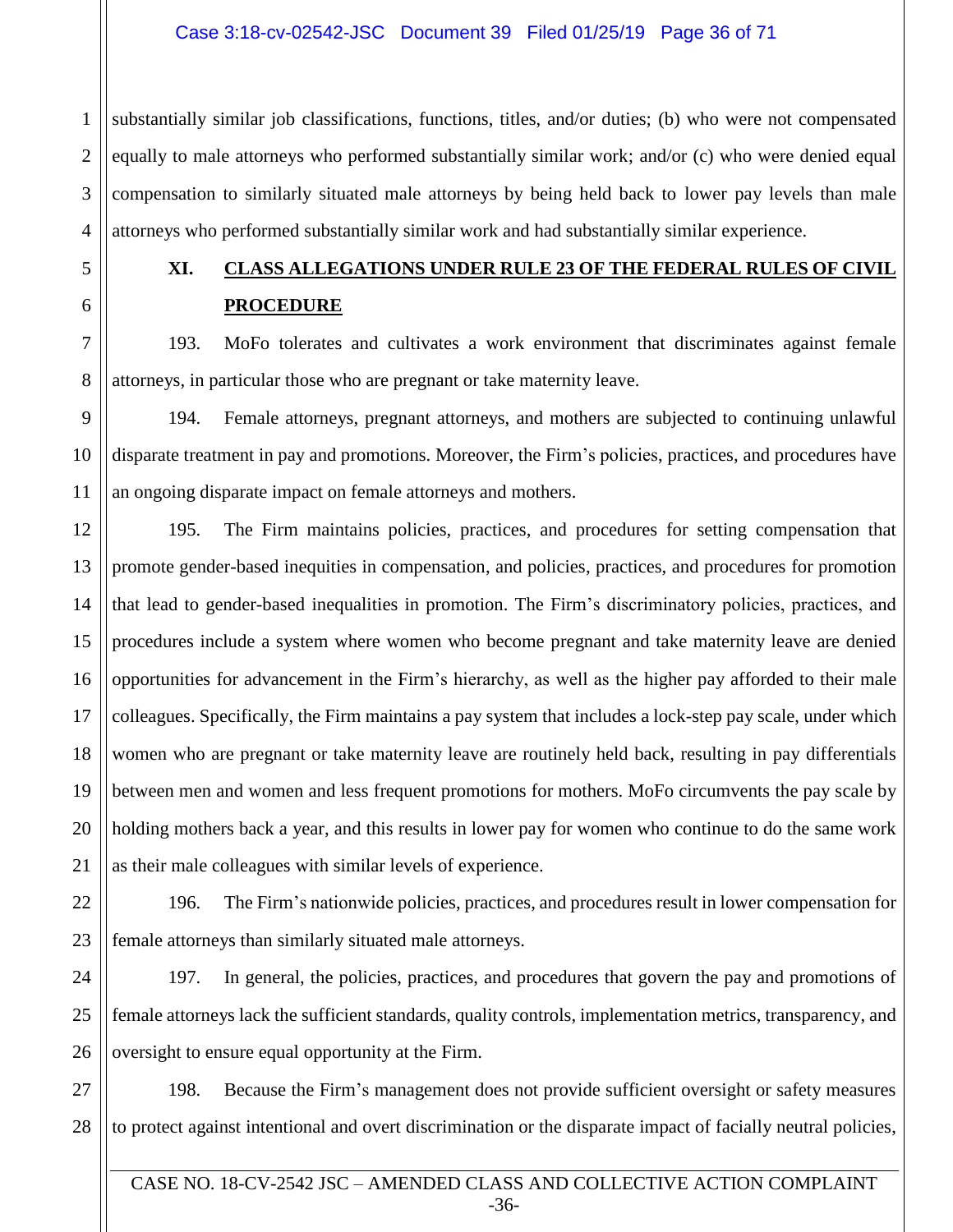## Case 3:18-cv-02542-JSC Document 39 Filed 01/25/19 Page 37 of 71

2 3 practices, and procedures, female attorneys suffering from discrimination are without recourse. Whatever complaint and compliance policies may exist lack meaningful controls, standards, implementation metrics, and means of redress such that upper management may ignore, disregard, minimize, cover up, mishandle, or otherwise fail to properly respond to evidence of discrimination in the workplace.

199. The Firm's policies, practices, and procedures are not valid, job-related, or justified by business necessity. Alternative, objective, and more valid procedures are available to the Firm that would avoid such a disparate impact on female attorneys. The Firm has failed or refused to use such alternative procedures.

200. Upon information and belief, the Firm's discriminatory employment practices, policies, and procedures are centrally established and implemented at the highest levels of the Firm.

201. Upon information and belief, the Firm's employment policies, practices, and procedures are not unique nor limited to any office or practice group; rather, they apply uniformly and systematically to attorneys throughout the Firm, occurring as a pattern or practice throughout all office locations and practice groups.

202. Because of the Firm's systemic pattern or practice of gender and pregnancy discrimination, the Plaintiffs and members of the proposed Class have suffered harm including lost compensation, back pay, employment benefits, and emotional distress.

203. The Plaintiffs and members of the Class have no plain, adequate, or complete remedy at law to redress the rampant and pervasive wrongs alleged herein, and this suit is their only means of securing adequate relief. The Plaintiffs and members of the Class have suffered and are now suffering irreparable injury from the Firm's ongoing, unlawful policies, practices, and procedures set forth herein, and they will continue to suffer unless those policies, practices, and procedures are enjoined by this Court.

## **A. Rule 23 Class Definition**

204. The proposed Rule 23 Class consists of all female attorneys who are, have been, or will be employed by the Firm in the United States during the applicable liability period until the date of judgment. Upon information and belief, there are more than 40 members of the proposed Class.

205. Plaintiffs also seek to represent a subclass of female attorneys who are, have been, or will be employed at the Firm in the United States, and who have been or will become pregnant or a mother,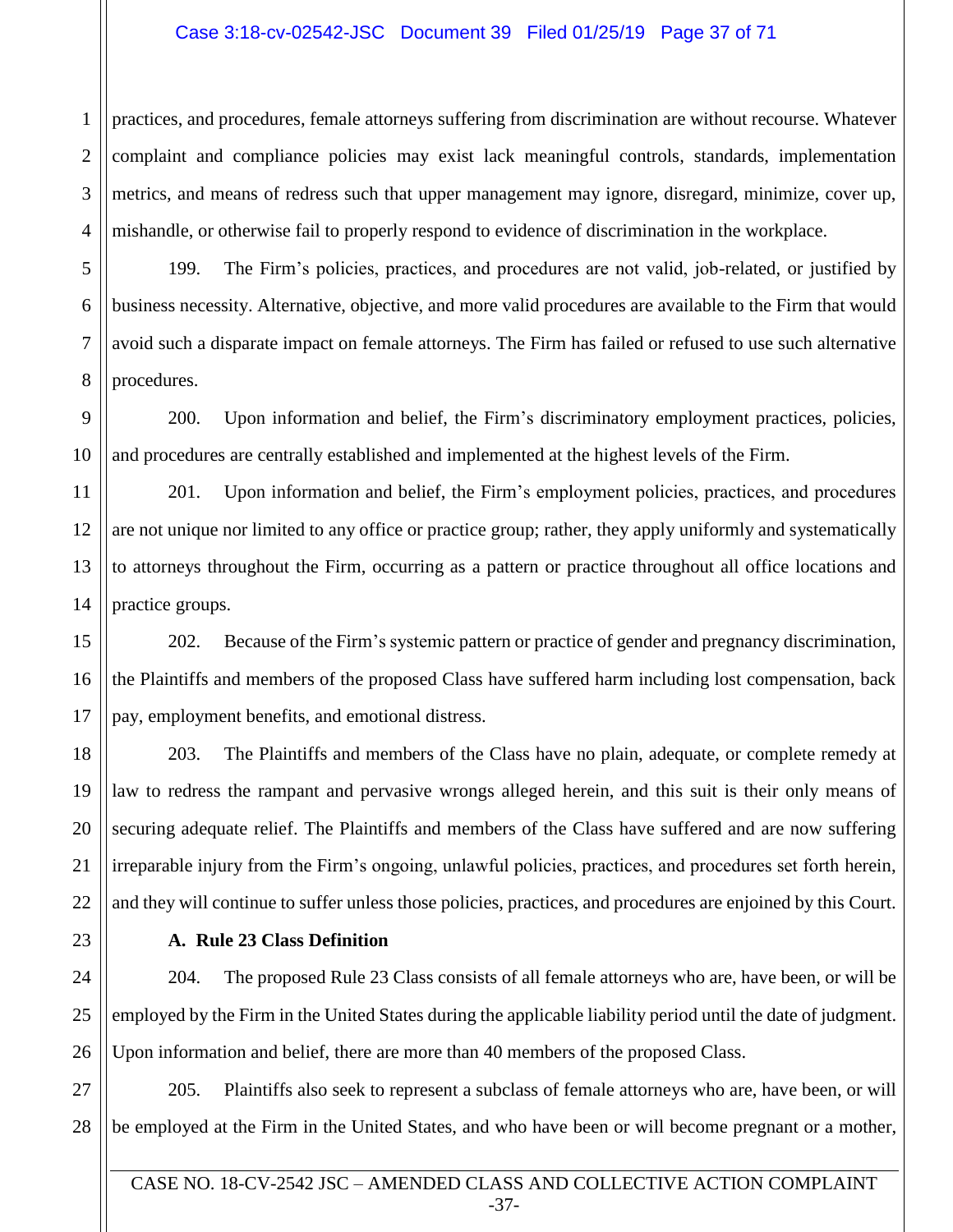## Case 3:18-cv-02542-JSC Document 39 Filed 01/25/19 Page 38 of 71

1 2 and/or take maternity leave between during the applicable liability period through the date of judgment (the "pregnancy subclass").

206. Plaintiffs are each members of the Class and pregnancy subclass.

207. Jane Does 1-4 further seek to represent subclasses of female attorneys in California (a) during the applicable liability period through the date of judgment (the "California subclass"); and (b) who have been or will become pregnant or a mother, and/or take maternity leave during the applicable liability period through the date of judgment (the "California pregnancy subclass").

208. Jane Does 1-4 are each members of the California subclasses.

9 10 209. The systemic gender and pregnancy discrimination described in this Complaint has been, and is, continuing in nature.

11 12 210. Plaintiffs reserve the right to amend the class definitions based on discovery or legal developments.

13

3

4

5

6

7

8

### **B. Efficiency of Class Prosecution of Class Claims**

14 15 16 211. Certification of the proposed Class and subclasses is the most efficient and economical means of resolving the questions of law and fact that are common to the claims of the Plaintiffs and the Class.

17 18 19 20 21 22 23 212. The individual claims of Plaintiffs, as Class Representatives, require resolution of the common questions concerning whether the Firm has engaged in a pattern and/or practice of gender discrimination against its female attorneys, particularly against women who are pregnant or have children, and whether its policies, practices, and procedures have an adverse effect on the Class. Class Representatives seek remedies to eliminate the adverse effects of such discrimination in their own lives, careers, and working conditions and in the lives, careers, and working conditions of the class members, and to prevent the Firm's continued gender discrimination.

24 25 26 27 28 213. The Class Representatives have standing to seek such relief because of the adverse effect that such discrimination has on them individually and on female attorneys generally. MoFo caused Plaintiffs' injuries through its discriminatory policies, practices, and procedures and through the disparate impact its policies, practices, and procedures have on female and/or pregnant attorneys. These injuries are redressable through systemic relief, such as equitable and injunctive relief and other remedies sought in

CASE NO. 18-CV-2542 JSC – AMENDED CLASS AND COLLECTIVE ACTION COMPLAINT -38-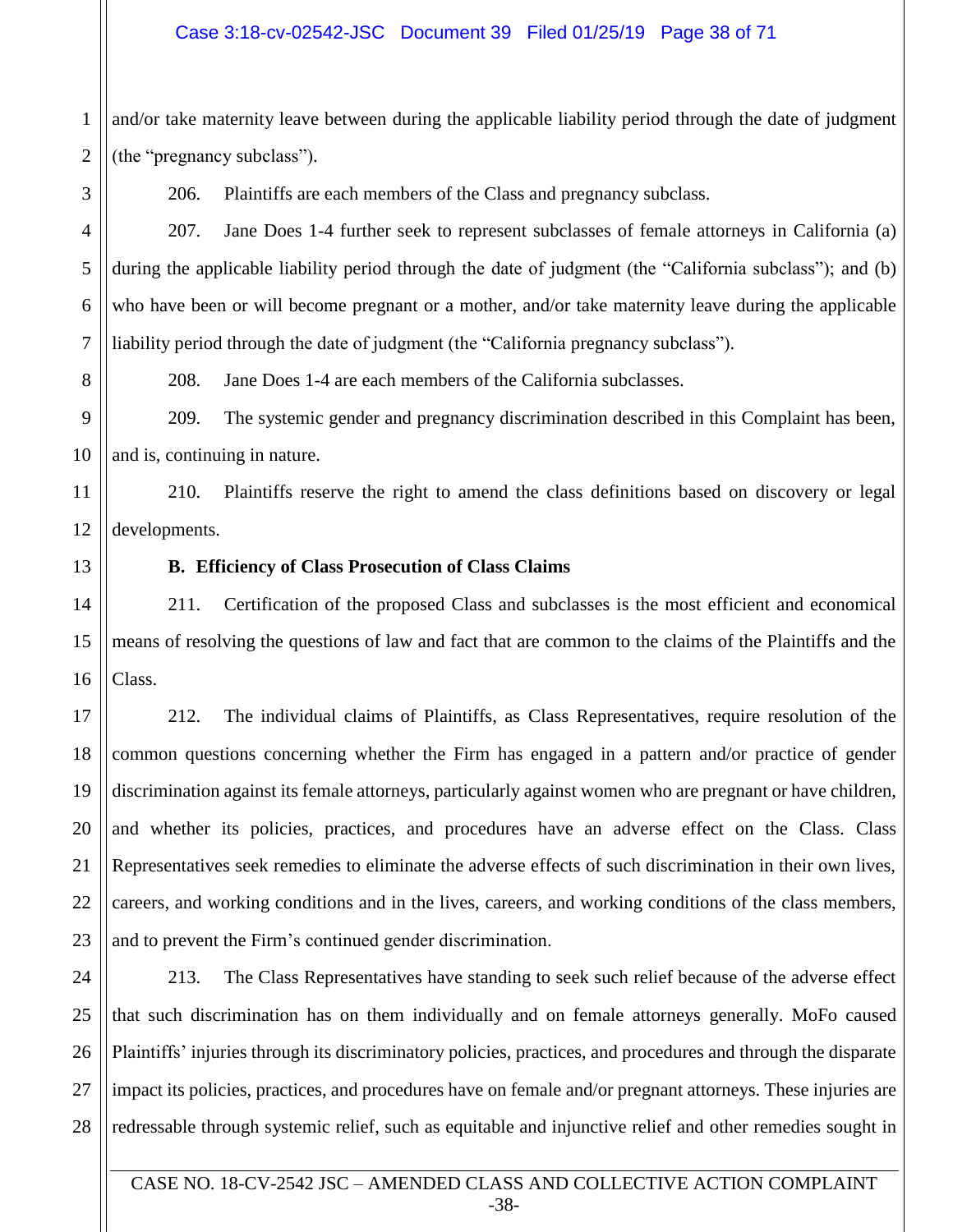## Case 3:18-cv-02542-JSC Document 39 Filed 01/25/19 Page 39 of 71

1 2 3 this action. In addition, proper relief for Plaintiffs' individual discrimination claims can include promotion and increased compensation. Plaintiffs have a personal interest in the policies, practices, and procedures implemented at the Firm.

214. To obtain relief for themselves and the class members, the Class Representatives will first establish the existence of systemic gender discrimination as the premise for the relief they seek. Without class certification, the same evidence and issues would be subject to relitigation in a multitude of individual lawsuits with an attendant risk of inconsistent adjudications and conflicting obligations.

215. Certification of the proposed Class is the most reasonable and efficient means of presenting the evidence and arguments necessary to resolve such questions for the Class Representatives, the class members, and the Firm.

#### **C. Numerosity and Impracticability of Joinder**

216. The Class that the Class Representatives seek to represent is so numerous that joinder of all members is impracticable. In addition, joinder is impractical as the attorneys are physically based in different locations throughout the United States. Fear of retaliation on the part of the Firm's present and former female attorneys is also likely to undermine the possibility of joinder.

4

5

6

7

8

9

10

11

12

13

14

15

16

17

18

19

#### **D. Common Questions of Law and Fact**

217. The prosecution of the claims of the Class Representatives will require the adjudication of numerous questions of law and fact common to their individual claims and those of the Class they seek to represent.

20 21 22 23 24 25 26 27 28 218. The common issues of law include, *inter alia*: (a) whether MoFo has engaged in unlawful, systemic gender discrimination in its work assignment, promotion, and compensation policies, practices, and procedures; (b) whether the failure to institute adequate standards, quality controls, implementation metrics or oversight of those policies, practices, and procedures violates federal and state law, including Title VII, the FMLA, the FEHA, the CEPA, the CFRA and/or other statutes; (c) whether the lack of transparency and opportunities for redress in those systems violates federal and state law, including Title VII, the FMLA, the FEHA, the CEPA, the CFRA, and/or other statutes; (d) a determination of the proper standard for proving whether MoFo's employment policies, practices, and procedures had a disparate impact on the Class and subclasses; (e) a determination of the proper standards for proving a pattern or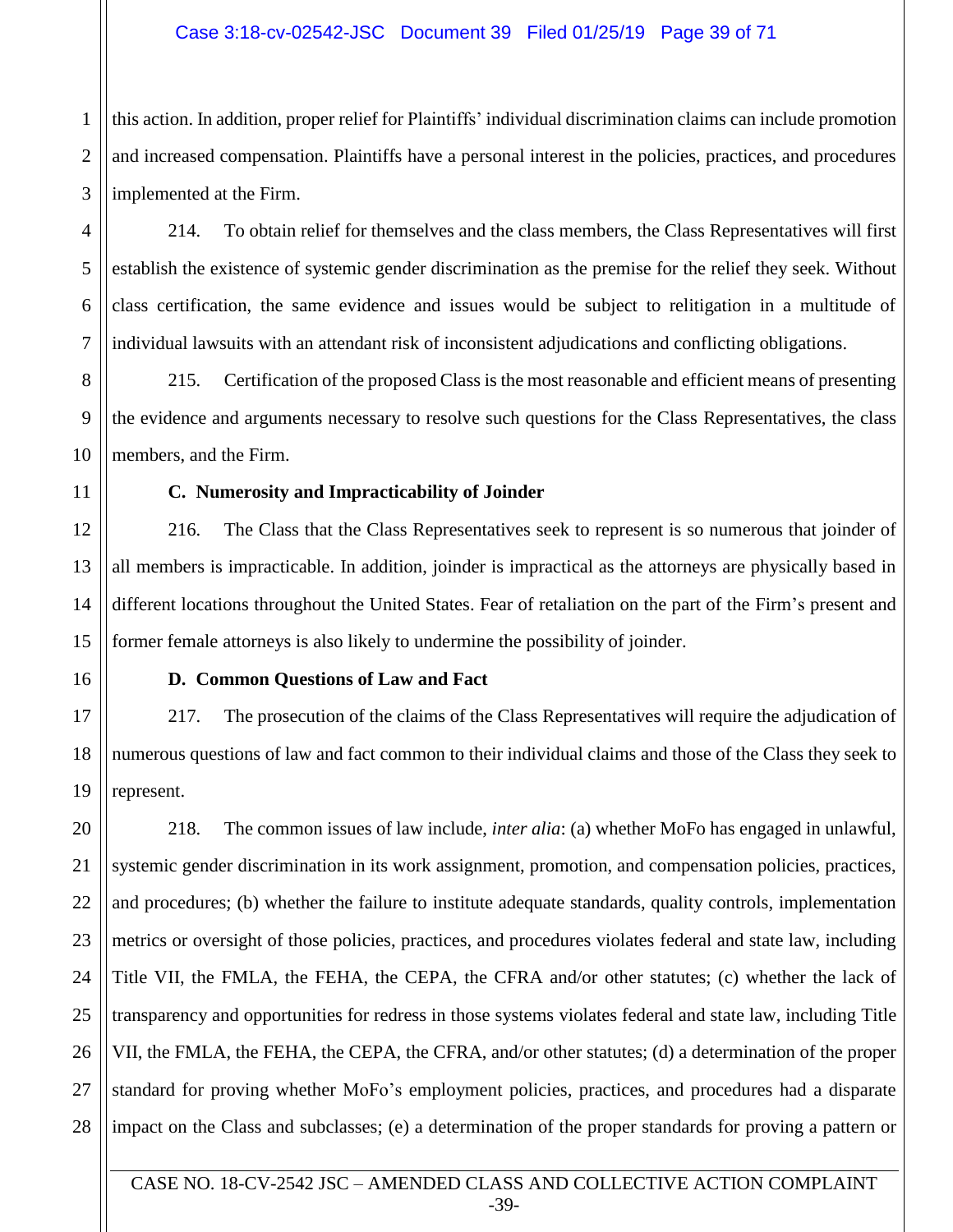#### Case 3:18-cv-02542-JSC Document 39 Filed 01/25/19 Page 40 of 71

4 practice of discrimination by the Firm against its female attorneys, and under the disparate treatment theory of liability for attorneys; (f) whether MoFo's failure to prevent, investigate, or properly respond to evidence and complaints of discrimination in the workplace violates Title VII and other statutes; and (g) whether the Firm is liable for continuing systemic violations of Title VII and other statutes.

5 6 7 8 9 10 11 12 13 14 15 16 17 18 19 219. The common questions of fact include, *inter alia*, whether the Firm has: (a) intentionally held back female attorneys who have children on its pay scale because they took maternity leave; (b) used a compensation system that lacks appropriate standards, implementation metrics, quality controls, transparency, and opportunities for redress; (c) relied on compensation criteria that perpetuate discrimination, such as basing salaries on prior salaries or on whether that person was pregnant or took maternity leave; (d) compensated female attorneys less than similarly situated male attorneys in base salary, bonuses, and/or promotions; (e) allocated Firm resources, including mentoring time, billable assignments, and development opportunities in ways that undermined and/or frustrated the work and the advancement of female attorneys, especially those who are pregnant or have children; (f) minimized, ignored, or covered up evidence of gender and pregnancy discrimination in the workplace and/or otherwise mishandled the investigation of and response to complaints of discrimination; (g) cultivated an indifference to evidence of discrimination in the workplace or otherwise minimized, ignored, mishandled, or covered up evidence of or complaints of gender discrimination; and (h) otherwise discriminated against female attorneys, especially those who are pregnant or have children, in the terms and conditions of employment.

20 21 22 23 24 25 220. Upon information and belief, the Firm's employment policies, practices, and procedures are not unique or limited to any office or practice group; rather, they apply uniformly and systematically to attorneys throughout the Firm, occurring as a pattern or practice throughout all office locations and practice groups. They thus affect the Class Representatives and class members in the same ways regardless of the office location or practice group in which they work. Discrimination in compensation occurs as a pattern or practice throughout the Firm's offices and practice groups.

26

1

2

3

## **E. Typicality of Claims and Relief Sought**

27 28 221. The Class Representatives' claims are typical of the claims of the proposed Class and subclasses. The Class Representatives possess and assert each of the claims they assert on behalf of the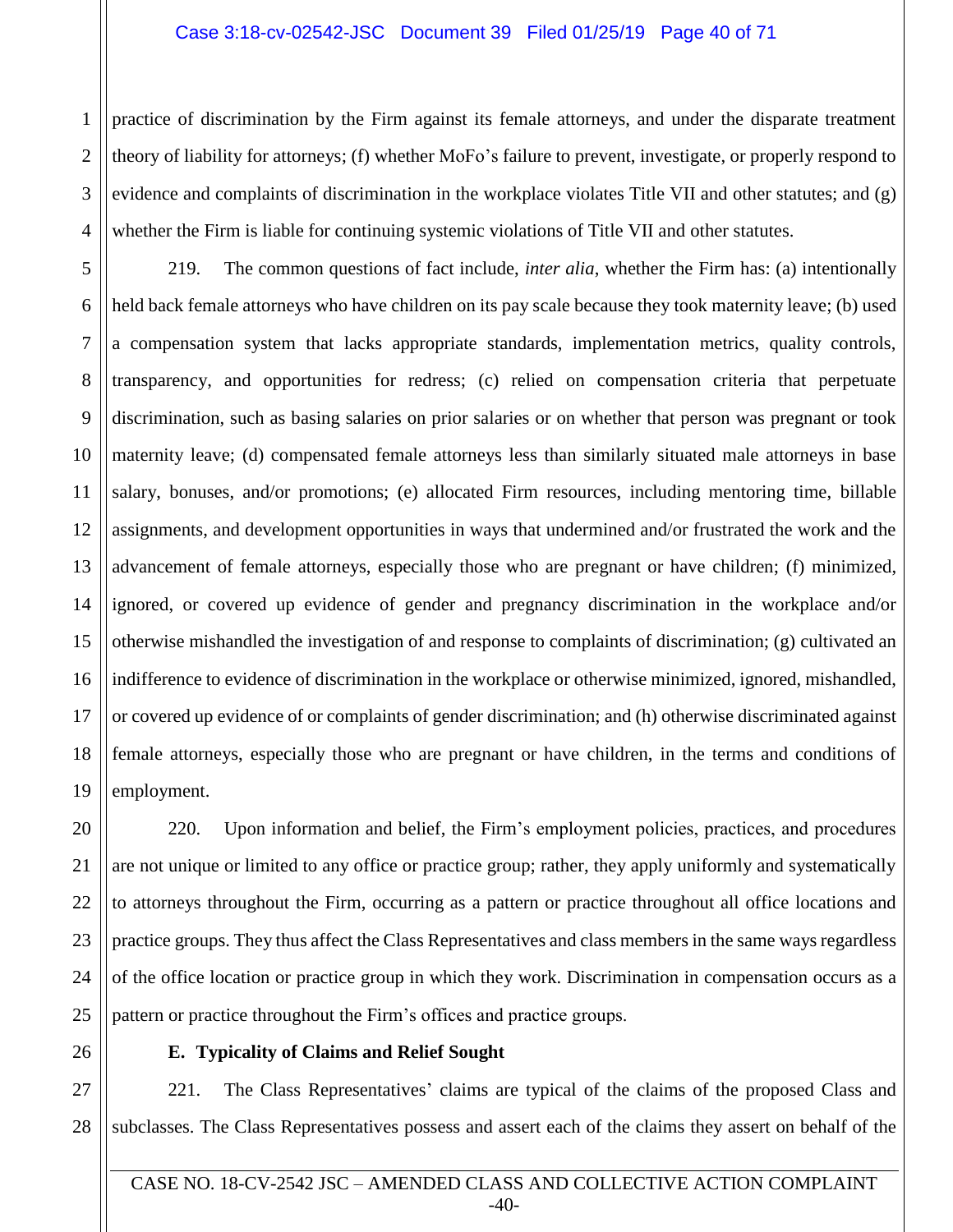proposed Class and subclasses. They pursue the same factual and legal theories and seek similar relief.

222. Like members of the proposed Class and subclasses, the Class Representatives are female attorneys who were employees of the Firm during the liability period and who were pregnant, had children, and took or were preparing to take maternity leave during the liability period.

5

1

2

3

4

6

7

8

9

10

11

12

13

14

15

17

18

19

20

223. Differential treatment between male and female attorneys occurs as a pattern or practice throughout all offices and practice groups of the Firm. The Firm discriminates against female attorneys, especially those who are pregnant or have children, in compensation and promotion and subjects them to a work culture predominated by men. This differential treatment has affected the Class Representatives and the class members in the same or similar ways.

224. The Firm has failed to respond adequately or appropriately to evidence and complaints of discrimination. The Class Representatives and class members have been affected in the same or similar ways by the Firm's failure to implement adequate procedures to detect, monitor, and correct this pattern or practice of discrimination.

16 225. The Firm has failed to create adequate procedures to ensure its executive leadership complies with equal employment opportunity laws regarding each of the policies, practices, and procedures referenced in this Complaint, and the Firm has failed to discipline adequately others in Firm leadership when they violate anti-discrimination laws. These failures have affected the Class Representatives and the class members in the same or similar ways.

226. The relief necessary to remedy the claims of the Class Representatives is the same as that necessary to remedy the claims of the proposed class members.

21 22 23 24 25 26 27 28 227. The Class Representatives seek the following relief for their individual claims and for the claims of the members of the proposed Classes: (a) a declaratory judgment that the Firm has engaged in systemic gender and pregnancy discrimination against female attorneys by (i) denying promotions to female attorneys who are pregnant, have children, or take maternity leave and on the basis of gender, (ii) paying female attorneys and those who are pregnant, have children, or take maternity leave less than their male counterparts in base compensation and/or bonuses, in a way that is not consistent with a legitimate lock-step or seniority system, (iii) failing to investigate or respond to evidence of discrimination in the workplace against female attorneys, especially those who are pregnant or have children, and (iv) otherwise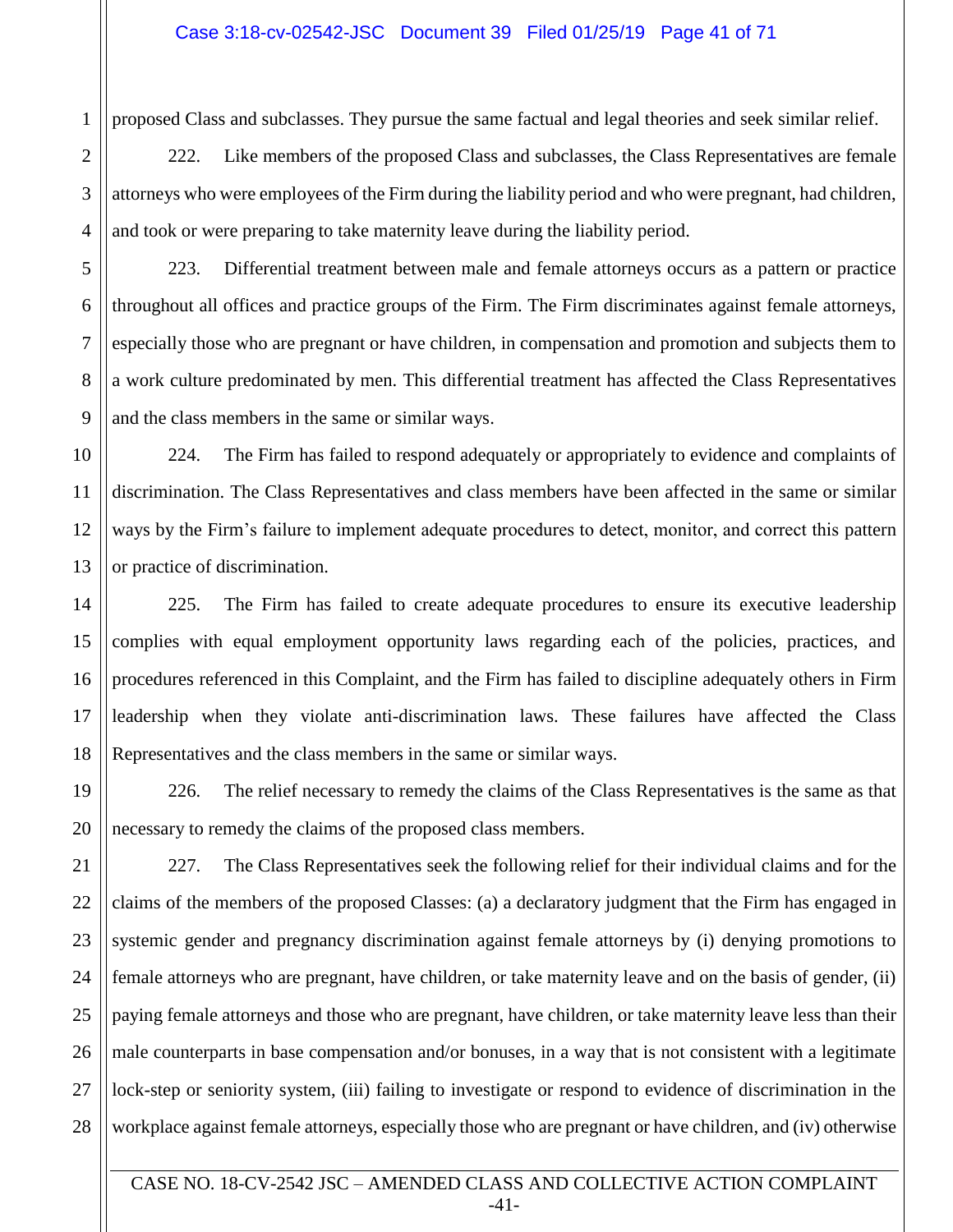## Case 3:18-cv-02542-JSC Document 39 Filed 01/25/19 Page 42 of 71

1 2 3 4 5 6 7 8 9 exposing female attorneys, especially those who are pregnant or have children, to differential treatment; (b) a permanent injunction against such continuing discriminatory conduct; (c) injunctive relief that effects a restructuring of the Firm's policies, practices, and procedures for promoting and awarding compensation to female attorneys; (d) equitable relief that effects a restructuring of the Firm compensation system so female attorneys receive the compensation they would have been paid in the absence of the Firm's discrimination; (e) back pay, front pay, reinstatement, and other equitable remedies necessary to make female attorneys whole from the Firm's past discrimination; (f) compensatory damages; (g) punitive damages to deter the Firm from engaging in similar discriminatory practices in the future; and (h) attorneys' fees, costs, and expenses.

10 11

12

13

14

15

16

## **F. Adequacy of Representation**

228. The Class Representatives' interests are coextensive with those of the members of the proposed Class. The Class Representatives seek to remedy the Firm's discriminatory policies, practices, and procedures so female attorneys, and those who are pregnant, have children, or take maternity leave, will not receive disparate pay and differential treatment.

229. The Class Representatives are willing and able to represent the proposed Class fairly and vigorously as they pursue their similar individual claims in this action.

17 18 19 20 21 22 230. The Class Representatives have retained counsel sufficiently qualified, experienced, and able to conduct this litigation and to meet the time and fiscal demands required to litigate an employment discrimination class action of this size and complexity. The combined interests, experience, and resources of the Class Representatives and their counsel to litigate competently the individual and class claims at issue in this case clearly satisfy the adequacy of representation requirement of Federal Rule of Civil Procedure  $23(a)(4)$ .

## **G. Requirements of Rule 23(b)(2)**

24 25 26 27 231. The Firm has acted on grounds generally applicable to the Class Representatives and the proposed Class by adopting and following systemic policies, practices, and procedures that discriminate on the basis of gender, pregnancy, and maternity. Gender discrimination is the Firm's standard operating procedure rather than a sporadic occurrence.

28

23

232. The Firm has also acted or refused to act on grounds generally applicable to the Class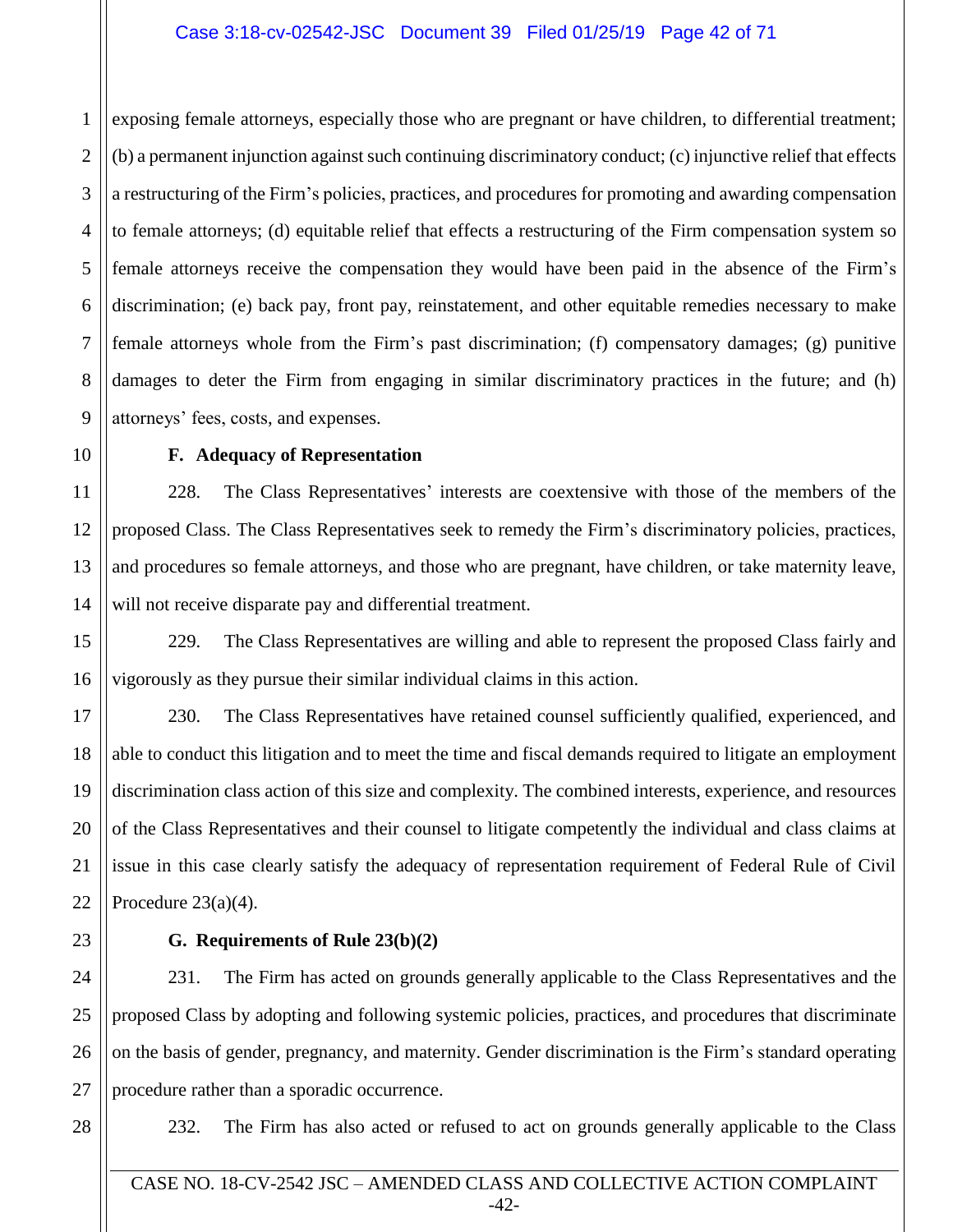## Case 3:18-cv-02542-JSC Document 39 Filed 01/25/19 Page 43 of 71

1 2 Representatives and the proposed Class by, *inter alia*: (a) using a promotion system that systematically, intentionally, or knowingly disadvantages women, pregnant women, and mothers; (b) systematically, intentionally, or knowingly denying promotions for women, pregnant women, and mothers in favor of similarly situated males; (c) using a compensation system and promotion system that lacks meaningful or appropriate standards, implementation metrics, quality controls, transparency, and opportunities for redress; (d) compensating women, pregnant women, and mothers less than similarly situated males in salary and/or bonuses; (e) systematically, intentionally, or knowingly compensating women, pregnant women, and mothers less than similarly situated male attorneys, including less base salary and/or bonus pay; (f) minimizing, ignoring, or covering up evidence of gender, pregnancy, and maternity discrimination in the workplace and/or otherwise mishandling the investigation of and response to complaints of discrimination; (g) cultivating an indifference to evidence of discrimination in the workplace or otherwise minimizing, ignoring, mishandling, or covering up evidence or complaints of gender, pregnancy, and maternity discrimination; and (h) otherwise discriminating against women, pregnant women, and mothers in the terms and conditions of employment as attorneys.

233. The Firm's policies, practices, and procedures with respect to compensation have led to gender, pregnancy, and maternity discrimination and stratification. The systemic means of accomplishing such gender-based stratification include, but are not limited to, the Firm's policies, practices, and procedures for awarding base compensation, bonus pay, and promotions to female attorneys and those who are pregnant or have children. These practices and procedures all suffer from a lack of: transparency; adequate quality standards and controls; sufficient implementation metrics; and opportunities for redress or challenge. As a result, female attorneys and attorneys who are pregnant or who have children are compensated within a system that is insufficiently designed, articulated, explained, or implemented to consistently, reliably or fairly manage or reward them.

234. The Firm's systemic discrimination and refusals to act on nondiscriminatory grounds justify the requested injunctive and declaratory relief with respect to the Class as a whole.

235. Injunctive, declaratory, and affirmative relief are a predominant form of relief sought in this case. Entitlement to declaratory, injunctive, and affirmative relief flows directly and automatically from proof of the Firm's systemic gender discrimination. In turn, entitlement to declaratory, injunctive,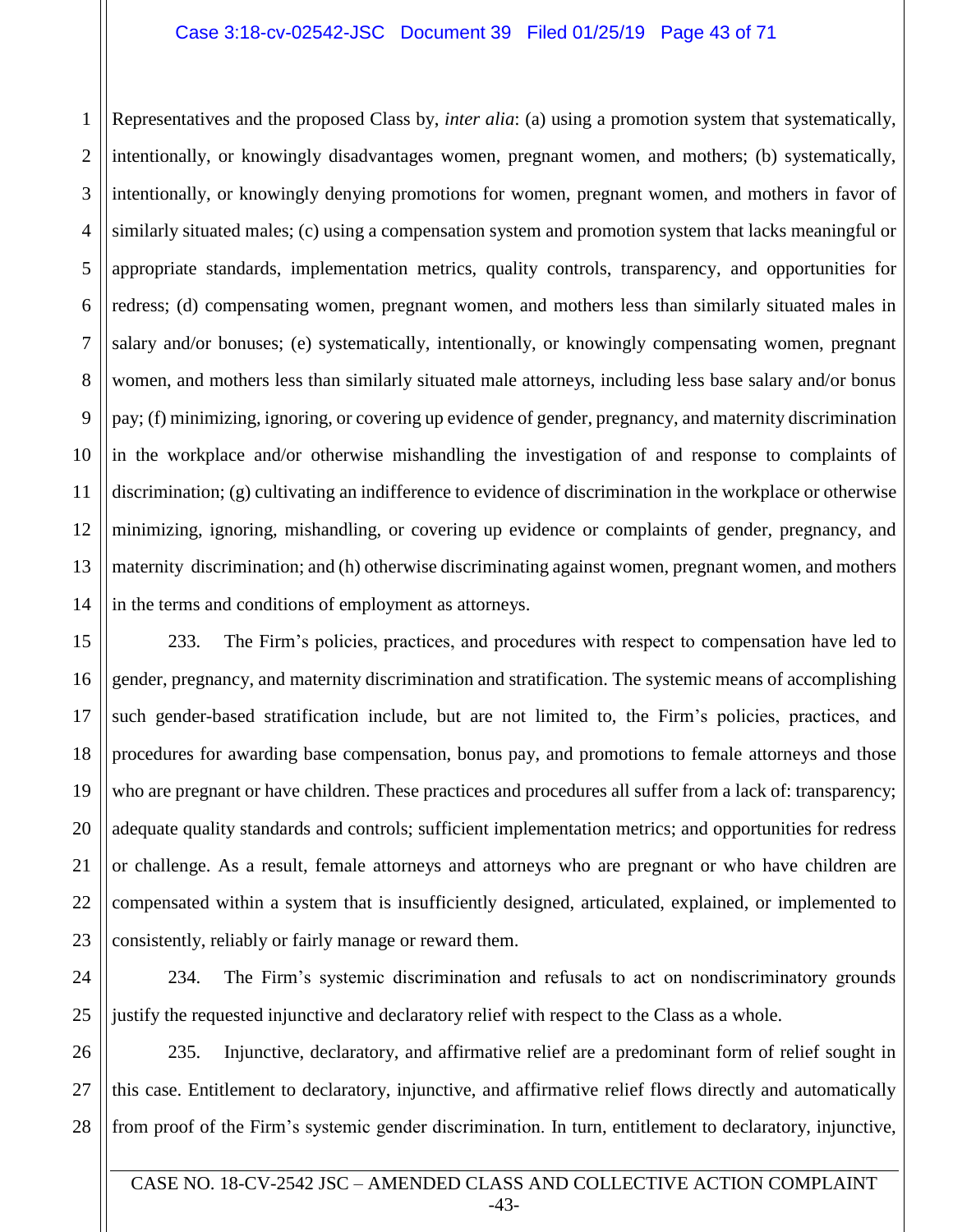## Case 3:18-cv-02542-JSC Document 39 Filed 01/25/19 Page 44 of 71

1 2 3 and affirmative relief forms the factual and legal predicate for recovery by the Class Representatives and class members of monetary and non-monetary remedies for individual losses caused by the systemic discrimination, as well as their recovery of compensatory and punitive damages.

## **H. Requirements of Rule 23(b)(3)**

236. The common issues of fact and law affecting the claims of the Class Representatives and proposed class members—including, but not limited to, the common issues identified above predominate over any issues affecting only individual claims. The common issues include whether the Firm has engaged in gender, pregnancy, and maternity discrimination against female attorneys by paying and promoting female attorneys, particularly those who become mothers or take or prepare to take maternity leave, less than their male counterparts.

11 12 237. A class action is superior to other available means for fairly and efficiently adjudicating the claims of the Class Representatives and members of the proposed Class.

238. By virtue of the pattern or practice of discrimination at the Firm, the Class Representatives and class members are eligible for monetary remedies for losses caused by the systemic discrimination, including back pay, front pay, reinstatement, compensatory damages, and other relief.

239. Additionally, or in the alternative, the Court may grant "partial" or "issue" certification under Rules 23(c)(4). Resolution of common questions of fact and law would materially advance the litigation for all class members.

4

5

6

7

8

9

10

13

14

15

16

17

18

19

20

21

22

23

24

25

26

27

## **XII. COLLECTIVE ALLEGATIONS UNDER THE EQUAL PAY ACT**

240. Plaintiffs incorporate all allegations of this Complaint alleging class-based discrimination. 241. Plaintiffs bring collective claims under the Equal Pay Act pursuant to Section 16(b) of the Fair Labor Standards Act ("FLSA"), 29 U.S.C. § 216(b), on behalf of all members of the EPA Collective Action. The EPA Action includes female attorneys (a) who were not compensated equally to male attorneys who had substantially similar job classifications, functions, titles, and/or duties, (b) who were not compensated equally to male attorneys who performed substantially similar work, and/or (c) who were denied equal compensation to similarly situated male attorneys by being held back to lesser pay levels than male attorneys who performed substantially equal work and had substantially similar experience.

28

242. Plaintiffs and the Collective Action members are similarly situated with respect to their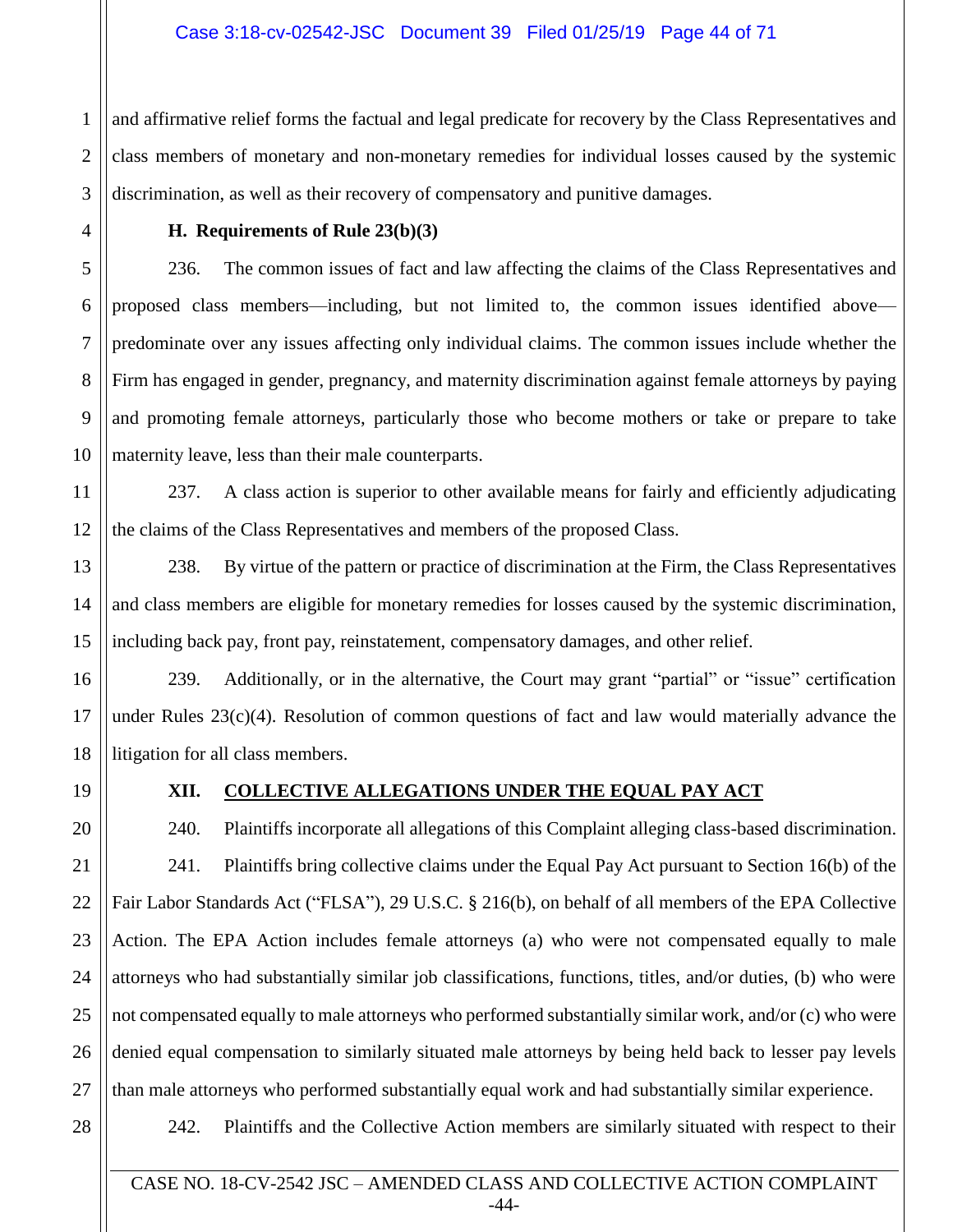# Case 3:18-cv-02542-JSC Document 39 Filed 01/25/19 Page 45 of 71

| 1              | claims that the Firm paid and promoted them less than their male counterparts.                                 |  |
|----------------|----------------------------------------------------------------------------------------------------------------|--|
| $\overline{2}$ | 243.<br>There is a common nexus of fact and law suggesting that Plaintiffs and the Collective                  |  |
| 3              | Action members were discriminated against in the same manner. Questions at issue in the case include:          |  |
| 4              | Whether the Firm unlawfully awarded less in base pay to female attorneys than to<br>(a)                        |  |
| 5              | similarly-qualified male attorneys for substantially equal work;                                               |  |
| 6              | Whether the Firm unlawfully awarded less in bonuses to female attorneys than<br>(b)                            |  |
| 7              | similarly-qualified male attorneys for substantially equal work;                                               |  |
| 8              | Whether the Firm unlawfully assigned and continues to assign female attorneys into<br>(c)                      |  |
| 9              | positions with lesser pay and other compensation than similarly-qualified male attorneys who                   |  |
| 10             | perform substantially equal work;                                                                              |  |
| 11             | (d) Whether the Firm's resulting failure to compensate female attorneys on a par with                          |  |
| 12             | comparable male attorneys was willful within the meaning of the EPA.                                           |  |
| 13             | Counts for violations of the EPA may be brought and maintained as an "opt-in" collective<br>244.               |  |
| 14             | action pursuant to 29 U.S.C. § 216(b), for all claims asserted by the EPA Collective Action Plaintiffs who     |  |
| 15             | opt-in to this action because the claims of the Plaintiff are similar to the claims of the EPA Collective      |  |
| 16             | Action Class.                                                                                                  |  |
| 17             | Plaintiffs and the EPA Collective Action Plaintiffs (a) are similarly situated; (b) have<br>245.               |  |
| 18             | substantially similar job classifications, functions, titles, and/or duties; and (c) are subject to the Firm's |  |
| 19             | common policy and practice of gender discrimination in failing to compensate female attorneys                  |  |
| 20             | commensurate with compensation given to male attorneys who perform substantially equal work.                   |  |
| 21             | XIII. COUNTS                                                                                                   |  |
| 22             | <b>CLASS AND COLLECTIVE COUNTS</b>                                                                             |  |
| 23             | <b>COUNT 1</b>                                                                                                 |  |
| 24             | VIOLATION OF TITLE VII OF THE CIVIL RIGHTS ACT OF 1964, 42 U.S.C. § 2000(e) et seq.,                           |  |
| 25             | as amended by the PREGNANCY DISCRIMINATION ACT OF 1978                                                         |  |
| 26             | PREGNANCY AND MATERNITY (SEX PLUS) DISCRIMINATION                                                              |  |
| 27             | On Behalf of Class Representatives and all Pregnancy Subclass Members                                          |  |
| 28             | Plaintiffs re-allege and incorporate each and every allegation in this Complaint.<br>246.                      |  |
|                | CASE NO. 18-CV-2542 JSC - AMENDED CLASS AND COLLECTIVE ACTION COMPLAINT                                        |  |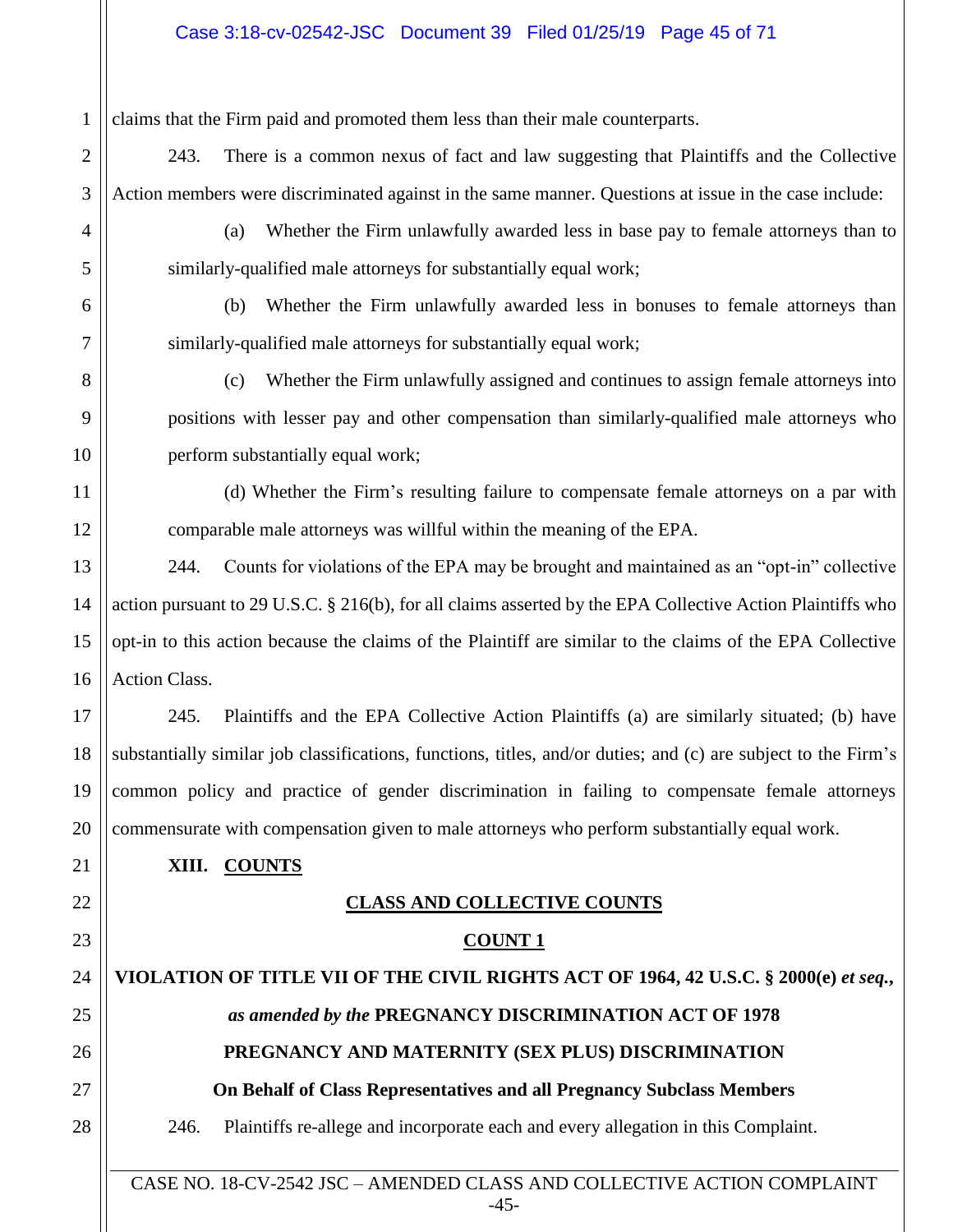247. This Count is brought on behalf of the Class Representatives and all members of the Pregnancy subclass.

248. MoFo has discriminated against Class Representatives and all members of the subclass in violation of Title VII by subjecting them to different treatment on the basis of their gender, including pregnancy and maternity. The members of the Class have been disparately impacted and disparately treated as a result of MoFo's wrongful conduct and its policies, practices, and procedures.

249. MoFo has discriminated against the subclass members by treating them differently from and less preferably than similarly situated male employees and female employees who are not pregnant and who do not have children, and by subjecting them to differential and substandard terms and conditions of employment including, but not limited to, discriminatory denials of fair compensation, discriminatory denials of promotional opportunities, and discriminatory treatment with respect to leave, work responsibilities, and other terms and conditions of employment in violation of Title VII.

250. MoFo's conduct has been intentional, deliberate, willful, malicious, reckless, and conducted in callous disregard of the rights of Class Representatives and the members of the proposed subclass, entitling the Class Representatives and the members of the subclass to punitive damages.

251. As a result of MoFo's conduct alleged in this Complaint, Class Representatives and the members of the subclass have suffered and continue to suffer harm, including, but not limited to, lost earnings, lost benefits, and other financial loss, as well as humiliation, embarrassment, emotional and physical distress, and mental anguish.

252. By reason of MoFo's discrimination, Class Representatives and members of the subclasses are entitled to all legal and equitable remedies available for violations of Title VII, including an award of punitive damages.

253. Attorneys' fees should be awarded under 42 U.S.C. § 2000e-5(k).

//

//

//

//

//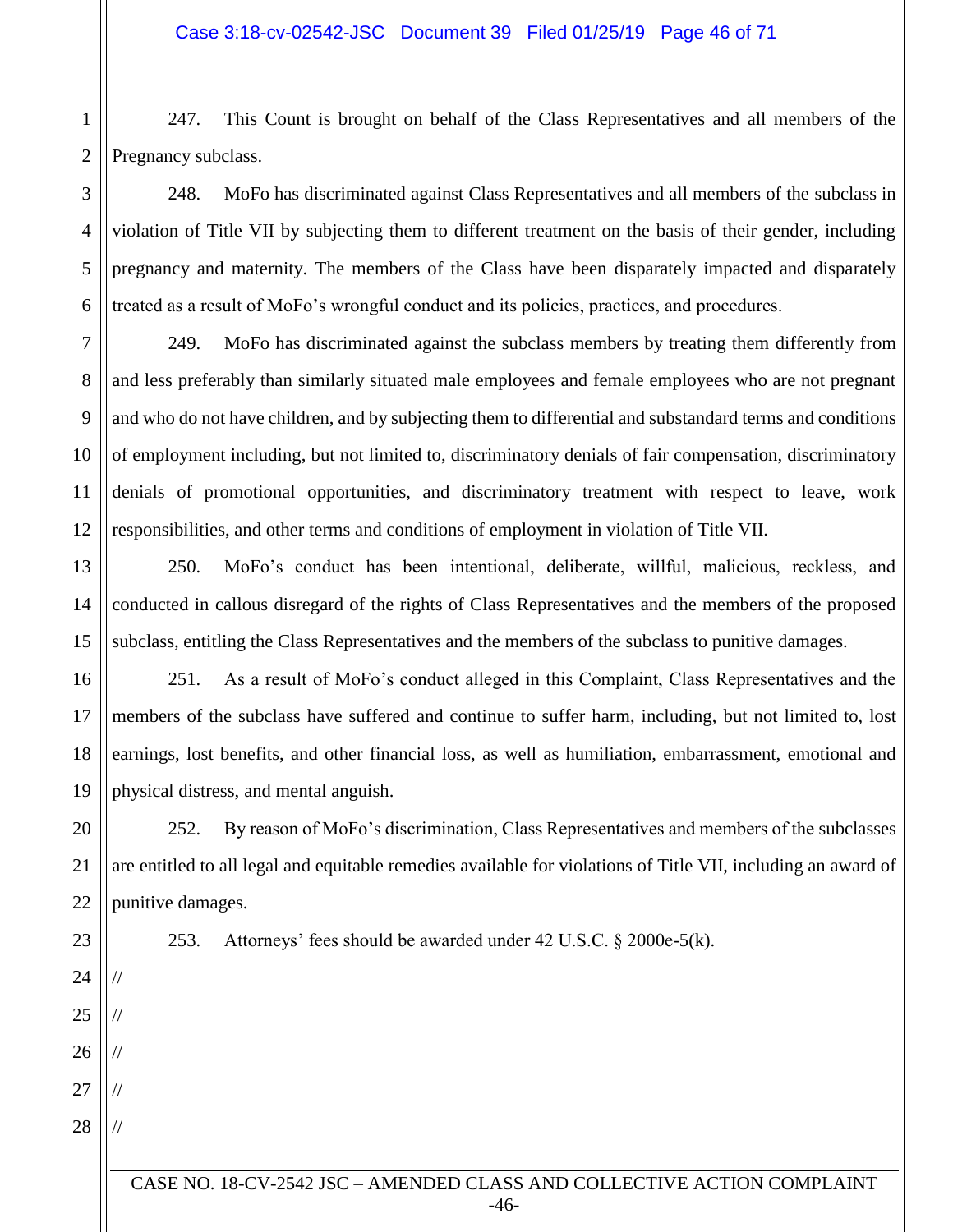#### **COUNT 2**

### **VIOLATION OF TITLE VII OF THE CIVIL RIGHTS ACT OF 1964,**

#### **42 U.S.C. § 2000(e)** *et seq.*

#### **GENDER DISCRIMINATION**

#### **On Behalf of Class Representatives and all Class Members**

254. Plaintiffs re-allege and incorporate each and every allegation in this Complaint.

255. This Count is brought on behalf of the Class Representatives and all members of the Class. 256. MoFo, an employer of Class Representatives and Class Members within the meaning of Title VII, has discriminated against the Class Representatives and the Class Members in violation of Title VII by subjecting them to different treatment on the basis of their gender, including by engaging in intentional disparate treatment, and by maintaining uniform policies, practices, and procedures that have an adverse, disparate impact on them.

257. MoFo has engaged in an intentional, firm-wide and systemic policy, pattern, and/or practice of discrimination against Class Representatives and the Class by, among other things: maintaining a discriminatory system of determining compensation; maintaining a discriminatory system for promotions; discriminating against Class Representatives and class members in pay and promotions; discriminatorily denying development opportunities; and other forms of discrimination.

258. These foregoing common policies, practices, and procedures have produced an unjustified disparate impact on Class Representatives and the Class with respect to the terms and conditions of their employment.

259. As a result of this disparate treatment and disparate impact discrimination, MoFo has treated Class Representatives and the Class differently from and less preferentially than similarly situated male employees with respect to pay and promotions.

260. MoFo has failed to prevent, to respond to, to investigate adequately, and/or to appropriately resolve this gender discrimination.

261. MoFo's conduct has been intentional, deliberate, willful, malicious, reckless, and conducted in callous disregard of the rights of the Class Representatives and the Class, entitling the Class Representatives and all members of the Class to punitive damages.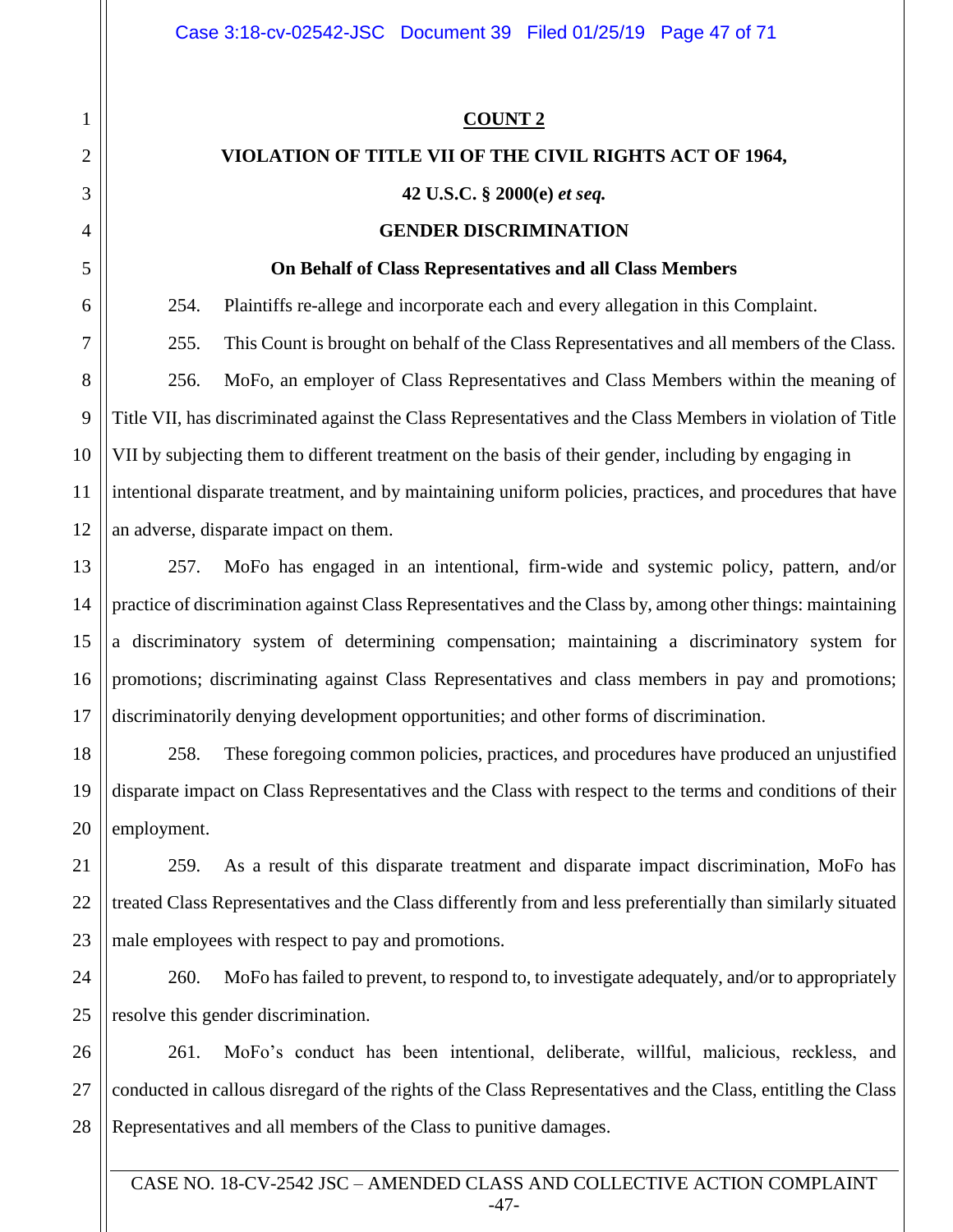1 2 3 4 262. By reason of the continuous nature of MoFo's discriminatory conduct, which persisted throughout the employment of the Class Representatives and the Class, the Class Representatives and all members of the class are entitled to application of the continuing violations doctrine to all violations alleged herein.

5 6 263. By reason of MoFo's discrimination, the Class Representatives and the Class are entitled to all legal and equitable remedies available for violations of Title VII.

264. As a result of MoFo's conduct alleged in this Complaint, the Class Representatives and the Class have suffered and continue to suffer harm, including, but not limited to, lost earnings, lost benefits, and other financial loss, including interest.

10 11 12 13 265. As a further result of MoFo's unlawful conduct, the Class Representatives and the Class have suffered and continue to suffer, *inter alia*, impairment to their name and reputation, humiliation, embarrassment, emotional and physical distress, and mental anguish. Class Representatives and the Class are entitled to recover damages for such injuries from MoFo under Title VII.

266. Attorneys' fees and costs should be awarded under 42 U.S.C. § 2000e-5(k).

### **COUNT 3**

## **VIOLATION OF THE FAMILY AND MEDICAL LEAVE ACT,**

## **29 U.S.C § 2601** *et seq.*

## **DISCRIMINATION, INTERFERENCE AND RETALIATION**

**On behalf of Class Representatives and the Pregnancy Subclass**

267. Plaintiffs re-allege and incorporate each and every allegation in this Complaint.

21 22 268. This Count is brought on behalf of Plaintiffs in their individual and representative capacities, and all members of the Pregnancy subclass.

23 24 25 26 27 269. Under the FMLA, an employee must be restored by the employer to the same position held by the employee when the leave commenced, or to an equivalent position with equivalent employment benefits, pay, and other terms and conditions of employment. Further, an employer cannot use the taking of FMLA leave as a "negative factor" in employment actions such as hiring, promotions, or disciplinary actions. Plaintiffs took or were preparing to take approved FMLA leave for maternity leave.

28

*//*

7

8

9

14

15

16

17

18

19

20

CASE NO. 18-CV-2542 JSC – AMENDED CLASS AND COLLECTIVE ACTION COMPLAINT -48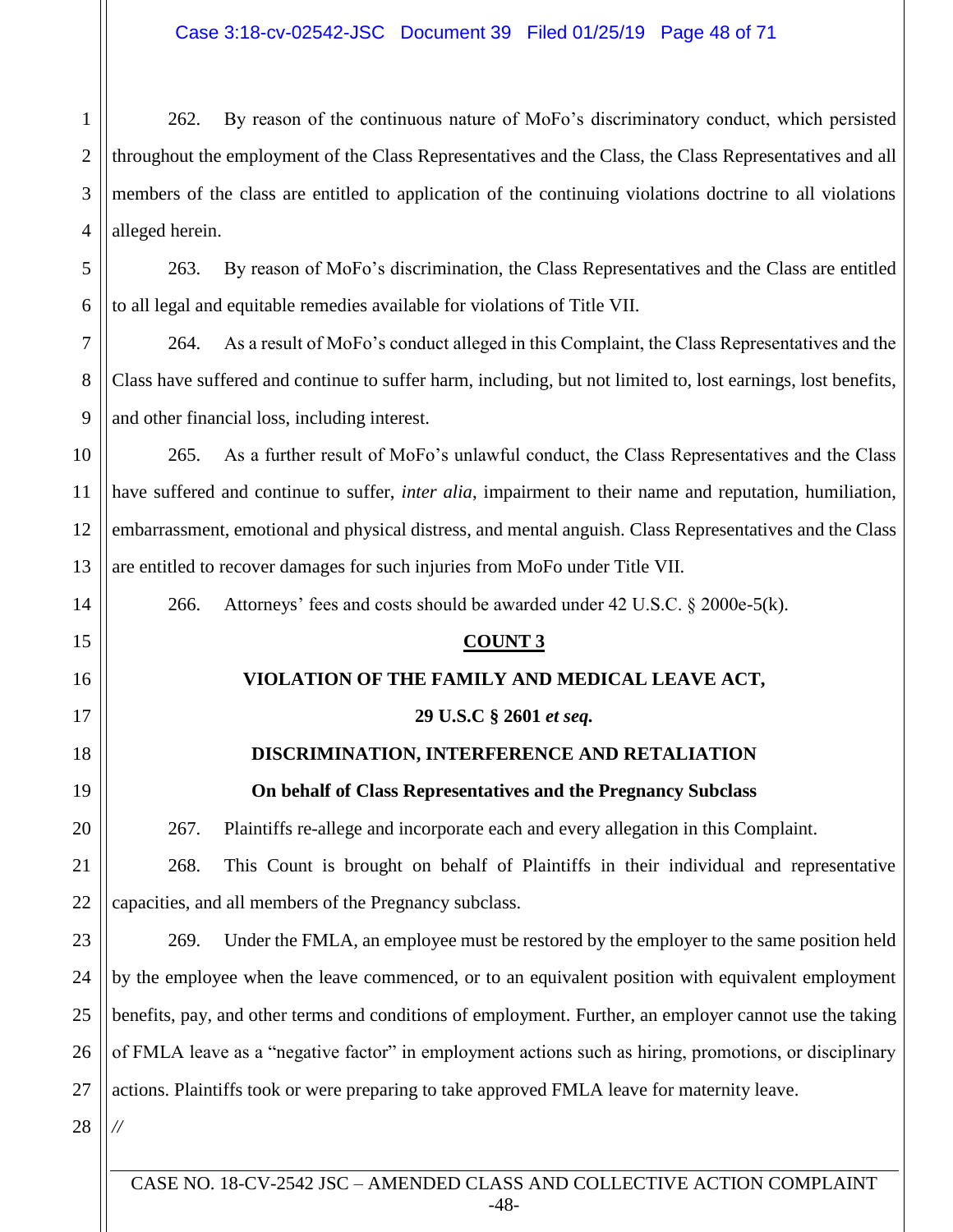1 2 3 270. MoFo interfered with the taking of protected maternity leave by Class Representatives and subclass members and retaliated and discriminated against them for the taking of such leave, in violation of the FMLA.

4

5

11

15

16

17

18

19

20

21

22

23

24

6 7 8 9 271. MoFo interfered with the taking of protected maternity leave by Class Representatives and subclass members and retaliated and discriminated against them for taking such leave by using the taking of FMLA leave as a negative factor in employment actions, including, *inter alia*, failing to promote them, denying them career-advancement opportunities and work opportunities, making inaccurate statements harmful to their professional careers, and creating an environment hostile to pregnancy and the taking of statutorily protected maternity leave.

10 272. MoFo acted willfully, intentionally, and with reckless disregard for Class Representatives' rights under the FMLA.

12 13 14 273. As a direct and proximate result of MoFo's actions, Class Representatives suffered injury and monetary damages, including, but not limited to, past and future loss of income, benefits, promotion and promotional opportunities, expenses, and costs.

274. By reason of MoFo's discrimination, Class Representatives and class members are entitled to all legal and equitable remedies available for violations of the FMLA, including an award of liquidated damages for all willful violations, prejudgment interest, attorneys' fees, costs, and other compensation pursuant to 29 U.S.C. § 2617.

## **COUNT 4**

# **VIOLATION OF THE FAIR LABOR STANDARDS ACT OF 1938,** *as amended by*

## **THE EQUAL PAY ACT OF 1963, 29 U.S.C. § 216(b)**

## **DENIAL OF EQUAL PAY FOR EQUAL WORK**

**On Behalf of All Plaintiffs and the EPA Collective Action Plaintiffs**

275. Plaintiffs re-allege and incorporate each and every allegation in this Complaint.

25 26 276. This Count is brought on behalf of Plaintiffs and the EPA Collective Action, including all EPA Collective Action Plaintiffs who "opt-in" to this action.

27 28 277. MoFo has discriminated against Plaintiffs and all EPA Collective Action Plaintiffs within the meaning of the Equal Pay Act of 1963 in violation of the Fair Labor Standards Act of 1938, 29 U.S.C.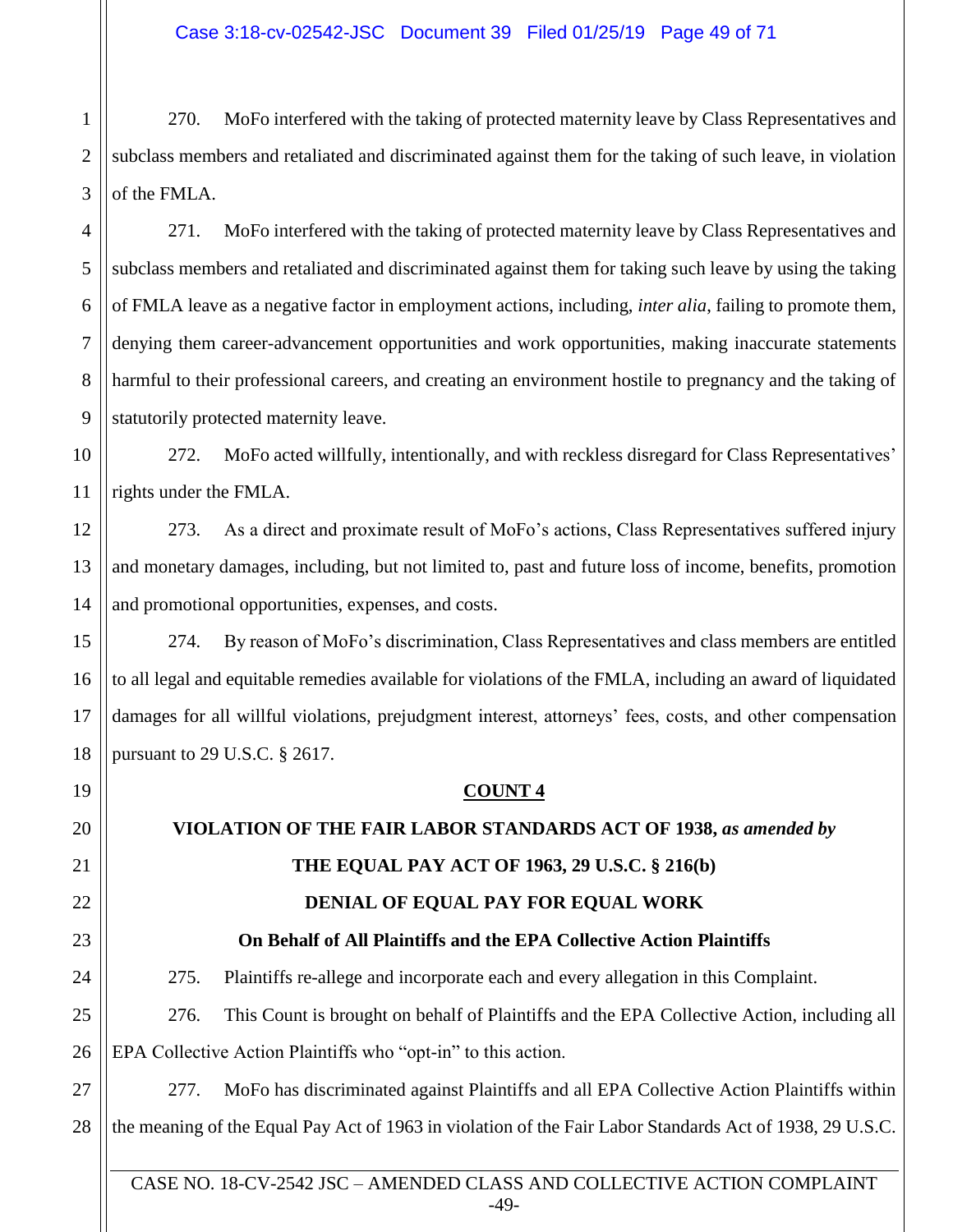§§ 206, *et seq*., as amended by the EPA, by providing them with a lower rate of pay than similarly situated male colleagues on the basis of their gender, female, even though Plaintiffs and all others similarly situated performed similar duties requiring the same skill, effort, and responsibility as their male counterparts.

278. Plaintiffs, all EPA Collective Action Plaintiffs, and similarly situated male attorneys all perform similar job duties and functions. Plaintiffs, all EPA Collective Action Plaintiffs, and similarly situated male attorneys all performed jobs that required equal skill, effort, and responsibility.

279. MoFo discriminated against Plaintiffs and all EPA Collective Action Plaintiffs by subjecting them to discriminatory pay in violation of the Equal Pay Act.

280. The differential in pay between male and female attorneys was not due to a legitimate seniority system, merit, quantity or quality of production, or a factor other than sex, but was due to gender.

281. MoFo caused, attempted to cause, or contributed to the continuation of pay discrimination based on gender, in violation of the EPA. The foregoing conduct constitutes a willful violation of the EPA within the meaning of 29 U.S.C. § 255(a). Because MoFo has willfully violated the EPA, a three-year statute of limitations applies to such violations, pursuant to 29 U.S.C. § 255.

282. As a result of MoFo's conduct as alleged in this Complaint, Plaintiffs and all EPA Collective Action Plaintiffs have suffered and continue to suffer harm, including, but not limited to, lost earnings, lost benefits and other financial loss, as well as humiliation, embarrassment, emotional and physical distress, and mental anguish.

283. By reason of MoFo's discrimination, Plaintiffs and all EPA Collective Action Plaintiffs are entitled to all legal and equitable remedies available for violations of the EPA, including liquidated damages, interest, and other compensation pursuant to 29 U.S.C. § 216(b).

284. Attorneys' fees should be awarded under 29 U.S.C. §216(b).

## **COUNT 5**

## **VIOLATION OF CALIFORNIA FAIR EMPLOYMENT AND HOUSING ACT,**

## **Cal. Gov. Code § 12940,** *et seq***.**

## **PREGNANCY AND MATERNITY (SEX PLUS) DISCRIMINATION**

**On behalf of California Class Representatives and the California Pregnancy Subclass** 

285. Plaintiffs re-allege and incorporate each and every allegation in this Complaint.

CASE NO. 18-CV-2542 JSC – AMENDED CLASS AND COLLECTIVE ACTION COMPLAINT -50-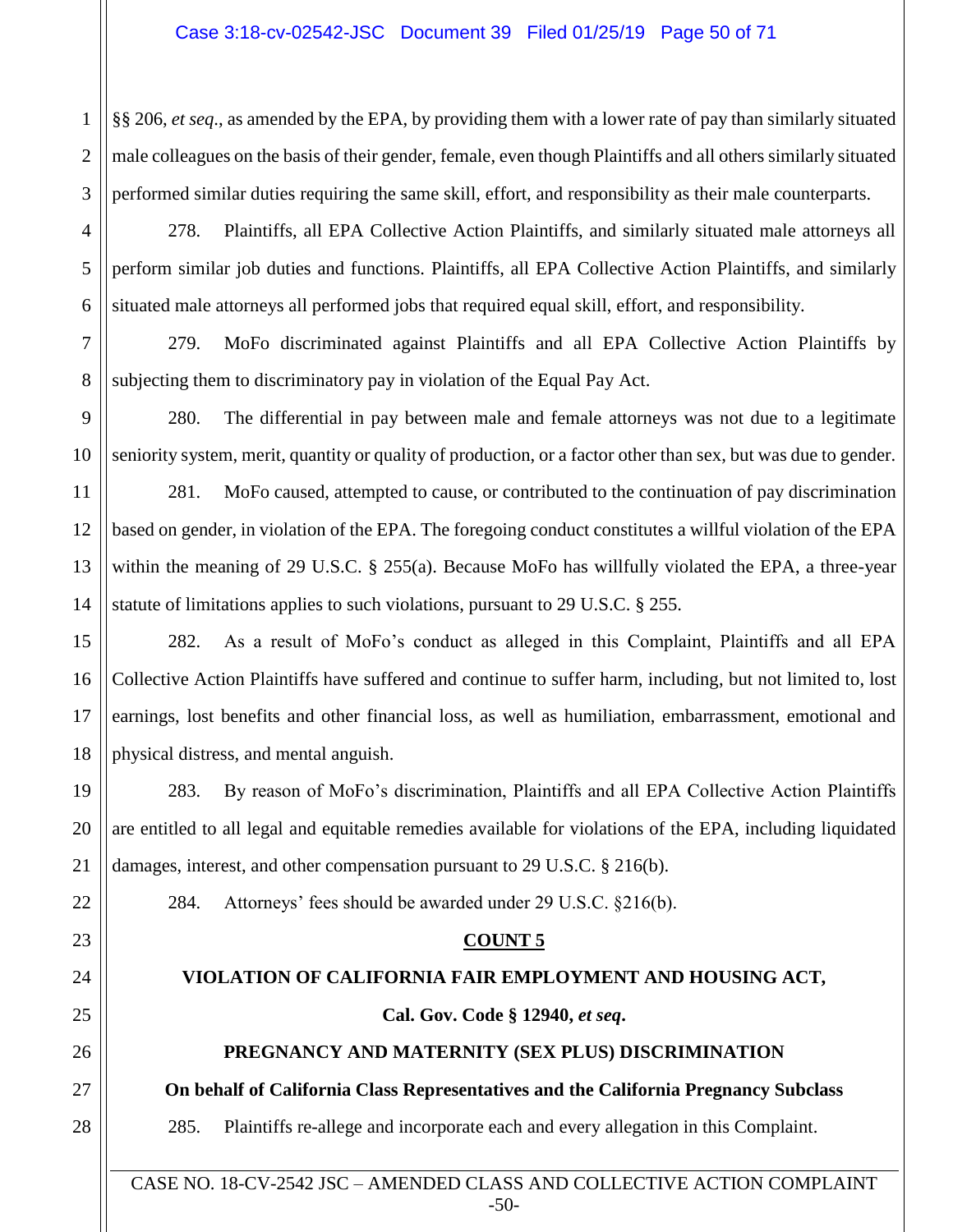1 2 286. This Count is brought on behalf of Plaintiffs Jane Does 1-4 (the "California Class Representatives") in their individual and representative capacities, and all members of the California subclass.

287. MoFo has discriminated against the California Class Representatives and the California subclass in violation of the FEHA by subjecting them to different treatment because and on the basis of their gender, in particular their pregnancy and maternity, including by engaging in intentional disparate treatment, and by maintaining uniform policies, practices, and procedures that have an adverse, disparate impact on them.

288. MoFo has engaged in an intentional, firm-wide and system policy, pattern, and/or practice of discrimination against the California Class Representatives and the California subclass by, among other things: maintaining a discriminatory system for promotions, maintaining a discriminatory system for promotions, unwarrantedly suppressing pay, promotions, and professional development for women who are pregnant or have children, and other forms of discrimination.

289. These foregoing common policies, practices, and procedures have produced an unjustified disparate impact on the California Class Representatives and the members of the California subclass with respect to the terms and conditions of their employment.

290. As a result of this disparate treatment and disparate impact discrimination, MoFo has treated the California Class Representatives and California subclass differently from and less preferentially than similarly situated male attorneys and female attorneys who are not pregnant or do not have children, with respect to pay and promotions.

291. MoFo has failed to prevent, respond to, adequately investigate, and/or appropriately resolve this gender discrimination.

292. MoFo's conduct has been intentional, deliberate, willful, malicious, reckless, and conducted in callous disregard of the rights of the California Class Representatives and all members of the California pregnancy subclass, entitling the California Class Representatives and all members of the California pregnancy subclass to punitive damages.

293. As a result of MoFo's conduct alleged in this Complaint, the California Class Representatives and the California pregnancy subclass have suffered and continue to suffer harm,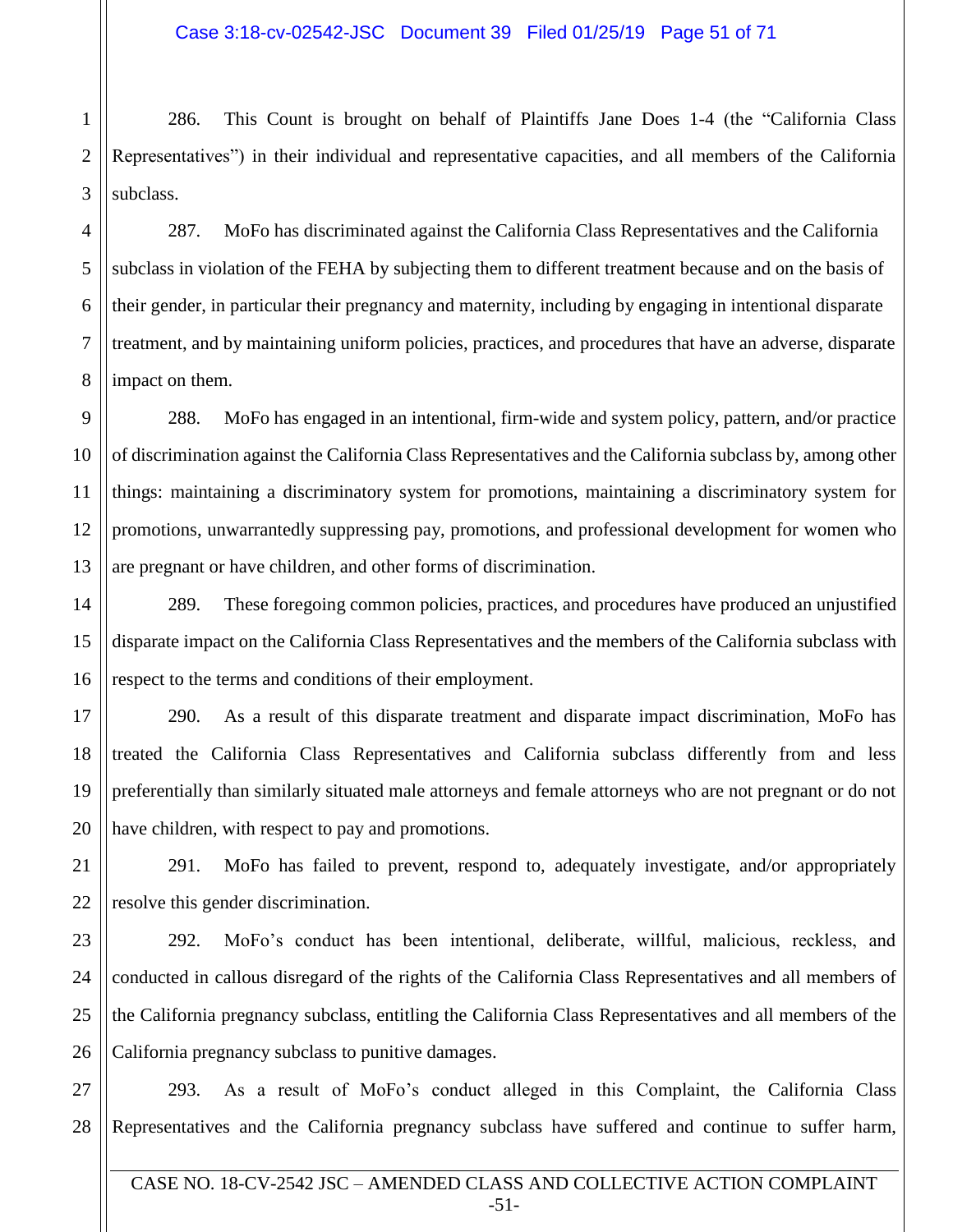1 2 including, but not limited to, lost earnings, lost benefits, lost future employment opportunities, and other financial loss, as well as non-economic damages.

3 4 5 294. By reason of the continuous nature of MoFo's discriminatory conduct, which persisted throughout the employment of the California Class Representatives and the members of the California pregnancy subclass, the continuing violations doctrine applies to all violations alleged herein.

6 7 8 295. By reason of MoFo's discrimination, the California Class Representatives and the members of the California pregnancy subclass are entitled to all legal and equitable remedies available for violations of the FEHA, including reinstatement and an award of compensatory and punitive damages.

296. Attorneys' fees should be awarded under Cal. Gov't Code § 12940.

## **COUNT 6**

## **VIOLATION OF CALIFORNIA FAIR EMPLOYMENT AND HOUSING ACT,**

## **Cal. Gov. Code § 12940,** *et seq***.**

## **GENDER DISCRIMINATION**

## **On behalf of California Class Representatives and the California Subclass**

297. Plaintiffs re-allege and incorporate each and every allegation in this Complaint.

298. This Count is brought on behalf of the California Class Representatives in their individual and representative capacities, and all members of the California subclass.

299. MoFo has discriminated against the California Class Representatives and the California subclass in violation of the California Fair Employment and Housing Act (the "FEHA"), Cal. Gov. Code § 12940, *et seq.*, by subjecting them to different treatment because and on the basis of their gender (including pregnancy), by engaging in intentional disparate treatment, and by maintaining uniform policies, practices, and procedures that have an adverse, disparate impact on them.

23 24 25 26 27 300. MoFo has engaged in an intentional, firm-wide, and systemic policy, pattern, and/or practice of discrimination against the California Class Representatives and the California subclass by, among other things: maintaining a discriminatory system for compensation, maintaining a discriminatory system for promotions, unwarrantedly suppressing pay, promotions, and professional development for women, and other forms of discrimination.

28

//

9

10

11

12

13

14

15

16

17

18

19

20

21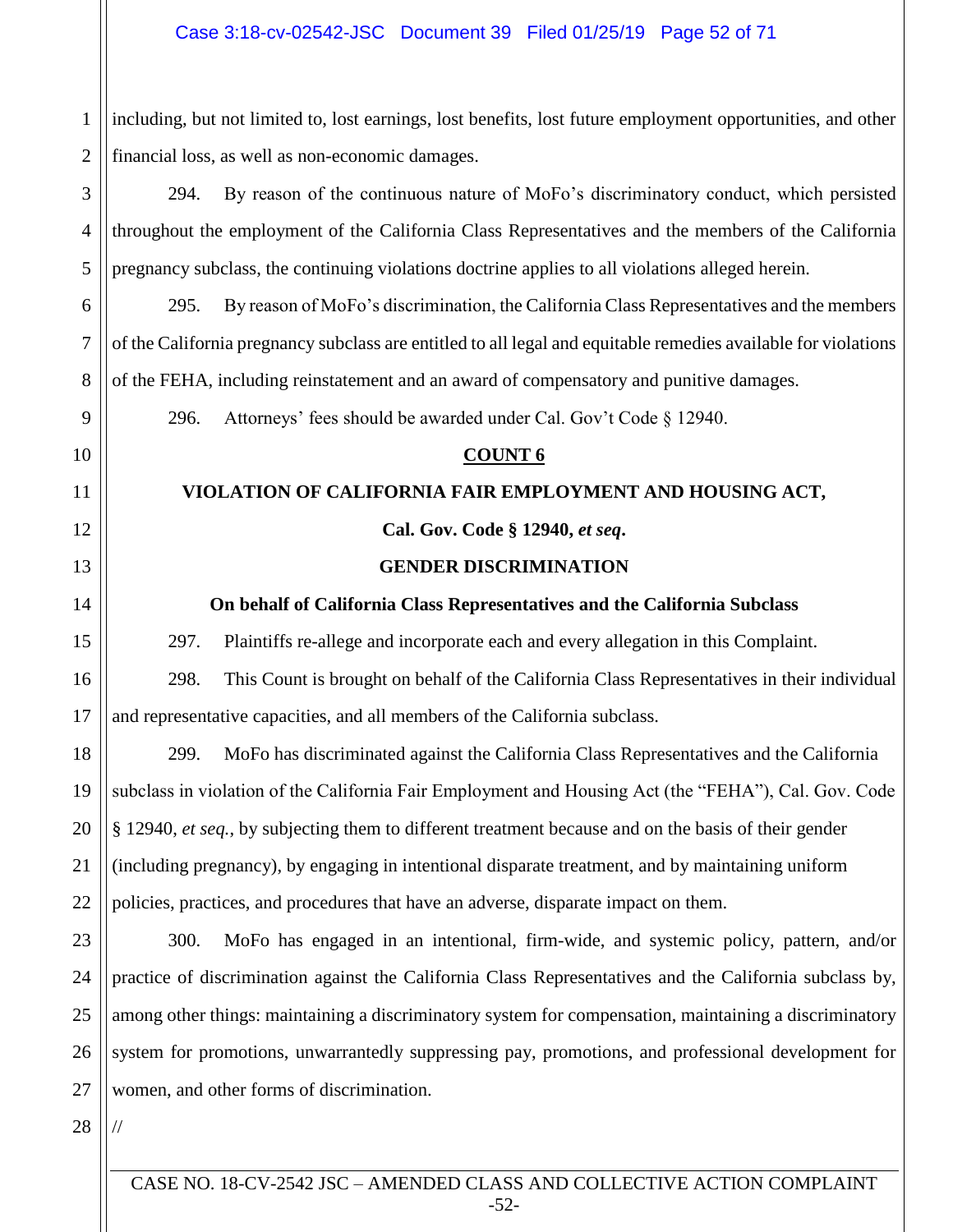1 2 3 301. These foregoing common policies, practices, and procedures have produced an unjustified disparate impact on the California Class Representatives and the members of the California subclass with respect to the terms and conditions of their employment.

302. As a result of this disparate treatment and disparate impact discrimination, MoFo has treated the California Class Representatives and California subclass differently from and less preferentially than similarly situated male attorneys with respect to pay and promotions.

4

5

6

9

10

11

12

20

21

22

23

24

//

//

//

//

//

25

26

27

28

7 8 303. MoFo has failed to prevent, respond to, adequately investigate, and/or appropriately resolve this gender discrimination.

304. MoFo's conduct has been intentional, deliberate, willful, malicious, reckless, and conducted in callous disregard of the rights of the California Class Representatives and all members of the California subclass, entitling the California Class Representatives and all members of the California subclass to punitive damages.

13 14 15 16 305. As a result of MoFo's conduct alleged in this Complaint, California Class Representatives and the California subclass have suffered and continue to suffer harm, including, but not limited to, lost earnings, lost benefits, lost future employment opportunities, and other financial loss, as well as noneconomic damages.

17 18 19 306. By reason of the continuous nature of MoFo's discriminatory conduct, which persisted throughout the employment of the California Class Representatives and the members of the California subclass, the continuing violations doctrine applies to all violations alleged herein.

307. By reason of MoFo's discrimination, California Class Representatives and the members of the California subclass are entitled to all legal and equitable remedies available for violations of the FEHA, including reinstatement and an award of compensatory and punitive damages.

308. Attorneys' fees should be awarded under Cal. Gov't Code § 12940.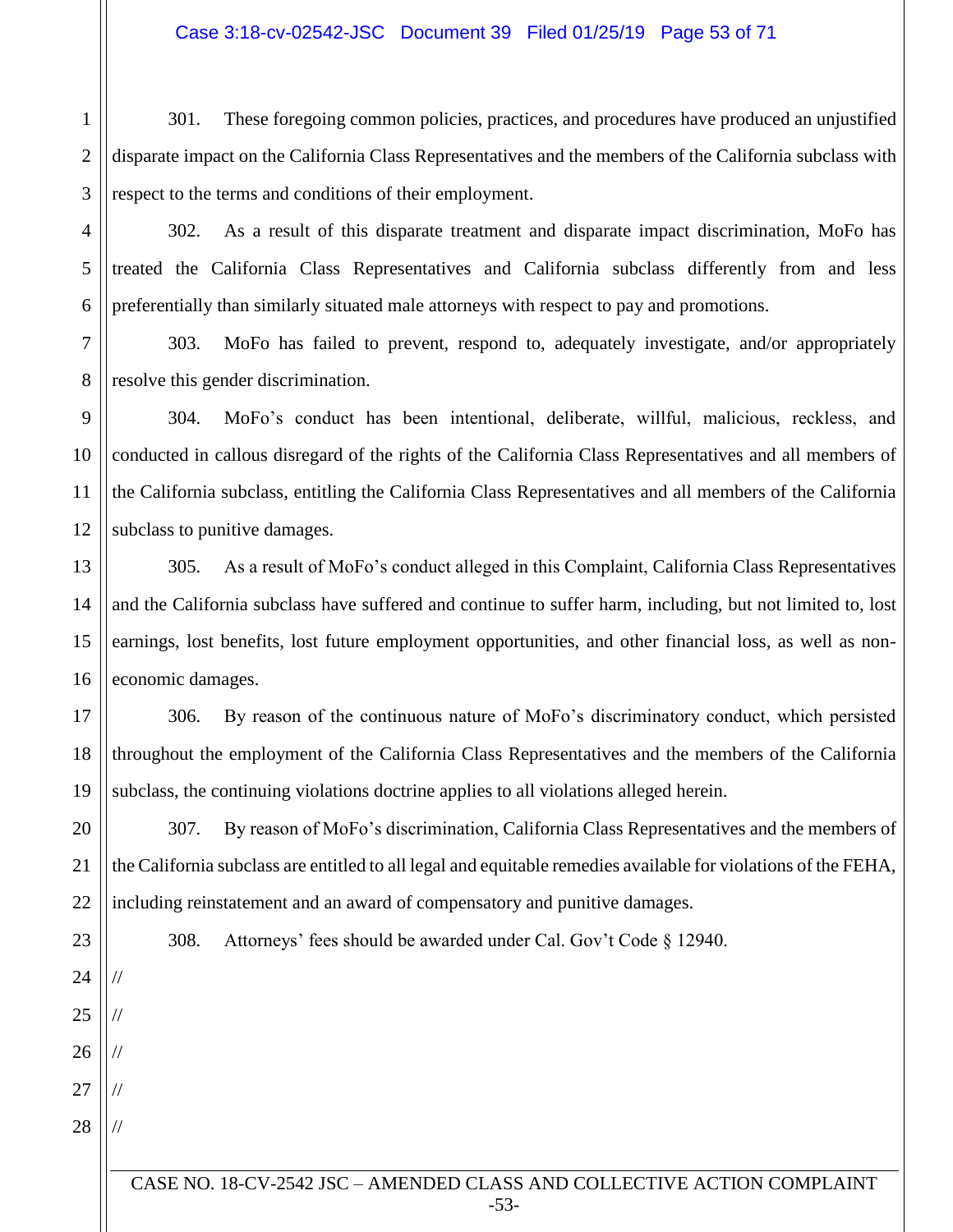#### **COUNT 7**

## **VIOLATION OF THE CALIFORNIA FAMILY RIGHTS ACT,**

## **Cal. Gov. Code § 12945.2**

## **DISCRIMINATION, INTERFERENCE AND RETALIATION**

#### **On behalf of California Class Representatives and the California Pregnancy Subclass**

309. Plaintiffs re-allege and incorporate each and every allegation in this Complaint.

310. This Count is brought on behalf of California Class Representatives in their individual and representative capacities, and all members of the California pregnancy subclass.

311. Under the California Family Rights Act ("CFRA"), an employee must be restored by the employer to the same position held by the employee when the leave commenced, or to an equivalent position with equivalent employment benefits, pay, and other terms and conditions of employment. Further, an employer cannot use the taking of CFRA leave as a "negative factor" in employment actions such as hiring, promotions, or disciplinary actions. California Class Representatives took or were preparing to take approved CFRA leave for maternity leave and bonding leave.

312. MoFo interfered with the taking of protected maternity and bonding leave by California Class Representatives and subclass members, and retaliated and discriminated against them for taking such leave, in violation of the CFRA.

313. MoFo interfered with the taking of protected maternity and bonding leave by California Class Representatives and subclass members, and retaliated and discriminated against them for taking such leave, by using the taking of CFRA leave as a negative factor in employment actions, including, *inter alia*, failing to promote them, denying them career-advancement opportunities and work opportunities, making inaccurate statements harmful to their professional careers, and creating an environment hostile to pregnancy and the taking of statutorily protected maternity leave.

314. MoFo acted willfully, intentionally, and with reckless disregard for California Class Representatives' rights under the CFRA.

315. As a direct and proximate result of MoFo's actions, California Class Representatives suffered injury and monetary damages, including, but not limited to, past and future loss of income,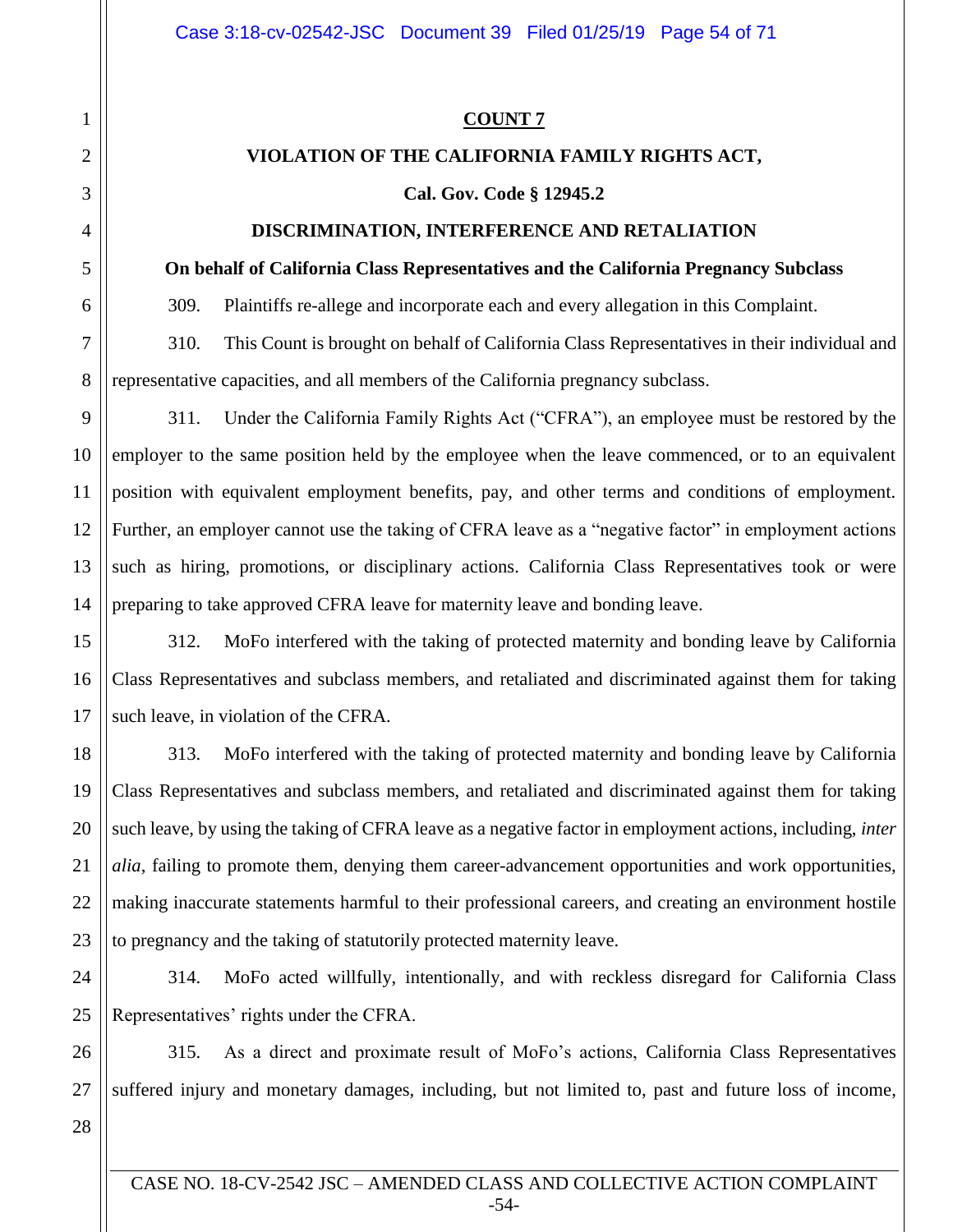benefits, promotion and promotional opportunities, expenses, and costs, and are entitled to all legal and equitable remedies available.

316. By reason of MoFo's discrimination, California Class Representatives and class members are entitled to all legal and equitable remedies available for violations of the CFRA, including an award of liquidated damages for all willful violations, prejudgment interest, attorneys' fees, costs, and other compensation.

## **COUNT 8**

# **VIOLATION OF THE CALIFORNIA EQUAL PAY ACT,** *as amended by* **THE CALIFORNIA FAIR PAY ACT, Cal. Lab. Code § 1197.5,** *et seq***.; CALIFORNIA EQUAL PAY ACT, Cal. Lab. Code § 1197.5 (West 2015) (amended 2015)**

# **DENIAL OF EQUAL PAY FOR EQUAL & SUBSTANTIALLY SIMILAR WORK On behalf of California Class Representatives and the California Subclass**

317. Plaintiffs re-allege and incorporate each and every allegation in this Complaint.

318. This Count is brought on behalf of the California Class Representatives in their individual and representative capacities, and all members of the California subclass.

319. MoFo has discriminated against the California Class Representatives and all members of the California subclass in violation of the California Equal Pay Act, Cal. Lab. Code § 1197.5 (West 2015) (amended 2015), *et seq.* MoFo has paid California Class Representatives and members of the California subclass less than similarly situated male attorneys in the same establishment performing equal work on jobs the performance of which requires equal skill, effort, and responsibility, and which are performed under similar working conditions.

320. MoFo has discriminated against the California Class Representatives and the California subclass in violation of the California Equal Pay Act, Cal. Lab. Code § 1197.5, *et seq.* MoFo has paid California Class Representatives and members of the subclass less than similarly situated male attorneys performing substantially equal work, when viewed as a composite of skill, effort, and responsibility, and performed under similar working conditions.

321. MoFo subjected California Class Representatives and the members of the California subclass to common discriminatory pay policies, practices, and procedures including: maintaining a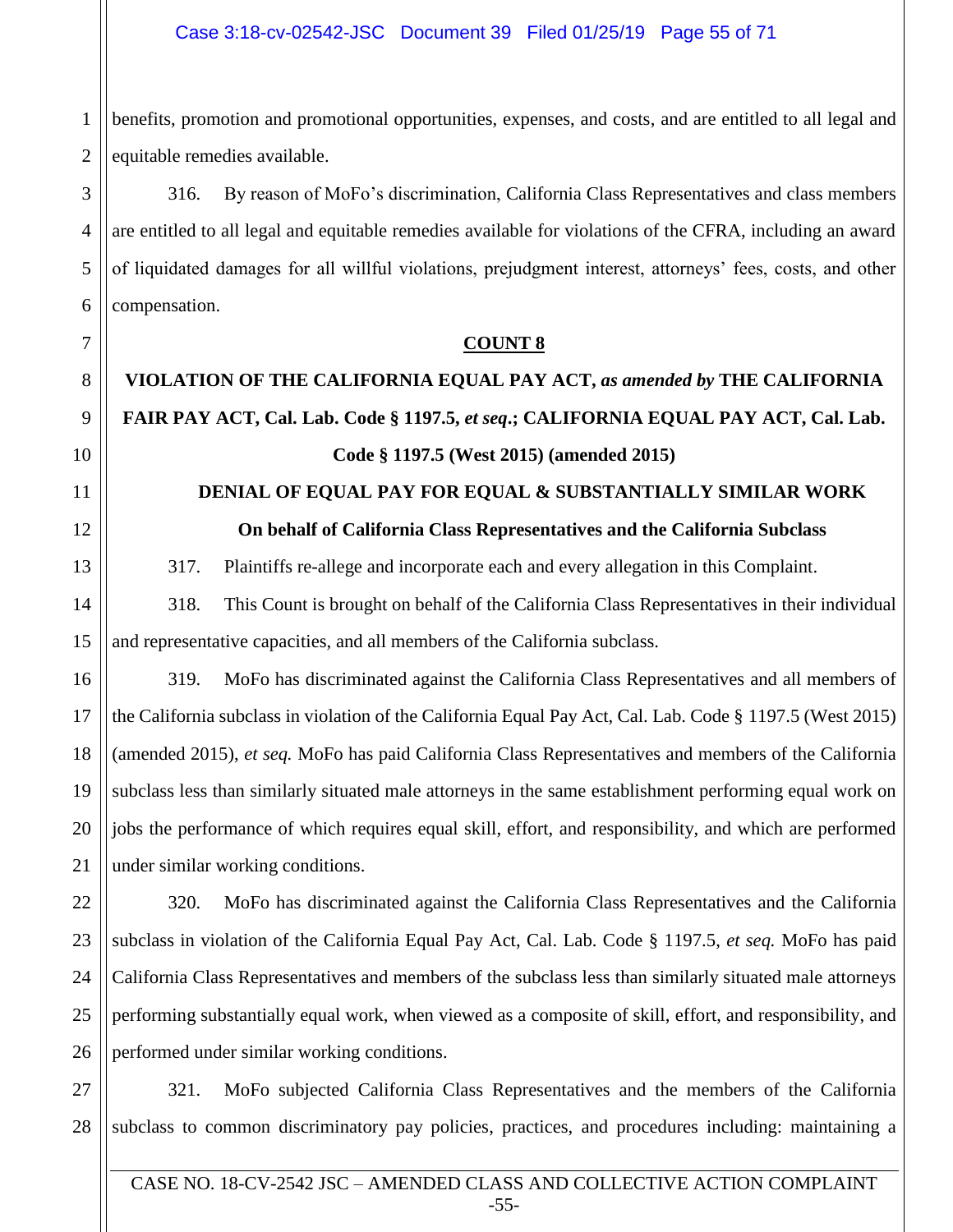1 2 discriminatory system of determining compensation; maintaining a discriminatory system for promotions; and other forms of discrimination affecting pay.

3

4

5

6

7

19

20

21

22

23

24

25

28

322. The differential in pay between male and female attorneys was not due to a legitimate seniority system, merit, or the quantity or quality of production, or a bona fide factor other than sex, such as education, training, or experience, but was due to gender. In the alternative, to the extent that MoFo relied upon one or more of these factors, said factor(s) were not reasonably applied and did/do not account for the entire wage differential.

8 9 10 11 12 323. The foregoing conduct constitutes a willful violation of the California Equal Pay Act, Cal. Lab. Code §1197.5 *et seq*., as amended by the California Fair Pay Act. Therefore, a three-year statute of limitations applies to such violations, pursuant to California Equal Pay Act, Cal. Lab. Code § 1197.5(h), *et seq*., and California Equal Pay Act, as amended by the California Fair Pay Act, Cal. Lab. Code § 1197.5(h).

13 14 15 16 324. As a result of MoFo's conduct alleged in this Complaint and/or MoFo's willful, knowing, and intentional discrimination, the California subclass members have suffered and will continue to suffer harm, including, but not limited to, lost earnings, lost benefits, and other financial loss, as well as noneconomic damages.

17 18 325. California Class Representatives and the California subclass are therefore entitled to all legal and equitable remedies, including doubled compensatory awards for all willful violations.

326. Attorneys' fees should be awarded under California Labor Code  $\S$  1197.5(g).

## **COUNT 9**

## **VIOLATION OF CALIFORNIA BUSINESS AND PROFESSIONS CODE,**

## **Cal. Bus. & Prof. Code § 17200** *et seq.*

## **UNFAIR COMPETITION**

## **On behalf of California Class Representatives and the California Subclass**

327. Plaintiffs re-allege and incorporate each and every allegation in this Complaint.

#### 26 27 328. This Count is brought on behalf of California Class Representatives in their individual and representative capacities, and all members of the California subclass.

329. MoFo is a "person" as defined under California Business & Professions Code § 17201.

CASE NO. 18-CV-2542 JSC – AMENDED CLASS AND COLLECTIVE ACTION COMPLAINT -56-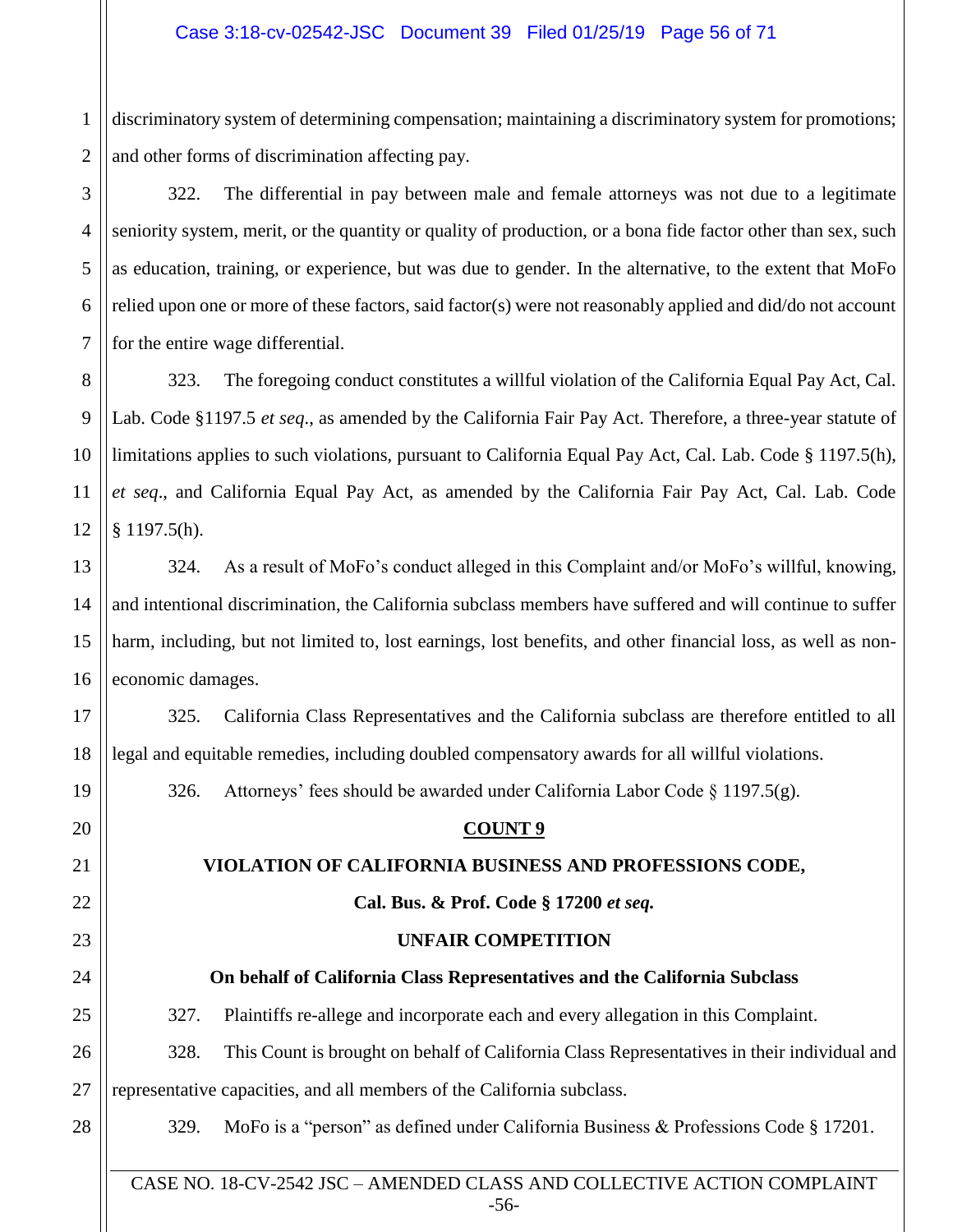1 2 3 4 5 6 330. MoFo's willful failure to pay women equally, to promote women equally, and otherwise to offer women equal employment opportunities as alleged above, constitutes unlawful, unfair and/or fraudulent activity prohibited by California Business and Professions Code § 17200. As a result of its unlawful, unfair and/or fraudulent acts, MoFo reaped and continues to reap unfair benefits and illegal profits at the expense of California Class Representatives and the California subclass. MoFo should be enjoined from this activity.

7 8 9 331. Accordingly, California Class Representatives and the California subclass members are entitled to restitution with interest and other equitable relief, pursuant to Business & Professions Code § 17203.

**INDIVIDUAL COUNTS**

10

19

20

11 12 13 14 15 16 17 18 **COUNT 10 VIOLATION OF TITLE VII OF THE CIVIL RIGHTS ACT OF 1964, 42 U.S.C. § 2000e-2(a),** *et seq.* **RETALIATION On behalf of Jane Does 1 and 4** 332. Jane Does 1 and 4 re-allege and incorporate by reference each and every allegation contained in the previous paragraphs of this Complaint as though fully set forth herein.

333. Jane Does 1 and 4 engaged in protected activity that included, but is not limited to, complaining to MoFo about gender and pregnancy discrimination and participating in, supporting, and pursuing this action.

21 22 23 24 334. MoFo retaliated against Jane Doe 1 by depriving her of adequate work, providing her with negative performance reviews, and threatening her with termination. Upon information and belief, MoFo also retaliated against Jane Doe 4 by, *inter alia*, providing negative references and hindering her ability to find new employment.

25 26 335. MoFo's retaliatory acts against Jane Does 1 and 4 were a direct and proximate result of their protected activities.

27 28 336. A reasonable person would find MoFo's retaliatory acts materially adverse and such acts would dissuade a reasonable person from making or supporting a charge of discrimination.

CASE NO. 18-CV-2542 JSC – AMENDED CLASS AND COLLECTIVE ACTION COMPLAINT -57-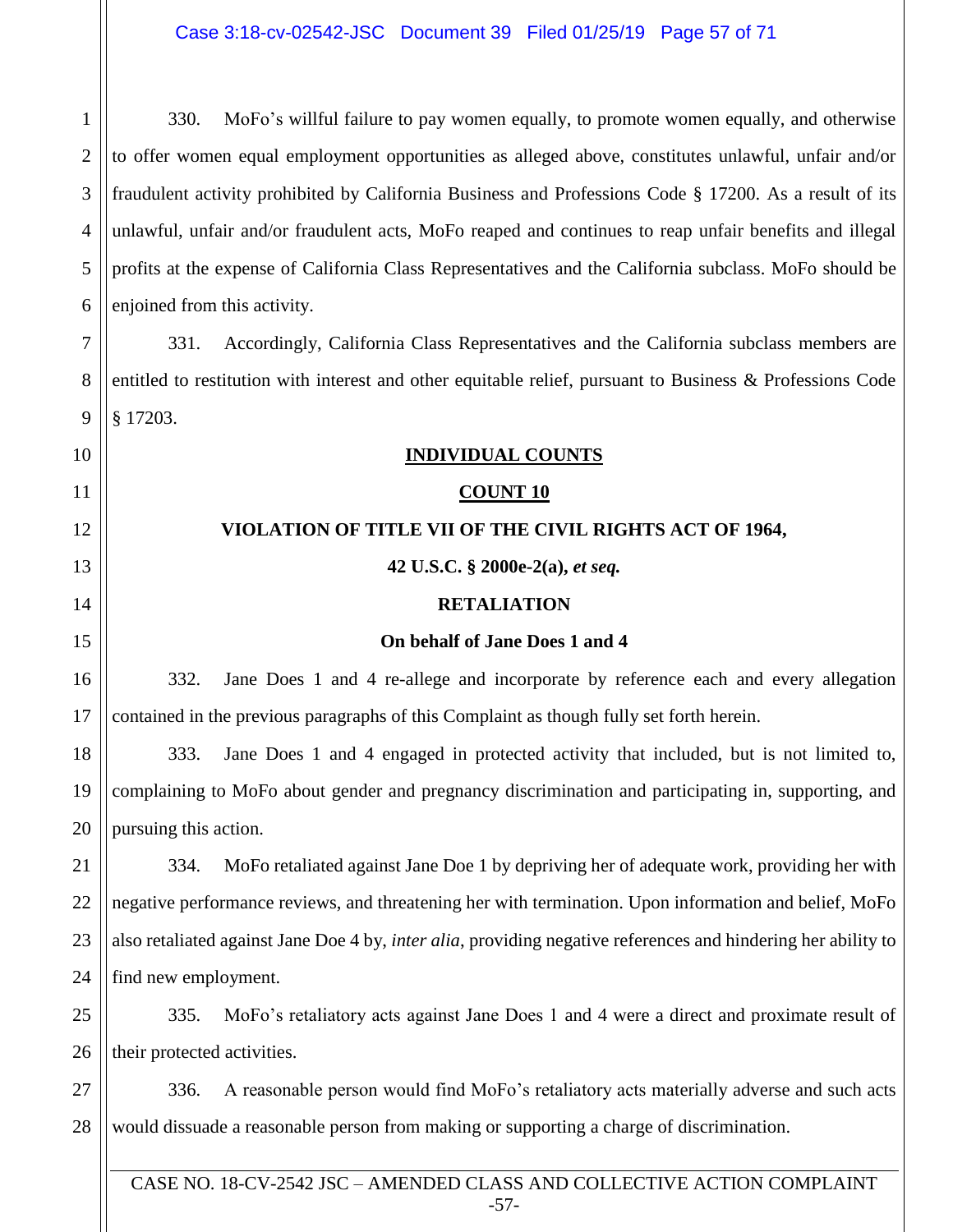CASE NO. 18-CV-2542 JSC – AMENDED CLASS AND COLLECTIVE ACTION COMPLAINT 1 2 3 4 5 6 7 8 9 10 11 12 13 14 15 16 17 18 19 20 21 22 23 24 25 26 27 28 337. Defendant's conduct has been intentional, deliberate, willful, malicious, reckless, and conducted in callous disregard to Jane Does 1 and 4's rights, entitling them to punitive damages. 338. Defendant's actions and failures to act have caused Jane Does 1 and 4 to suffer harm, including, without limitation, lost earnings, lost benefits, and other severe financial losses, as well as humiliation, embarrassment, emotional and physical distress, and mental anguish. 339. Jane Does 1 and 4 are therefore entitled to all legal and equitable remedies available for violations of Title VII, including an award of punitive damages. 340. Attorneys' fees should be awarded under 42 U.S.C. § 2000e-5(k). **COUNT 11 VIOLATION OF CALIFORNIA FAIR EMPLOYMENT AND HOUSING ACT, Cal. Gov. Code § 12940,** *et seq***. RETALIATION On behalf of Jane Does 1 and 4** 341. Jane Does 1 and 4 re-allege and incorporate by reference each and every allegation contained in the previous paragraphs of this Complaint as though fully set forth herein. 342. Jane Does 1 and 4 engaged in protected activity that included, but is not limited to, complaining to MoFo about gender and pregnancy discrimination and participating in, supporting, and pursuing this action. 343. MoFo retaliated against Jane Doe 1 by depriving her of adequate work, providing her with negative performance reviews, and threatening her with termination. Upon information and belief, MoFo also retaliated against Jane Doe 4 by, *inter alia*, providing negative references and hindering her ability to find new employment. 344. MoFo's retaliatory acts against Jane Does 1 and 4 were a direct and proximate result of their protected activities. 345. A reasonable person would find MoFo's retaliatory acts materially adverse and such acts would dissuade a reasonable person from making or supporting a charge of discrimination. 346. Defendant's conduct has been intentional, deliberate, willful, malicious, reckless, and conducted in callous disregard to Jane Does 1 and 4's rights, entitling them to punitive damages.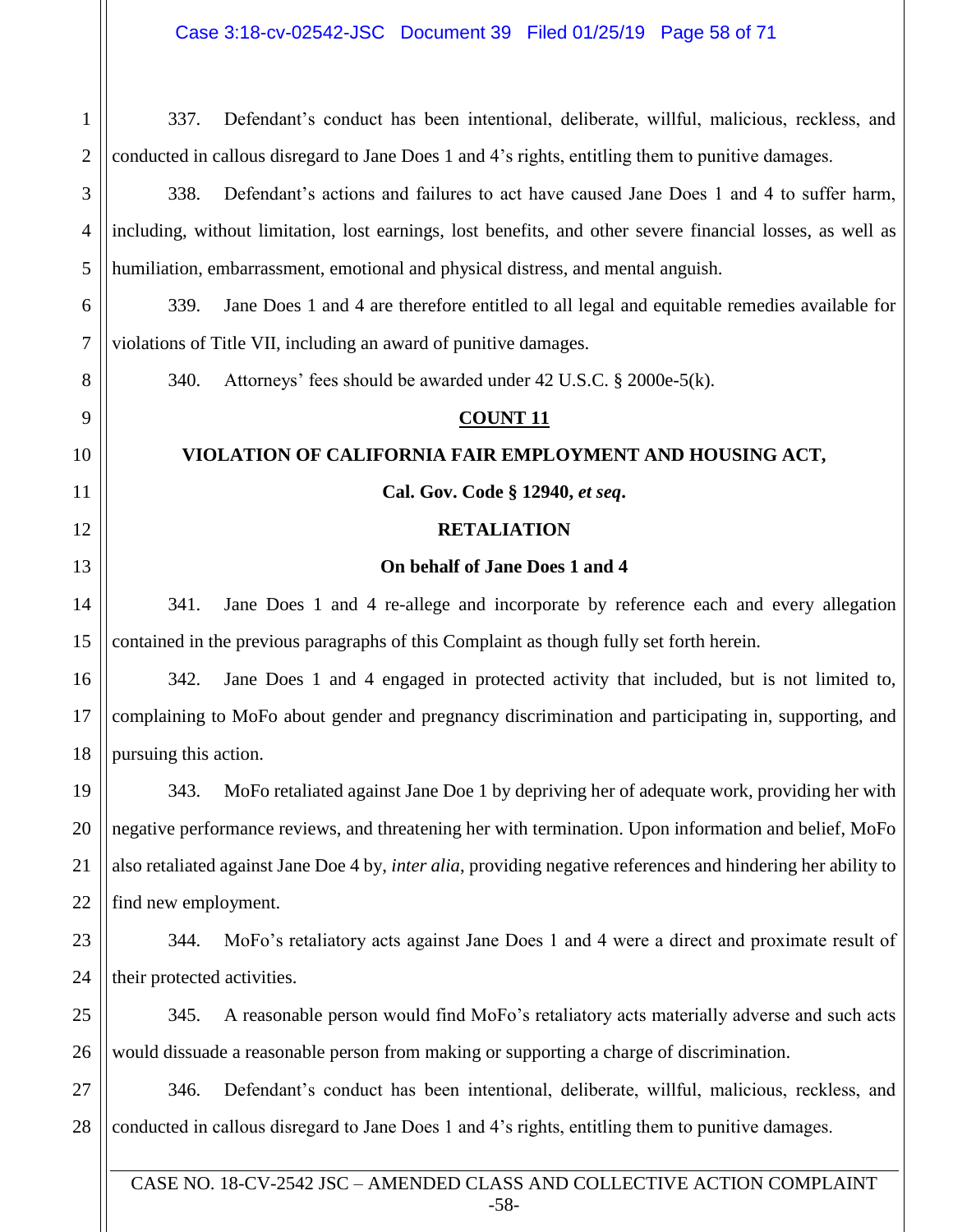**//**

**//**

**//**

**//**

**//**

347. Defendant's actions and failures to act have caused Jane Does 1 and 4 to suffer harm, including, without limitation, lost earnings, lost benefits, and other severe financial losses, as well as humiliation, embarrassment, emotional and physical distress, and mental anguish.

348. Jane Does 1 and 4 are therefore entitled to all legal and equitable remedies available for violations of the FEHA, including an award of punitive damages.

## **COUNT 12**

## **VIOLATION OF TITLE VII OF THE CIVIL RIGHTS ACT OF 1964,**

## **42 U.S.C. § 2000e-2(a),** *et seq.***,**

## **WRONGFUL TERMINATION**

## **On behalf of Jane Doe 4**

349. Jane Doe 4 re-alleges and incorporates by reference each and every allegation contained in the previous paragraphs of this Complaint as though fully set forth herein.

350. MoFo terminated the employment of Jane Doe 4 due to gender and pregnancy discrimination. MoFo's discharge of Jane Doe 4 was an adverse employment action that materially and adversely changed the overall terms and conditions of her employment in violation of Title VII.

351. MoFo's conduct has been intentional, deliberate, willful, malicious, reckless, and conducted in callous disregard to the rights of Jane Doe 4, entitling her to punitive damages.

352. MoFo's discharge of Jane Doe 4 caused her to suffer harm, including, without limitation, lost earnings, lost benefits, and other severe financial losses, as well as humiliation, embarrassment, emotional and physical distress, and mental anguish.

353. Jane Doe 4 is therefore entitled to all legal and equitable remedies available for violations of Title VII, including reinstatement and an award of punitive damages.

354. Attorneys' fees should be awarded under 42 U.S.C. § 2000e-5(k).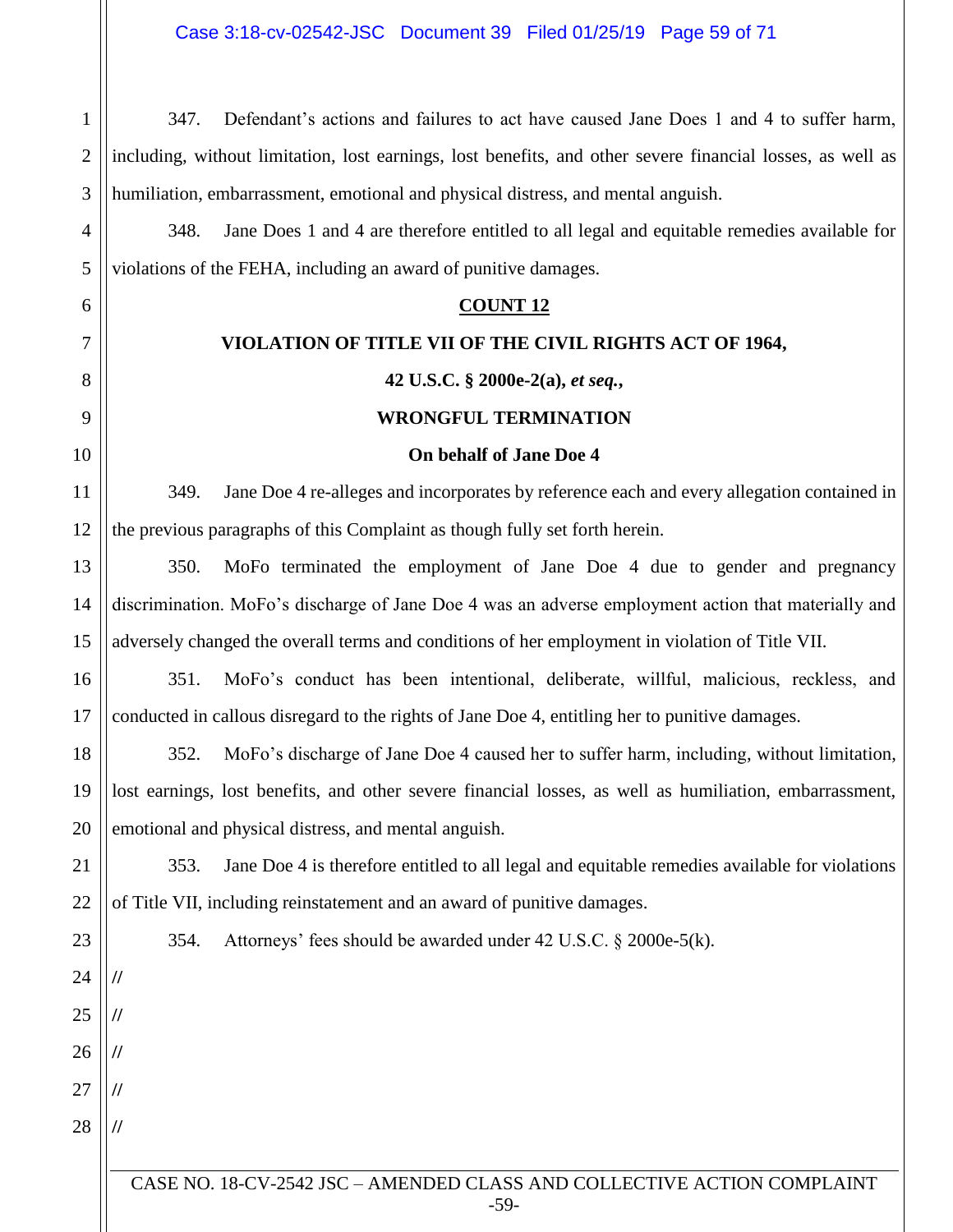| 1  | <b>COUNT 13</b>                                                                                         |  |  |
|----|---------------------------------------------------------------------------------------------------------|--|--|
| 2  | CALIFORNIA FAIR EMPLOYMENT AND HOUSING ACT,                                                             |  |  |
| 3  | Cal. Gov. Code § 12940, et seq.                                                                         |  |  |
| 4  | <b>WRONGFUL TERMINATION</b>                                                                             |  |  |
| 5  | On behalf of Jane Doe 4                                                                                 |  |  |
| 6  | Jane Doe 4 re-alleges and incorporates by reference each and every allegation contained in<br>355.      |  |  |
| 7  | the previous paragraphs of this Complaint as though fully set forth herein.                             |  |  |
| 8  | MoFo terminated the employment of Jane Doe 4 due to gender and pregnancy<br>356.                        |  |  |
| 9  | discrimination. MoFo's discharge of Jane Doe 4 was an adverse employment action that materially and     |  |  |
| 10 | adversely changed the overall terms and conditions of her employment in violation of the FEHA.          |  |  |
| 11 | 357.<br>MoFo's conduct has been intentional, deliberate, willful, malicious, reckless, and              |  |  |
| 12 | conducted in callous disregard to the rights of Jane Doe 4, entitling her to punitive damages.          |  |  |
| 13 | 358.<br>MoFo's discharge of Jane Doe 4 caused her to suffer harm, including, without limitation,        |  |  |
| 14 | lost earnings, lost benefits, and other severe financial losses, as well as humiliation, embarrassment, |  |  |
| 15 | emotional and physical distress, and mental anguish.                                                    |  |  |
| 16 | 359.<br>Jane Doe 4 is therefore entitled to all legal and equitable remedies available for violations   |  |  |
| 17 | of the FEHA, including reinstatement and an award of punitive damages.                                  |  |  |
| 18 | Attorneys' fees should be awarded under Cal. Gov't Code § 12940.<br>360.                                |  |  |
| 19 | <b>COUNT 14</b>                                                                                         |  |  |
| 20 | RESCISSION OF CONTRACT,                                                                                 |  |  |
| 21 | Cal. Civil Code § 1688, et seq.                                                                         |  |  |
| 22 | On behalf of Jane Doe 4                                                                                 |  |  |
| 23 | 361.<br>Jane Doe 4 re-alleges and incorporates by reference each and every allegation contained in      |  |  |
| 24 | the previous paragraphs of this Complaint as though fully set forth herein.                             |  |  |
| 25 | On or about November 17, 2017, as a result of Defendant's coercion and/or excessive<br>362.             |  |  |
| 26 | pressure in light of Jane Doe 4's pregnancy, exhaustion, economic vulnerability, emotional anguish, and |  |  |
| 27 | lack of alternatives for income, Jane Doe 4 signed the severance agreement.                             |  |  |
| 28 | Defendant's wrongful acts caused or induced Jane Doe 4 to endorse the severance<br>363.                 |  |  |
|    |                                                                                                         |  |  |

CASE NO. 18-CV-2542 JSC – AMENDED CLASS AND COLLECTIVE ACTION COMPLAINT -60-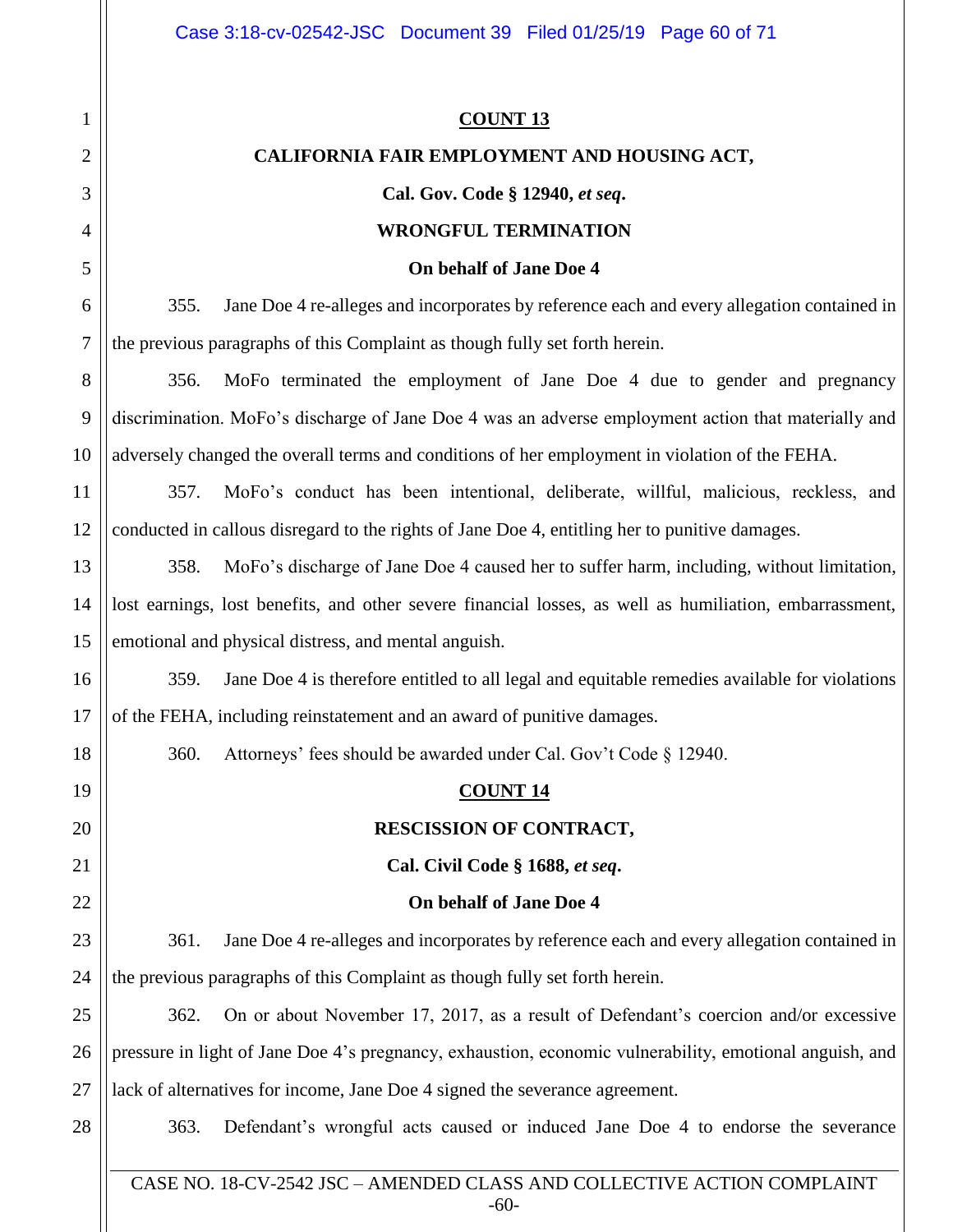1 2 agreement. Defendant thus obtained Jane Doe 4's signature to the severance agreement through duress and/or undue influence in violation of California law.

3 4 5 364. Jane Doe 4 is therefore entitled to a judgment from this Court declaring that the severance agreement is invalid, void, and rescinded. Pursuant to Cal. Civil Code § 1693, Jane Doe 4 will tender restoration as deemed appropriate by the Court.

## **COUNT 15**

## **VIOLATION OF TITLE VII OF THE CIVIL RIGHTS ACT OF 1964,**

6

7

8

9

10

11

23

24

**//**

**//**

**//**

**//**

**//**

25

26

27

28

## **42 U.S.C. § 2000e-2(a),** *et seq.*

## **WRONGFUL TERMINATION**

## **On behalf of Jane Doe 5**

12 365. Jane Doe 5 re-alleges and incorporates by reference each and every allegation contained in the previous paragraphs of this Complaint as though fully set forth herein.

13 14 15 366. MoFo terminated the employment of Jane Doe 5 due to gender and pregnancy discrimination. MoFo's discharge of Jane Doe 5 was an adverse employment action that materially and adversely changed the overall terms and conditions of her employment in violation of Title VII.

16 17 367. MoFo's conduct has been intentional, deliberate, willful, malicious, reckless, and conducted in callous disregard to the rights of Jane Doe 5, entitling her to punitive damages.

18 19 20 368. MoFo's discharge of Jane Doe 5 caused her to suffer harm, including, without limitation, lost earnings, lost benefits, and other severe financial losses, as well as humiliation, embarrassment, emotional and physical distress, and mental anguish.

21 22 369. Jane Doe 5 is therefore entitled to all legal and equitable remedies available for violations of Title VII, including reinstatement and an award of punitive damages.

370. Attorneys' fees should be awarded under 42 U.S.C. § 2000e-5(k).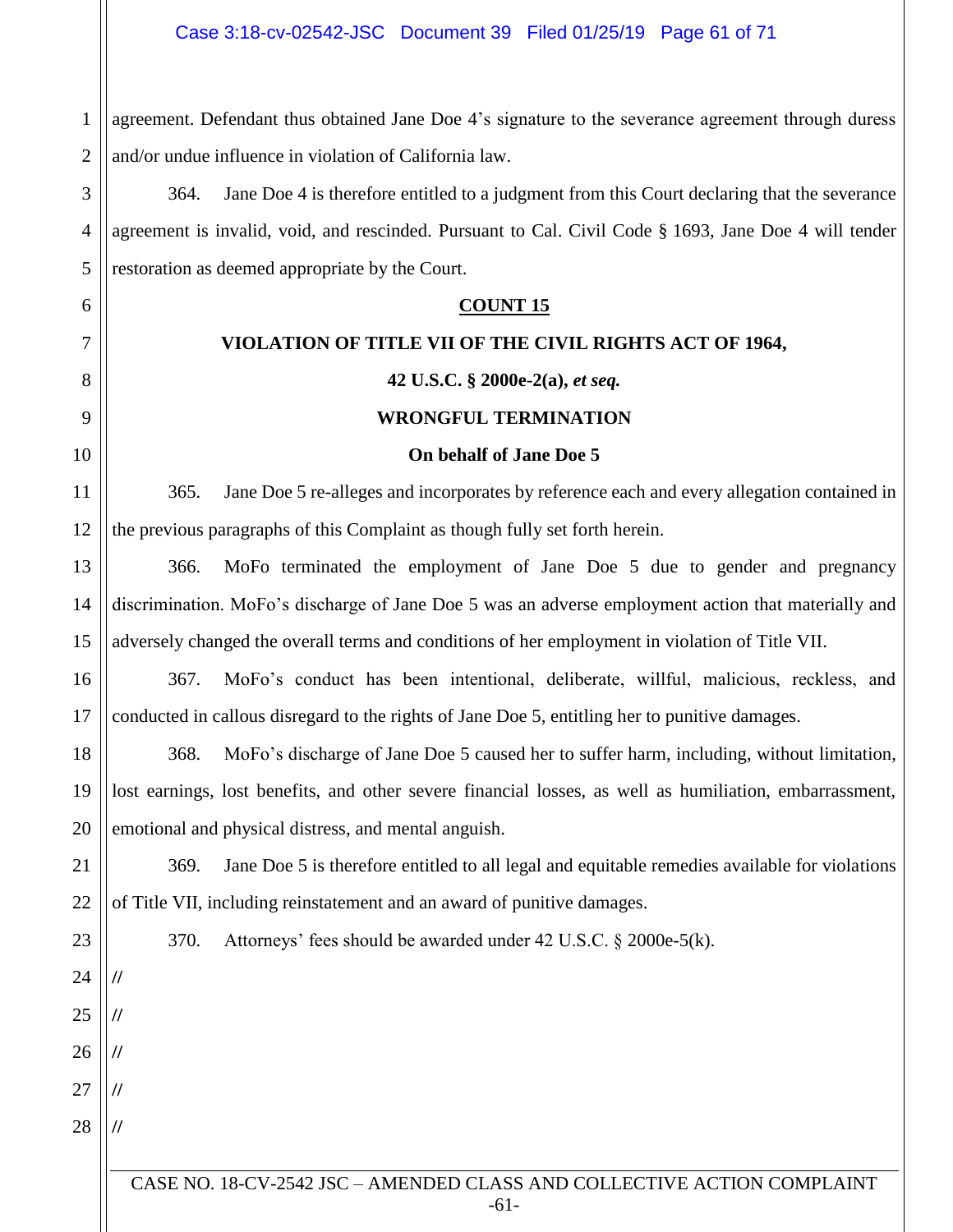1

2

3

4

5

6

7

8

9

10

11

12

13

14

15

16

17

18

19

20

21

22

#### **COUNT 16**

#### **VIOLATION OF THE DISTRICT OF COLUMBIA HUMAN RIGHTS ACT**

#### **D.C. Code §§ 2-1401,** *et seq.*

#### **DISCRIMINATION AND WRONGFUL TERMINATION**

#### **On behalf of Jane Doe 5**

371. Jane Doe 5 re-alleges and incorporates by reference each and every allegation contained in the previous paragraphs of this Complaint as though fully set forth herein.

372. MoFo, an employer within the meaning of the DCHRA, wrongfully discriminated against and terminated Jane Doe 5's employment due to gender, pregnancy, and maternity discrimination. MoFo's wrongful termination was an adverse employment action that materially and adversely affected Doe 5's employment in violation of the DCHRA.

373. MoFo's discrimination against and discharge of Jane Doe 5 caused her to suffer harm, including, without limitation, lost earnings, lost benefits, and other severe financial losses, as well as humiliation, embarrassment, emotional and physical distress, and mental anguish.

374. Jane Doe 5 is therefore entitled to all legal and equitable remedies available for violations of the DCHRA, including reinstatement and an award of punitive damages.

375. Attorneys' fees should be awarded under D.C. Code § 2-1403.13(e).

### **COUNT 17**

# **VIOLATION OF THE DISTRICT OF COLUMBIA FAMILY AND MEDICAL LEAVE ACT,**

## **D.C. CODE § 32-501** *et seq.*

## **DISCRIMINATION, INTERFERENCE AND RETALIATION**

#### **On behalf of Jane Doe 5**

23 24 376. Jane Doe 5 re-alleges and incorporates by reference each and every allegation in the previous paragraphs of this Complaint as though fully set forth herein.

25 26 377. MoFo interfered with the taking of protected maternity leave by Jane Doe 5 and discriminated against her for the taking of such leave, in violation of the DCFMLA.

27 28 378. MoFo interfered with the taking of protected maternity leave by Jane Doe 5 and retaliated and discriminated against her for taking such leave by using the taking of DCFMLA leave as a negative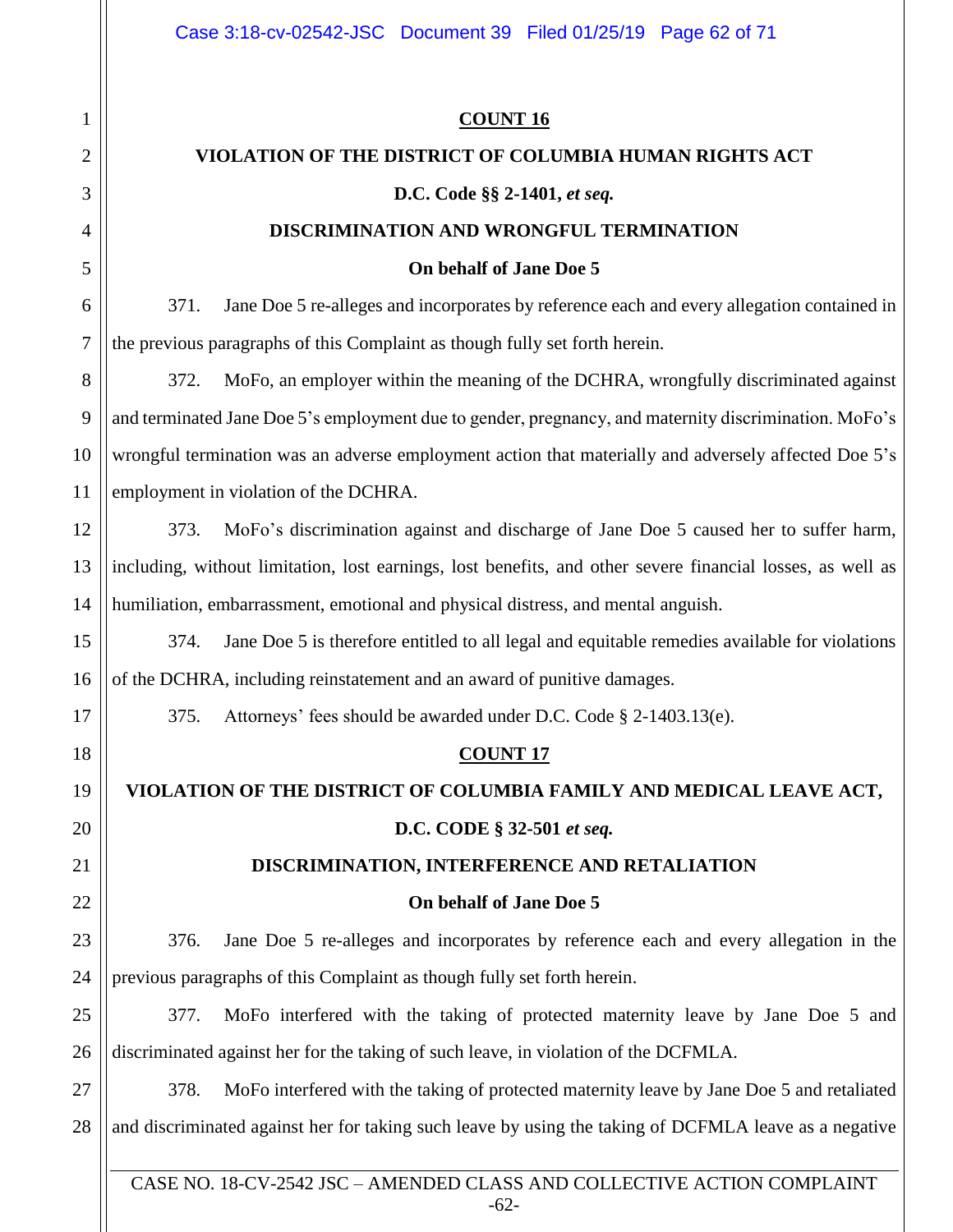## Case 3:18-cv-02542-JSC Document 39 Filed 01/25/19 Page 63 of 71

1

13

14

15

16

17

18

19

20

21

22

23

2 3 4 factor in employment actions, including, *inter alia*, failing to promote her, denying her careeradvancement opportunities and work opportunities, making inaccurate statements harmful to her professional career, creating an environment hostile to pregnancy and the taking of statutorily protected maternity leave, and terminating her employment.

5 6 379. MoFo acted willfully, intentionally, and with reckless disregard for Jane Doe 5' rights under the DCFMLA.

7 8 9 380. As a direct and proximate result of MoFo's actions, Jane Doe 5 suffered injury and monetary damages, including, but not limited to, past and future loss of income, benefits, promotion and promotional opportunities, expenses, and costs.

10 11 12 381. By reason of MoFo's actions, Jane Doe 5 is entitled to all legal and equitable remedies available for violations of the DCFMLA, including an award of consequential damages and prejudgment interest.

#### **COUNT 18**

## **VIOLATION OF TITLE VII OF THE CIVIL RIGHTS ACT OF 1964,**

### **42 U.S.C. § 2000e-2(a),** *et seq.*

### **WRONGFUL CONSTRUCTIVE DISCHARGE**

### **On behalf of Plaintiff Jane Doe 6**

382. Plaintiff Jane Doe 6 re-alleges and incorporates by reference each and every allegation contained in the previous paragraphs of this Complaint as though fully set forth herein.

383. MoFo constructively terminated the employment of Jane Doe 6 due to gender and pregnancy discrimination. MoFo's discharge of Jane Doe 6 was an adverse employment action that materially and adversely changed the overall terms and conditions of her employment in violation of Title VII.

24 25 384. MoFo's conduct has been intentional, deliberate, willful, malicious, reckless, and conducted in callous disregard to the rights of Jane Doe 6, entitling her to punitive damages.

26 27 28 385. MoFo's discharge of Jane Doe 6 caused her to suffer harm, including, without limitation, lost earnings, lost benefits, and other severe financial losses, as well as humiliation, embarrassment, emotional and physical distress, and mental anguish.

CASE NO. 18-CV-2542 JSC – AMENDED CLASS AND COLLECTIVE ACTION COMPLAINT -63-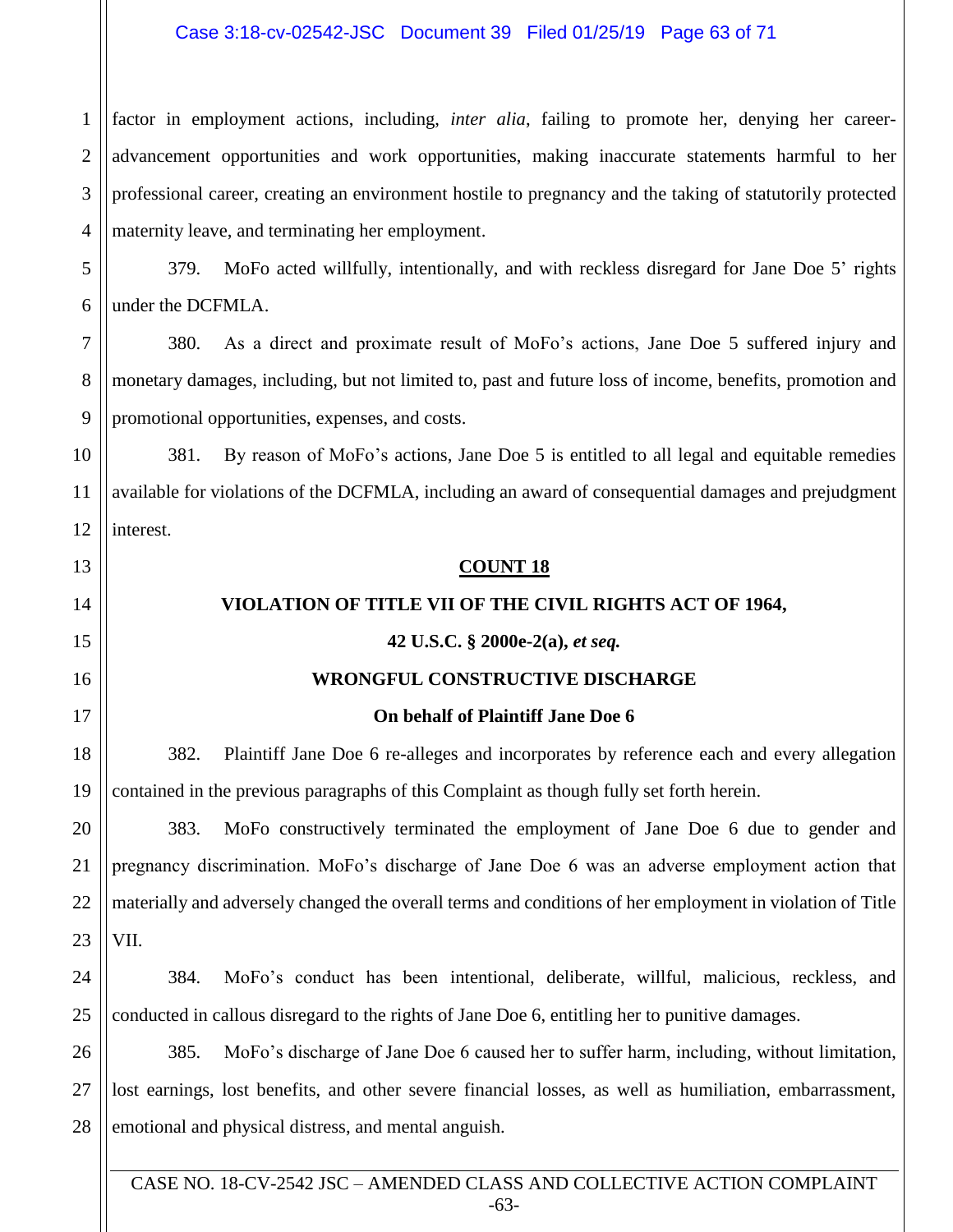| $\mathbf{1}$   | Jane Doe 6 is therefore entitled to all legal and equitable remedies available for violations<br>386.   |  |  |  |
|----------------|---------------------------------------------------------------------------------------------------------|--|--|--|
| $\mathbf{2}$   | of Title VII, including reinstatement and an award of punitive damages.                                 |  |  |  |
| 3              | 387.<br>Attorneys' fees should be awarded under 42 U.S.C. § 2000e-5(k).                                 |  |  |  |
| $\overline{4}$ | <b>COUNT 19</b>                                                                                         |  |  |  |
| 5              | VIOLATION OF THE NEW YORK STATE HUMAN RIGHTS LAW,                                                       |  |  |  |
| 6              | N.Y. Exec. Law § 290, et seq.                                                                           |  |  |  |
| 7              | <b>GENDER AND PREGNANCY DISCRIMINATION</b>                                                              |  |  |  |
| 8              | On behalf of Jane Doe 6                                                                                 |  |  |  |
| 9              | Jane Doe 6 re-alleges and incorporates by reference each and every allegation contained in<br>388.      |  |  |  |
| 10             | the previous paragraphs of this Complaint as though fully set forth herein.                             |  |  |  |
| 11             | MoFo, an employer within the meaning of the NYSHRL, wrongfully discriminated against<br>389.            |  |  |  |
| 12             | and constructively discharged Jane Doe 6 due to gender and pregnancy discrimination. MoFo's             |  |  |  |
| 13             | discrimination and constructive discharge were adverse employment actions that materially and adversely |  |  |  |
| 14             | affected Jane Doe 6's employment in violation of the NYSHRL.                                            |  |  |  |
| 15             | MoFo's discrimination against Jane Doe 6 caused her to suffer harm, including, without<br>390.          |  |  |  |
| 16             | limitation, lost earnings, lost benefits, and other severe financial losses, as well as humiliation,    |  |  |  |
| 17             | embarrassment, emotional and physical distress, and mental anguish.                                     |  |  |  |
| 18             | Jane Doe 6 is therefore entitled to all legal and equitable remedies available for violations<br>391.   |  |  |  |
| 19             | of the NYSHRL, including reinstatement and an award of punitive damages.                                |  |  |  |
| 20             | <b>COUNT 20</b>                                                                                         |  |  |  |
| 21             | VIOLATION OF THE NEW YORK CITY HUMAN RIGHTS LAW,                                                        |  |  |  |
| 22             | N.Y.C. Admin. Code § 8-101, et seq.                                                                     |  |  |  |
| 23             | GENDER, PREGNANCY, AND CAREGIVER DISCRIMINATION                                                         |  |  |  |
| 24             | On behalf of Jane Doe 6                                                                                 |  |  |  |
| 25             | Jane Doe 6 re-alleges and incorporates by reference each and every allegation contained in<br>392.      |  |  |  |
| 26             | the previous paragraphs of this Complaint as though fully set forth herein.                             |  |  |  |
| 27             | MoFo, an employer within the meaning of the NYCHRL, wrongfully discriminated against<br>393.            |  |  |  |
| 28             | and constructively discharged Jane Doe 6 due to gender, pregnancy, and caregiver discrimination. MoFo's |  |  |  |
|                |                                                                                                         |  |  |  |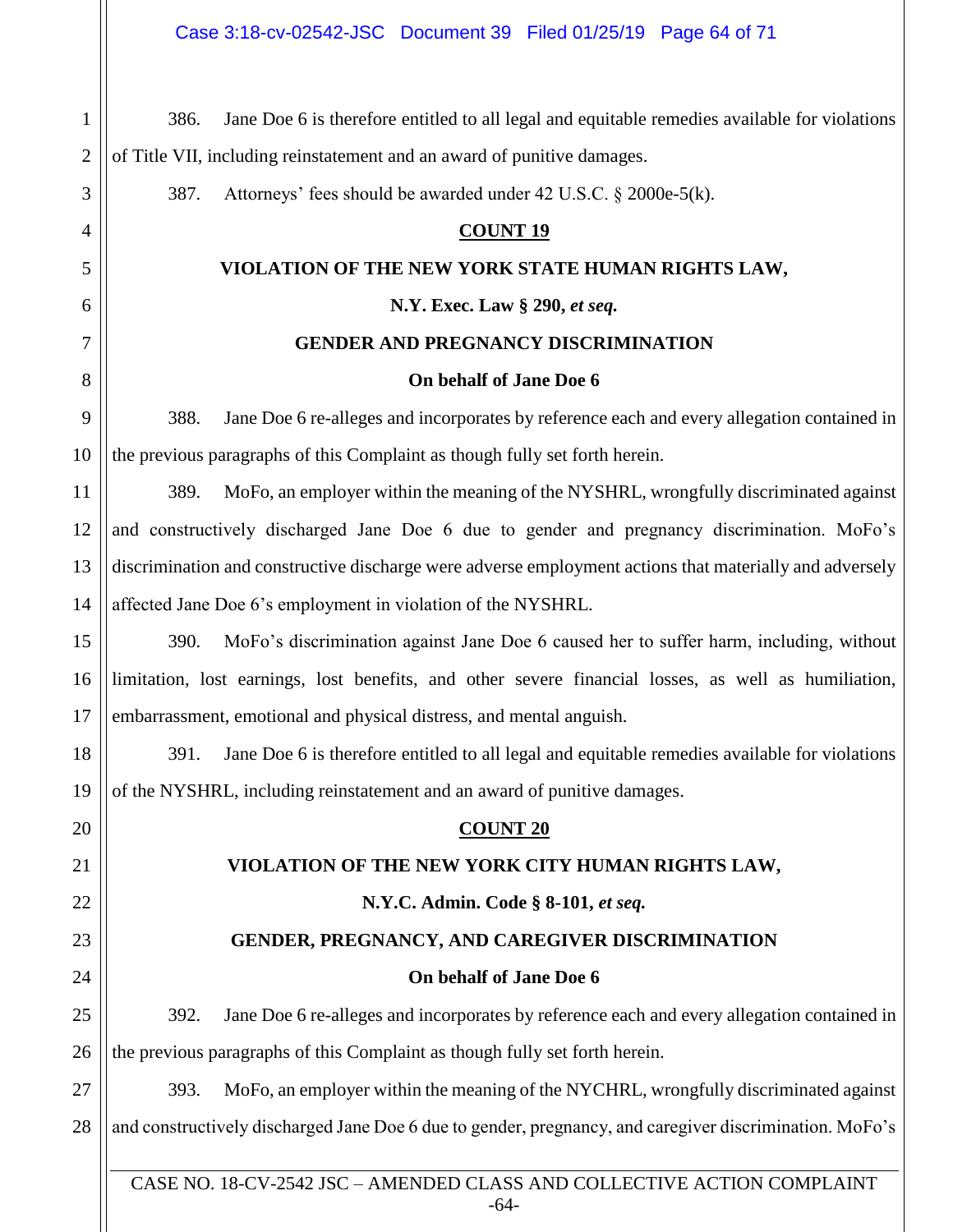1 discrimination and constructive discharge were adverse employment actions that materially and adversely affected Doe 6's employment in violation of the NYCHRL.

394. MoFo's discrimination against Jane Doe 6 caused her to suffer harm, including, without limitation, lost earnings, lost benefits, and other severe financial losses, as well as humiliation, embarrassment, emotional and physical distress, and mental anguish.

395. Jane Doe 6 is therefore entitled to all legal and equitable remedies available for violations of the NYCHRL, including reinstatement and an award of punitive damages.

#### **COUNT 21**

### **VIOLATION OF THE NEW YORK EQUAL PAY LAW,**

#### **N.Y. Lab. Law § 194**

#### **UNEQUAL PAY**

#### **On behalf of Jane Doe 6**

396. Jane Doe 6 re-alleges and incorporates by reference each and every allegation contained in the previous paragraphs of this Complaint as though fully set forth herein.

397. Defendant MoFo, the employer of Jane Doe 6 within the meaning of the New York Equal Pay Law, has discriminated against Jane Doe 6 in violation of New York Labor Law § 194 by subjecting her to unequal pay on the basis of her sex.

398. Defendant has discriminated against Jane Doe 6 by treating her differently from and less preferably than similarly situated male employees who performed jobs which required equal skill, effort, and responsibility, and which were performed under similar working conditions. Defendant so discriminated by subjecting her to discriminatory pay and other forms of discrimination in violation of the New York Equal Pay Law.

399. Defendant caused, attempted to cause, contributed to, or caused the continuation of, the wage rate discrimination based on sex in violation of the New York Equal Pay Law. Moreover, Defendant willfully violated the New York Equal Pay Law by intentionally paying Jane Doe 6 less than similarly situated men.

400. Jane Doe 6 is therefore entitled to all remedies available for violations of New York Labor Law § 194, including liquidated damages and attorneys' fees and costs for all willful violations.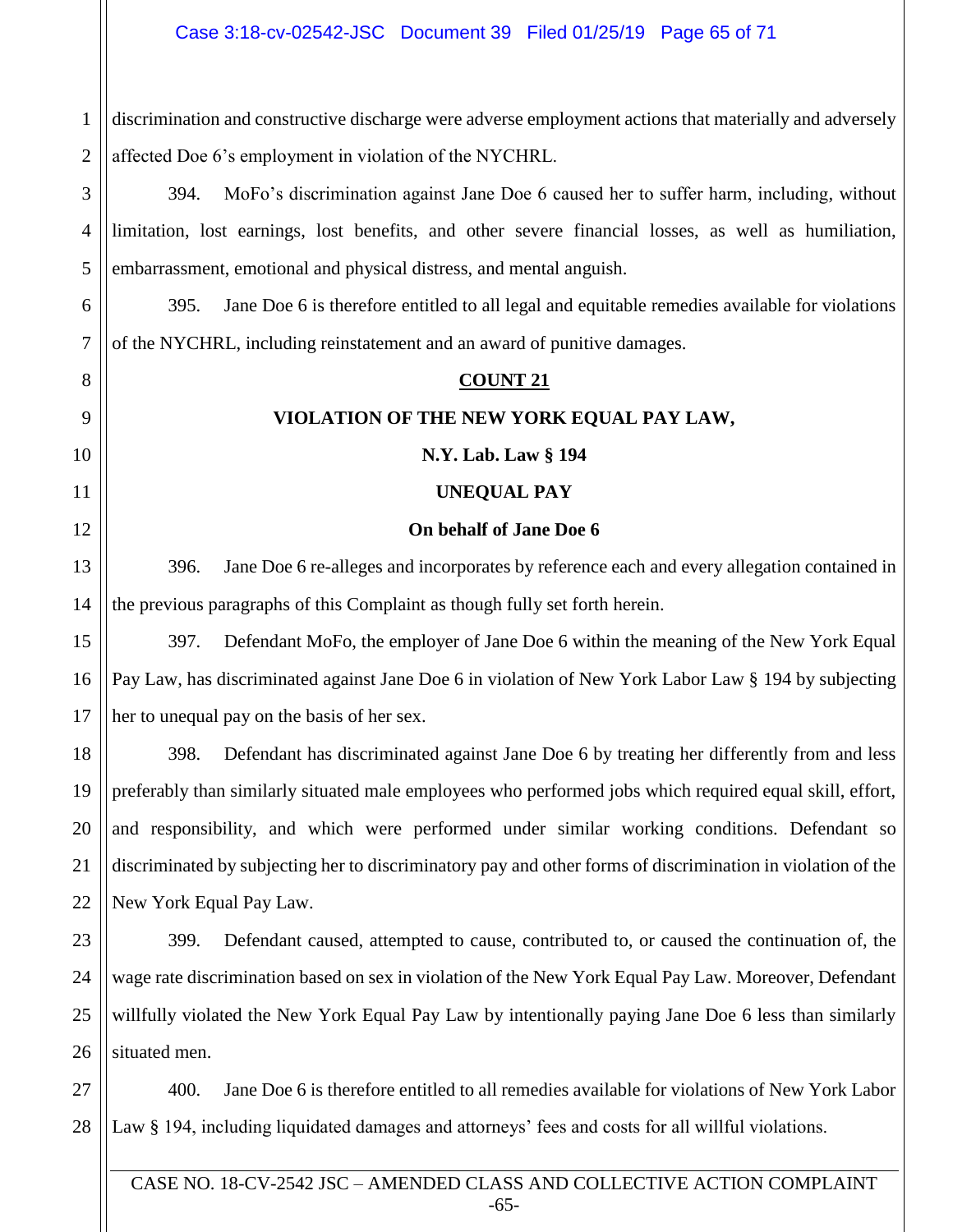#### **COUNT 22**

#### **VIOLATION OF TITLE VII OF THE CIVIL RIGHTS ACT OF 1964,**

#### **42 U.S.C. § 2000e-2(a),** *et seq.*

#### **RETALIATION**

#### **On behalf of Jane Doe 6**

401. Jane Doe 6 re-alleges and incorporates by reference each and every allegation contained in the previous paragraphs of this Complaint as though fully set forth herein.

402. Jane Doe 6 engaged in protected activity that included, but is not limited to, complaining to MoFo about gender and pregnancy discrimination in compensation and promotion. She complained to members of the Firm on numerous occasions, including, but not limited to, Partner 4, MoFo Human Resources and MoFo Attorney Development.

12 13 14 15 16 403. MoFo constructively terminated Jane Doe 6's employment in retaliation for her discrimination complaints. MoFo also retaliated against Jane Doe 6 by, *inter alia*, undermining her client relationships, failing to promote her to partner, demoting her, and undermining her reputation in her field. These adverse employment actions materially and adversely changed Jane Doe 6's terms and conditions of employment.

17 18 404. MoFo's retaliatory acts against Jane Doe 6 were a direct and proximate result of her protected activities.

405. A reasonable employee would find MoFo's retaliatory acts materially adverse and such acts would dissuade a reasonable person from making or supporting a charge of discrimination.

406. Defendant's conduct has been intentional, deliberate, willful, malicious, reckless, and conducted in callous disregard to Jane Doe 6's rights, entitling her to punitive damages.

23 24 25 407. Defendant's actions and failures to act have caused Jane Doe 6 to suffer harm, including, without limitation, lost earnings, lost benefits, and other severe financial losses, as well as humiliation, embarrassment, emotional and physical distress, and mental anguish.

26 27 408. Jane Doe 6 is therefore entitled to all legal and equitable remedies available for violations of Title VII, including an award of punitive damages.

28

1

2

3

4

5

6

7

8

9

10

11

19

20

21

22

409. Attorneys' fees should be awarded under 42 U.S.C. § 2000e-5(k).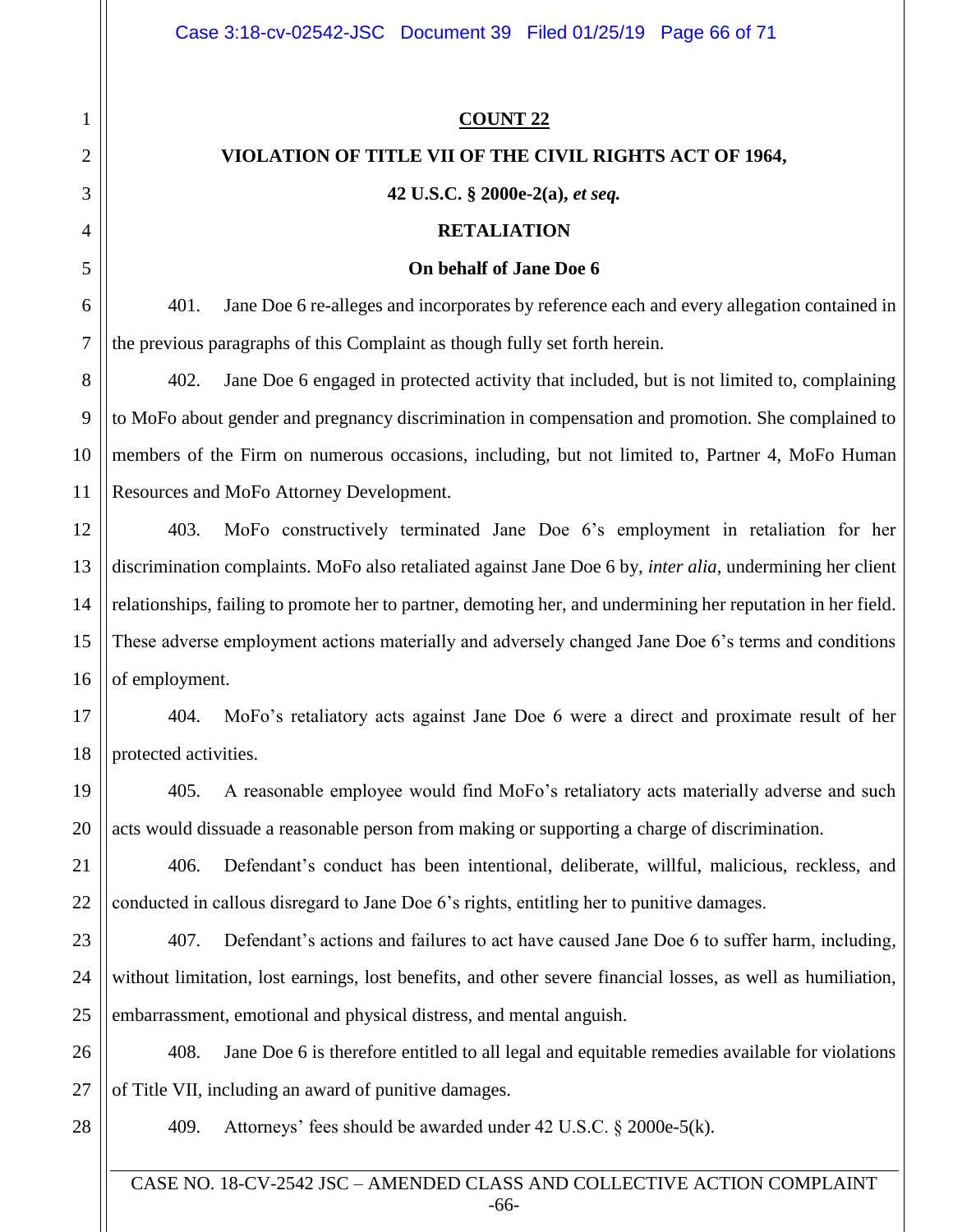## **COUNT 23**

## **VIOLATION OF THE NEW YORK STATE HUMAN RIGHTS LAW,**

## **N.Y. Exec. Law § 290,** *et seq.*

## **RETALIATION**

#### **On behalf of Jane Doe 6**

410. Jane Doe 6 re-alleges and incorporates by reference each and every allegation contained in the previous paragraphs of this Complaint as though fully set forth herein.

411. Jane Doe 6 engaged in protected activity that included, but is not limited to, complaining to MoFo about gender and pregnancy discrimination in compensation and promotion. She complained to members of the Firm on numerous occasions, including, but not limited to, Partner 4, MoFo Human Resources and MoFo Attorney Development.

412. By objecting to discrimination based on gender and pregnancy, Jane Doe 6 engaged in an activity protected by the New York State Human Rights Law.

413. MoFo constructively terminated Jane Doe 6's employment in retaliation for her discrimination complaints. MoFo also retaliated against Jane Doe 6 by, *inter alia*, undermining her client relationships, failing to promote her to partner, demoting her, and undermining her reputation in her field. These adverse employment actions materially and adversely changed Jane Doe 6's terms and conditions of employment.

414. MoFo's retaliatory acts against Jane Doe 6 were a direct and proximate result of her protected activities. MoFo's retaliatory acts immediately followed Jane Doe 6's complaints for violations of the New York State Human Rights Law and are in direct violation of Jane Doe 6's rights under the law.

415. Defendant's retaliatory acts would be reasonably likely to deter a person from engaging in protected activity.

416. Defendant's conduct has been intentional, deliberate, willful, malicious, reckless, and conducted in callous disregard to Jane Doe 6's rights, entitling her to punitive damages.

417. Defendant's actions and failures to act have caused Jane Doe 6 to suffer harm, including, without limitation, lost earnings, lost benefits, and other severe financial losses, as well as humiliation, embarrassment, emotional and physical distress, and mental anguish.

CASE NO. 18-CV-2542 JSC – AMENDED CLASS AND COLLECTIVE ACTION COMPLAINT -67-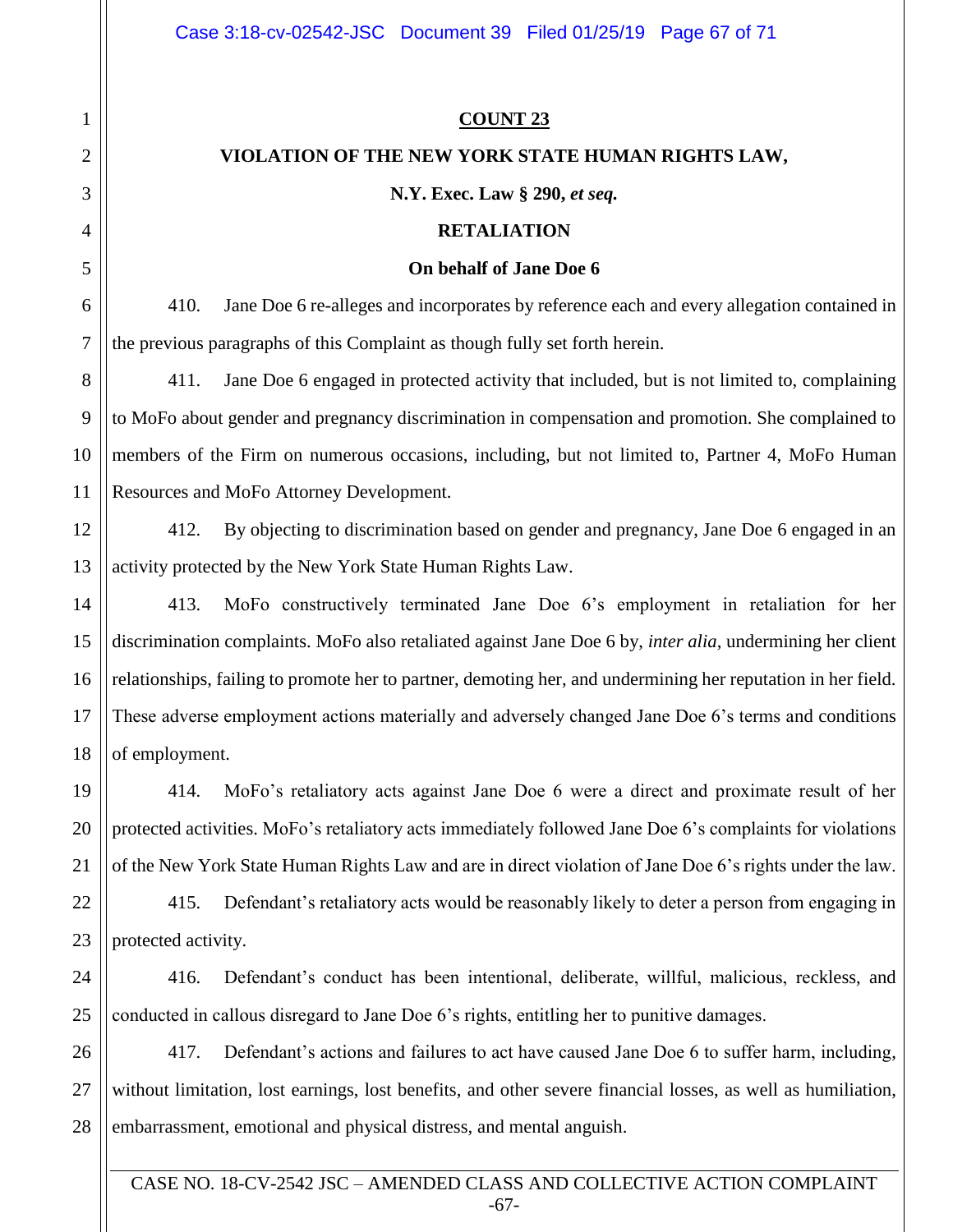418. Jane Doe 6 is therefore entitled to all legal and equitable remedies available for violations of the NYSHRL, including an award of punitive damages.

#### **COUNT 24**

#### **VIOLATION OF THE NEW YORK CITY HUMAN RIGHTS LAW,**

**N.Y.C. Admin. Code § 8-101,** *et seq.*

#### **RETALIATION**

#### **On behalf of Jane Doe 6**

419. Jane Doe 6 re-alleges and incorporates by reference each and every allegation contained in the previous paragraphs of this Complaint as though fully set forth herein.

10 11 12 13 420. Jane Doe 6 engaged in protected activity that included, but is not limited to, complaining to MoFo about gender and pregnancy discrimination in compensation and promotion. She complained to members of the Firm on numerous occasions, including, but not limited to, Partner 4, MoFo Human Resources and MoFo Attorney Development.

14 15 421. By objecting to discrimination based on gender and pregnancy, Jane Doe 6 engaged in an activity protected by the New York City Human Rights Law.

16 17 18 19 20 422. MoFo constructively terminated Jane Doe 6's employment in retaliation for her discrimination complaints. MoFo also retaliated against Jane Doe 6 by, *inter alia*, undermining her client relationships, failing to promote her to partner, demoting her, and undermining her reputation in her field. These adverse employment actions materially and adversely changed Jane Doe 6's terms and conditions of employment.

21 22 23 423. Defendant's actions and failures to act have caused Jane Doe 6 to suffer harm, including, without limitation, lost earnings, lost benefits, and other severe financial losses, as well as humiliation, embarrassment, emotional and physical distress, and mental anguish.

24 25 424. Jane Doe 6 is therefore entitled to all legal and equitable remedies available for violations of the NYCHRL, including an award of punitive damages.

26

**//**

**//**

**//**

1

2

3

4

5

6

7

8

9

27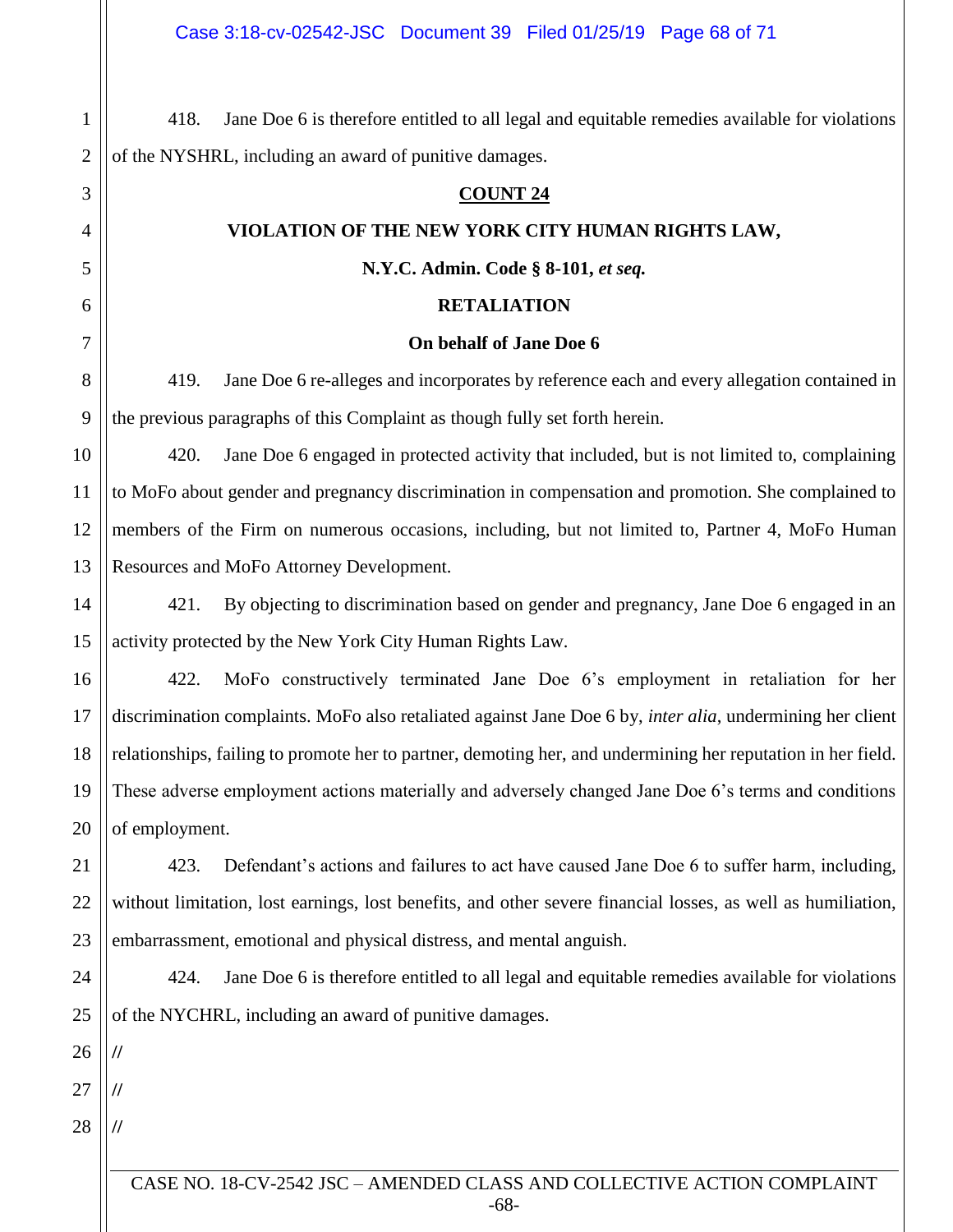Case 3:18-cv-02542-JSC Document 39 Filed 01/25/19 Page 69 of 71

## **PRAYER FOR RELIEF**

| $\mathbf{1}$   | <b>PRAYER FOR RELIEF</b>                                                                   |                                                                                                    |  |
|----------------|--------------------------------------------------------------------------------------------|----------------------------------------------------------------------------------------------------|--|
| $\overline{2}$ | Wherefore, Plaintiffs, on their own behalf and on behalf of the Class, subclasses, and EPA |                                                                                                    |  |
| 3              | Collective Action, request the following relief:                                           |                                                                                                    |  |
| 4              | a.                                                                                         | Acceptance of jurisdiction of this case;                                                           |  |
| 5              | $\mathbf b$ .                                                                              | Certification of this case as a class action under Federal Rule of Civil Procedure 23,             |  |
| 6              |                                                                                            | on behalf of the proposed Plaintiff Class and subclasses, designation of the proposed              |  |
| 7              |                                                                                            | Class Representatives as representatives of this Class and subclasses, and designation             |  |
| 8              |                                                                                            | of Plaintiffs' counsel of record as Class Counsel;                                                 |  |
| 9              | c.                                                                                         | Designation of this action as a collective action on behalf of the proposed EPA                    |  |
| 10             |                                                                                            | Collective Plaintiffs (asserting EPA claims) and:                                                  |  |
| 11             |                                                                                            | promptly issuing notice pursuant to 29 U.S.C. § 216(b) to all similarly situated<br>$\mathbf{1}$ . |  |
| 12             |                                                                                            | members of the EPA Opt-In Class, which (a) apprises them of the pendency of                        |  |
| 13             |                                                                                            | this action and (b) permits them to assert timely EPA claims in this action by                     |  |
| 14             |                                                                                            | filing individual Consent to Sue forms pursuant to 29 U.S.C. § 216(b); and                         |  |
| 15             |                                                                                            | tolling the statute of limitations on the claims of all members of the EPA Opt-In<br>ii.           |  |
| 16             |                                                                                            | Class from the date the original Complaint was filed until the class members are                   |  |
| 17             |                                                                                            | provided with reasonable notice of the pendency of this action and a fair                          |  |
| 18             |                                                                                            | opportunity to exercise their right to opt in as Plaintiffs;                                       |  |
| 19             | d.                                                                                         | Designation of Plaintiffs as representatives of the EPA Collective Action;                         |  |
| 20             | e.                                                                                         | A declaratory judgment that the practices complained of therein are unlawful and                   |  |
| 21             |                                                                                            | violate, among other laws, 42 U.S.C. § 2000(e) et seq., as amended; 29 U.S.C.                      |  |
| 22             |                                                                                            | § 2601, et seq.; 29 U.S.C. § 206, et seq.; and the applicable state and local laws;                |  |
| 23             | f.                                                                                         | A determination that Jane Doe 4's severance agreement has been rescinded;                          |  |
| 24             | g.                                                                                         | A determination that Jane Doe 5 is entitled to equitable tolling of the limitations                |  |
| 25             |                                                                                            | period for her claims;                                                                             |  |
| 26             | h.                                                                                         | A permanent injunction against MoFo and its partners, officers, owners, agents,                    |  |
| 27             |                                                                                            | successors, employees, representatives, and any and all persons acting in concert with             |  |
| 28             |                                                                                            |                                                                                                    |  |
|                |                                                                                            |                                                                                                    |  |

CASE NO. 18-CV-2542 JSC – AMENDED CLASS AND COLLECTIVE ACTION COMPLAINT -69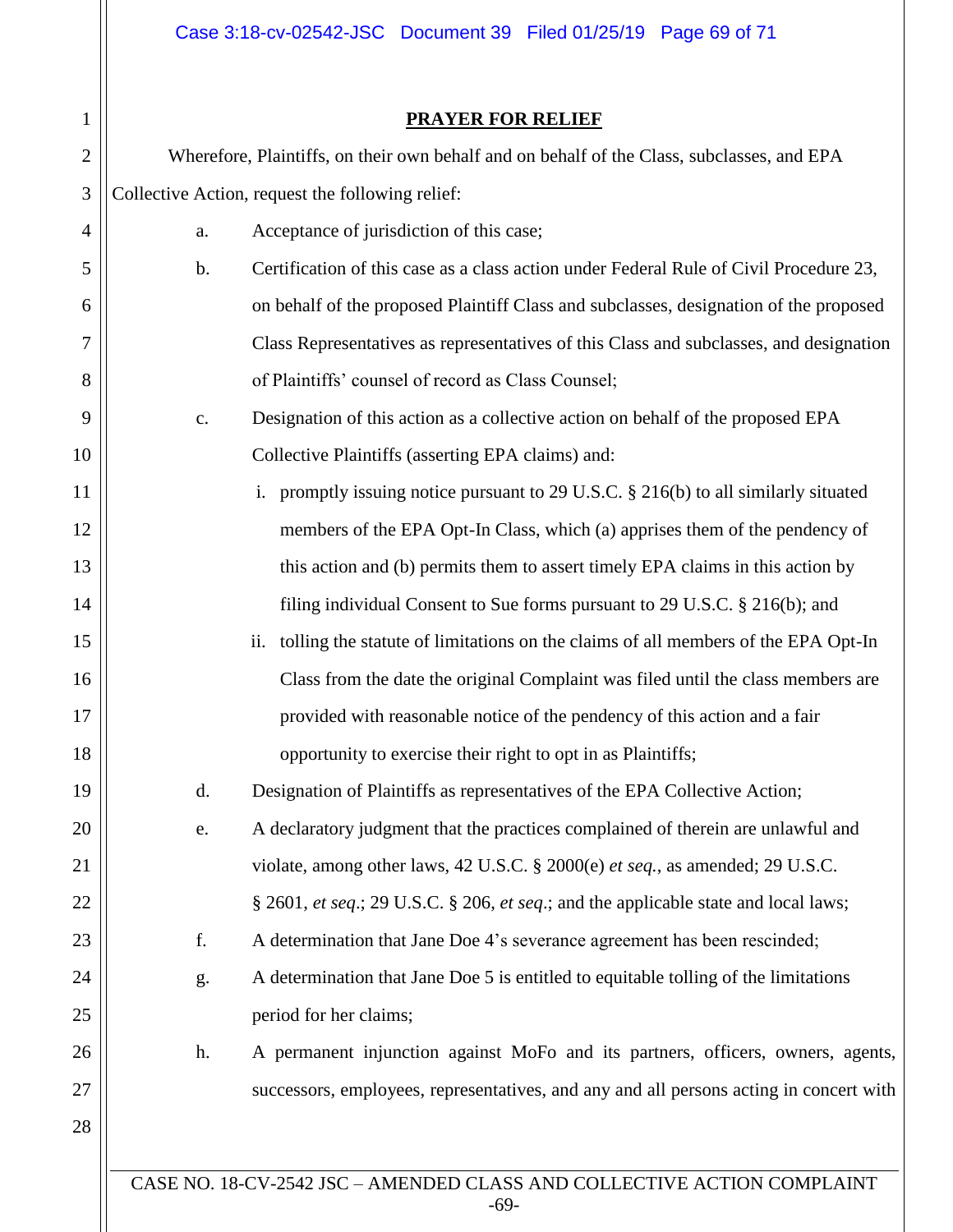1

2

3

4

5

6

7

8

9

10

11

12

13

14

15

16

17

18

19

20

21

22

23

24

25

26

27

//

//

28

them from engaging in any further unlawful practices, policies, customs, and usages set forth therein;

- i. An Order requiring the Firm to initiate and implement programs that (i) remedy the hostile work environment at Morrison & Foerster; (ii) ensure prompt, remedial action regarding all claims of gender, pregnancy, and maternity discrimination; and (iii) eliminate the continuing effects of the discrimination and retaliatory practices described therein;
- j. An Order requiring MoFo to initiate and implement systems for promoting and compensating female attorneys in a non-discriminatory manner;
- k. An Order directing MoFo to adjust the compensation and title for Class Representatives and the class members to the level that they would be enjoying but for MoFo's discriminatory policies, practices, and procedures;
- l. An award of back pay, front pay, lost benefits, preferential rights to jobs, and other damages for lost compensation and job benefits suffered by the Plaintiffs, Members of the Classes, and Members of the EPA Collective Action, in an amount not less than \$50,000,000;
- m. An award of nominal, liquidated, and compensatory damages to Plaintiffs and Members of the Classes, in an amount not less than \$50,000,000;
	- n. Award punitive damages to Plaintiffs and Members of the Classes, in an amount not less than \$100,000,000;
	- o. An award of penalties available under applicable laws, including waiting time penalties;
	- p. An award of litigation costs and expenses, including reasonable attorneys' fees to the Plaintiffs;
		- q. An award of pre-judgment and post-judgment interest; and
			- r. Such other and further relief as the Court may deem just and proper.
- CASE NO. 18-CV-2542 JSC AMENDED CLASS AND COLLECTIVE ACTION COMPLAINT -70-